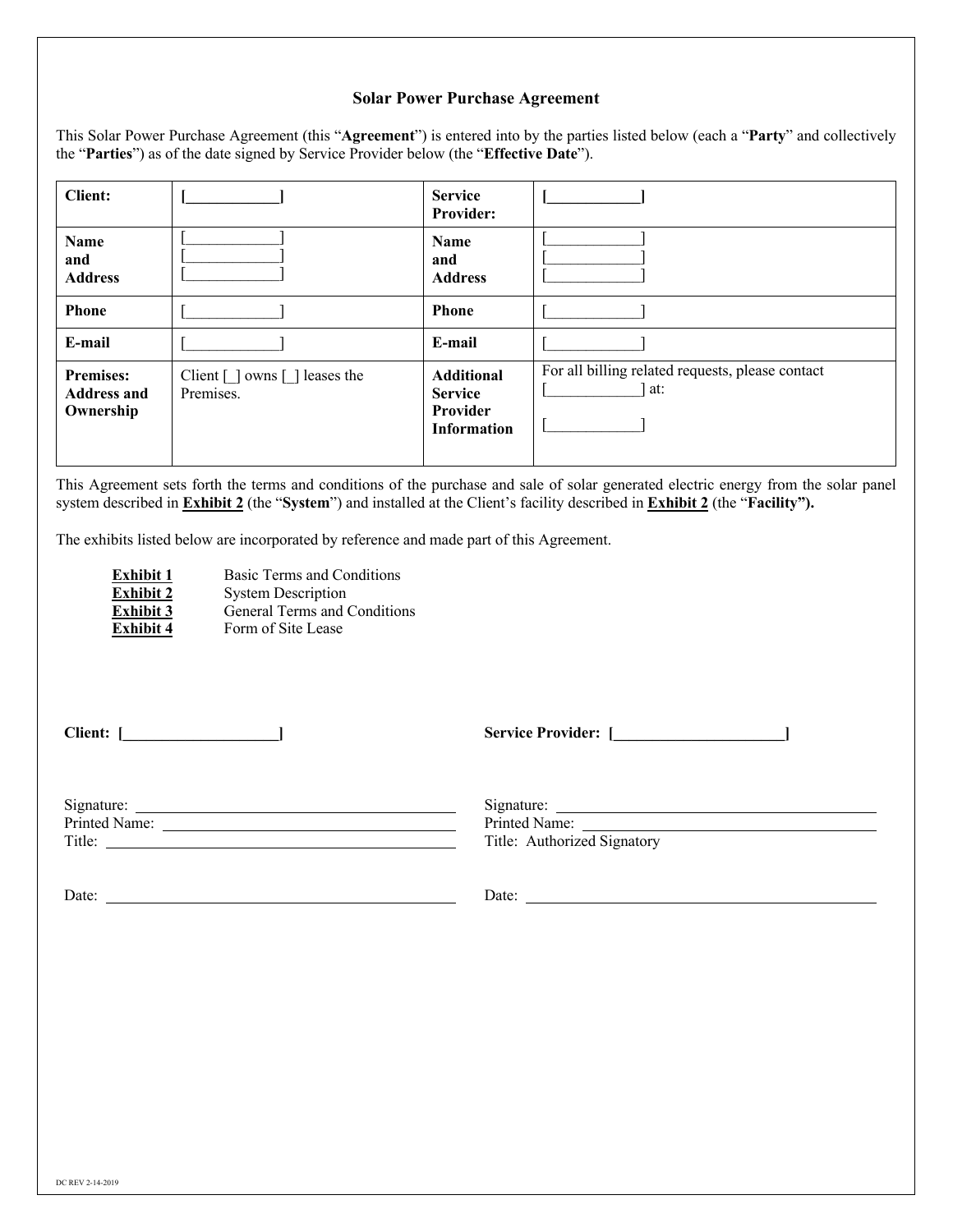#### **Exhibit 1 Basic Terms and Conditions**

- **1. Term: [**Twenty-five] ([25]) years, beginning on the Commercial Operation Date.
- **2. Additional Term:** Up to three (3) Additional Term of five (5) years, upon mutual agreement of the Parties.
- **3. Environmental Incentives and Environment Attributes:** Accrue to Service Provider.
- **4. Contract Price:**  $\frac{8}{7}$  / kWh in year one of the Term, subject to a [one and half] percent ([1.5]%) per annum escalation in each subsequent Contract Year of the Term and the Additional Term, if applicable.
- **5. Upfront Payment:** \$0 paid upon achievement of the Commercial Operation Date.
- **6. Condition Satisfaction Date:** [  $\qquad$  ] (subject to extension for force majeure and similar circumstances beyond Service Provider's control, including failure of applicable governmental entities or utilities to issue any required permits or authorizations timely or failure by Client to perform its obligations hereunder).
- **7. Anticipated Commercial Operation Date:** [\_\_\_\_\_\_\_\_\_\_\_\_] (for informational purposes only)

## **8. System Installation**:

| Includes: | Design, engineering, permitting, installation, reinforcement of roof structure if required as well as any repairs<br>to roof necessitated by installation, monitoring, maintenance, operation, rebate application and paperwork<br>processing of the System.                               |  |  |
|-----------|--------------------------------------------------------------------------------------------------------------------------------------------------------------------------------------------------------------------------------------------------------------------------------------------|--|--|
|           | List of Approved Subcontractors:                                                                                                                                                                                                                                                           |  |  |
|           | [ ] Any like substantive equipment, in the sole discretion of the Service Provider.                                                                                                                                                                                                        |  |  |
|           | [] State or Utility Rebate, if any. Describe:                                                                                                                                                                                                                                              |  |  |
|           |                                                                                                                                                                                                                                                                                            |  |  |
| Excludes: | Unforeseen groundwork (including, but not limited to, excavation/circumvention of underground obstacles),<br>upgrades or repair to the Facility or utility electrical infrastructure, payment bonds, performance bond(s),<br>prevailing wage construction, tree removal, or tree trimming. |  |  |

**9. Substitute Buyer**. This Agreement is being entered into on a take or pay basis. Client shall purchase from Service Provider, and Service Provider shall sell to Client, all of the electric energy generated by the System during the Initial Term and any Additional Term.

#### **10. Purchase Option Price:**

| <b>End of Contract Year</b> | <b>Purchase Option Price</b> |
|-----------------------------|------------------------------|
|                             |                              |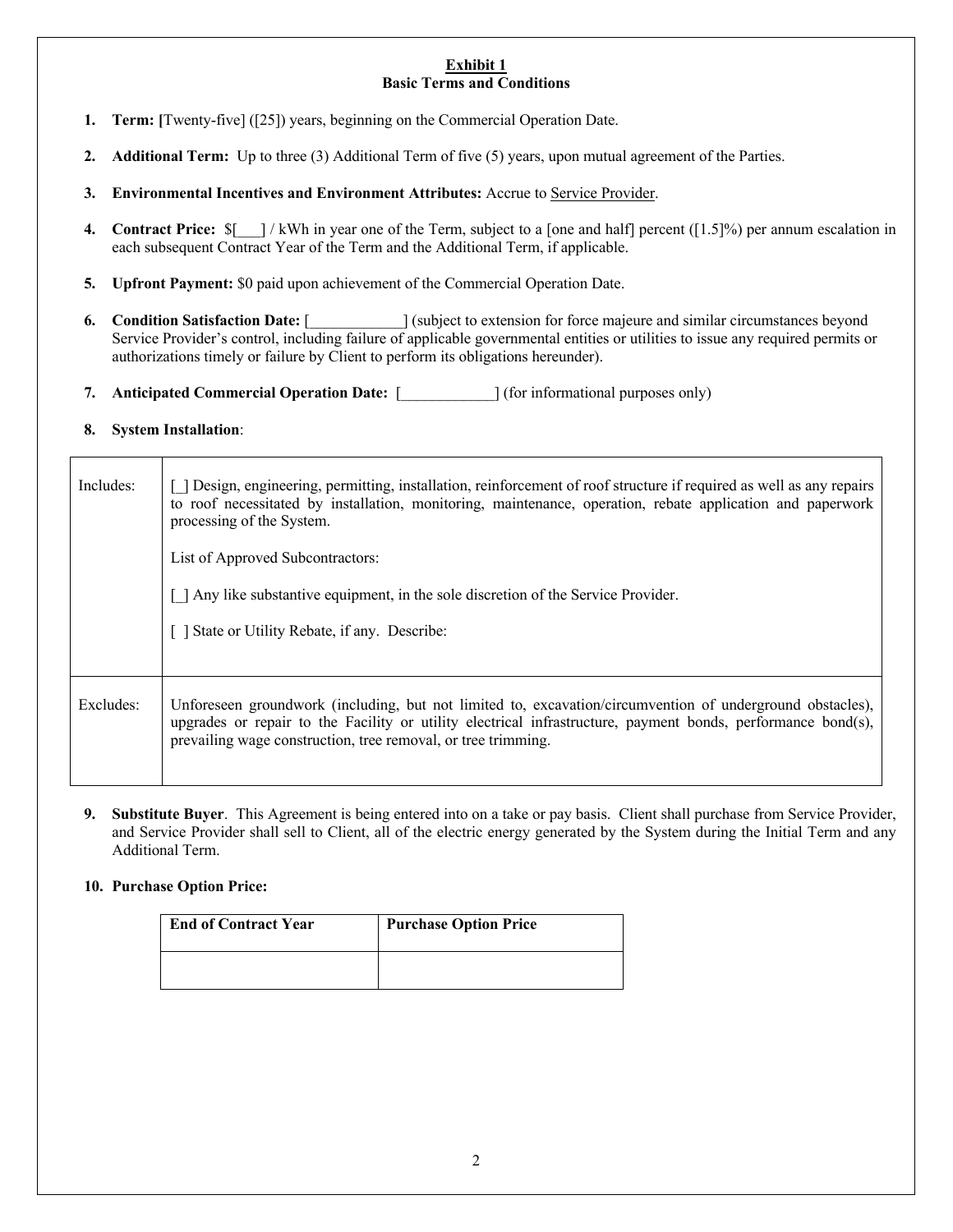#### **Exhibit 2 System Description**

- **1. System Location:** [\_\_\_\_\_\_\_\_\_\_\_\_\_\_\_\_]
- **2. Expected First Year Energy Production (kWh):** [\_\_\_\_\_\_\_\_\_\_\_] kWh/ year (estimated)
- **3. Expected Structure:** [\_] Ground Mount [\_] Roof Mount [\_] Parking Structure [\_] Other
- **4. Facility and System Layout:** See **Exhibit 2**, **Attachment A**
- **5. Utility:** [\_\_\_\_\_\_\_\_\_\_\_\_\_\_\_\_]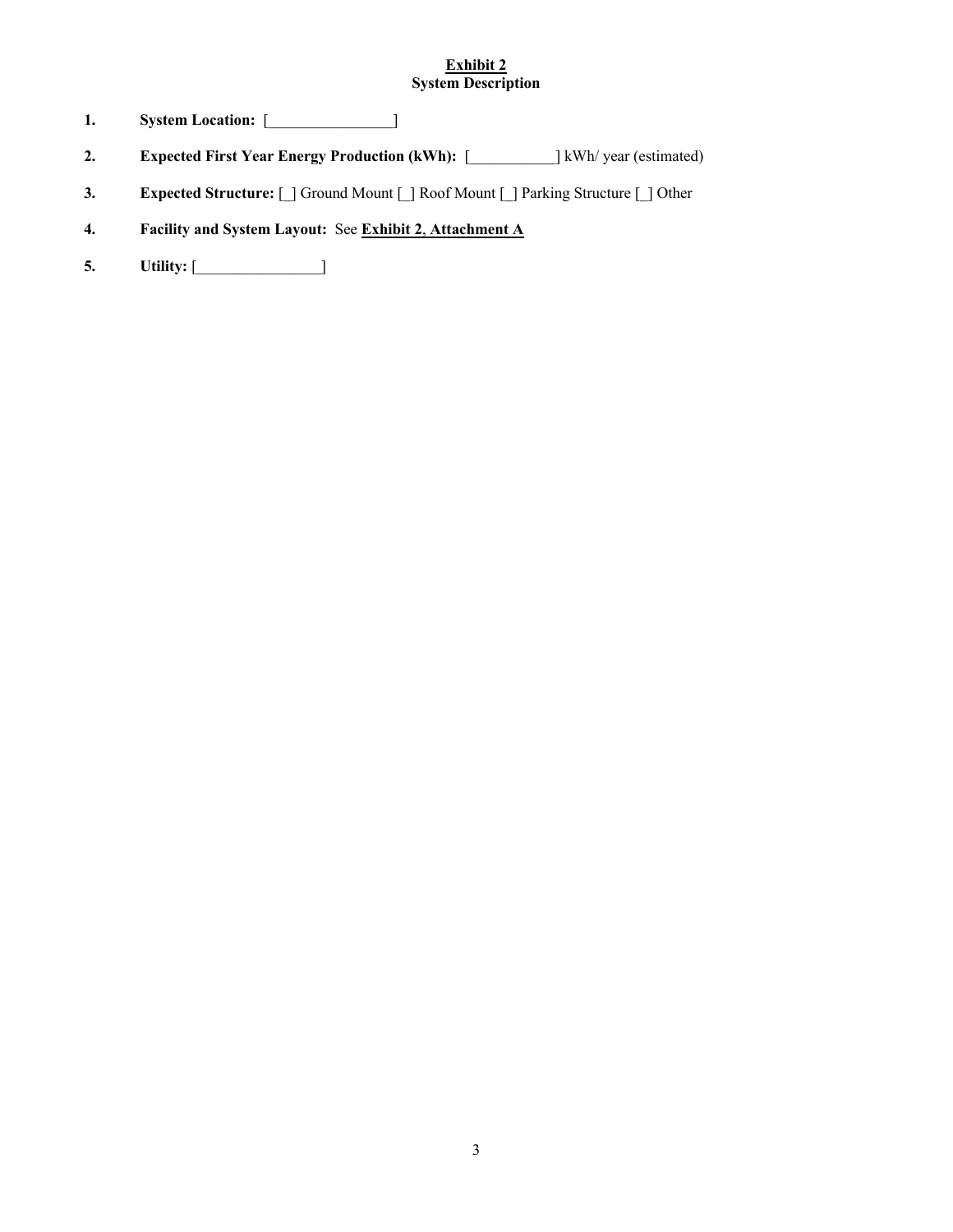#### **Exhibit 2 Attachment A:**  Facility and System Layout

| An Aerial Photograph of the Facility | See below                                    |
|--------------------------------------|----------------------------------------------|
| Conceptual Drawing of the System     | See below                                    |
| Delivery Point                       | To be confirmed upon<br>Commercial Operation |
| <b>Access Points</b>                 | To be confirmed upon<br>Commercial Operation |

**Preliminary Site Plan**: Please find the preliminary site plan on the next page. This preliminary site plan will be finalized after the execution of this Agreement; provided that, the ground-mount system is subject to obtaining the relevant environmental permits from [\_\_\_\_\_\_\_\_\_\_\_\_\_\_\_\_] authorities, which may or may not be obtained; provided further that, Service Provider shall work with Client to maximize the size of the System.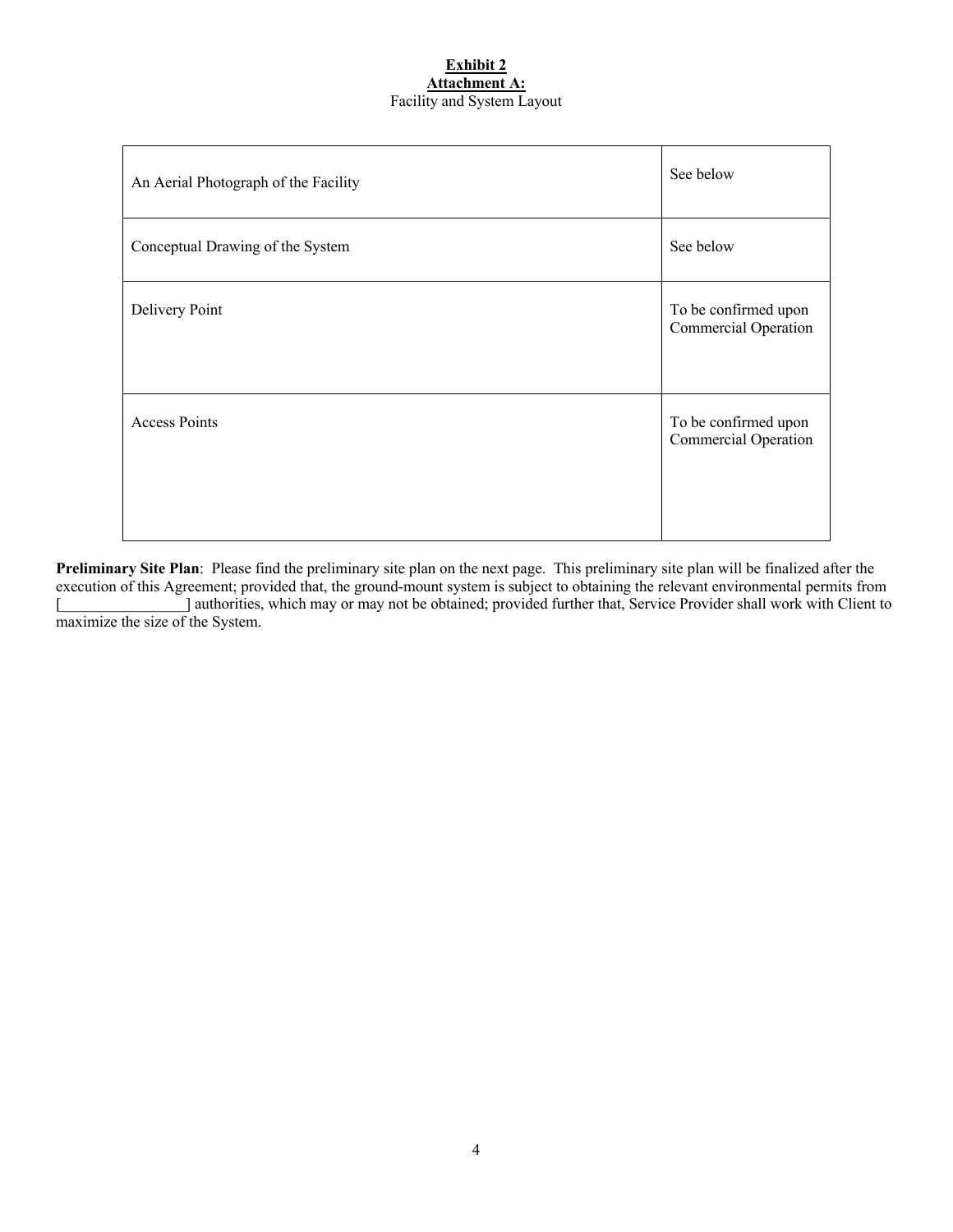#### **Exhibit 3 Solar Power Purchase Agreement General Terms and Conditions**

- **1. Definitions and Interpretation**: Unless otherwise defined or required by the context in which any term appears: (a) the singular includes the plural and vice versa; (b) the words "herein," "hereof" and "hereunder" refer to this Agreement as a whole and not to any particular section or subsection of this Agreement; (c) references to any agreement, document or instrument mean such agreement, document or instrument as amended, modified, supplemented or replaced from time to time; and (d) the words "include," "includes" and "including" mean include, includes and including "without limitation." The captions or headings in this Agreement are strictly for convenience and shall not be considered in interpreting this Agreement.
- **2. Purchase and Sale of Electricity.** Client shall purchase from Service Provider, and Service Provider shall sell to Client, all of the electric energy generated by the System during the Initial Term and any Additional Term (as defined in **Exhibit 1**, and collectively the "**Term**"). Electric energy generated by the System will be delivered to Client at the delivery point identified on **Exhibit 2** (the "**Delivery Point**") and shall be delivered at Alternating Current ("AC"). Client shall take title to the electric energy generated by the System at the Delivery Point, and risk of loss will pass from Service Provider to Client at the Delivery Point. Client may purchase electric energy for the Facility from other sources if the Client's electric requirements at the Facility exceed the output of the System. Any purchase, sale and/or delivery of electric energy generated by the System prior to the Commercial Operation Date shall be treated as purchase, sale and/or delivery of limited amounts of test energy only and shall not indicate that the System has been put in commercial operation by the purchase, sale and/or delivery of such test energy.

#### **3. Term and Termination**.

- **a. Initial Term.** The initial term ("**Initial Term**") of this Agreement shall commence on the Commercial Operation Date (as defined below) and continue for the length of time specified in **Exhibit 1,** unless earlier terminated as provided for in this Agreement. The "**Commercial Operation Date**" will be the date specified in a written notice from Service Provider to Client, in which notice Service Provider confirms that the System is mechanically complete and capable of providing electric energy to the Delivery Point, and any approval or authorization (or, if applicable, interconnection agreement) from the entity authorized and required under applicable law to provide electric distribution service to Client at the Facility specified in item 4 in Exhibit 2 (the "**Utility**) has been obtained. Upon Client's request, Service Provider will give Client copies of certificates of completion or similar documentation from Service Provider's contractor and the approval or authorization (or, if applicable, interconnection agreement) from the Utility. This Agreement is effective as of the Effective Date and Client's failure to enable Service Provider to provide the electric energy by preventing it from installing the System or otherwise not performing shall not excuse Client's obligations to make payments that otherwise would have been due under this Agreement.
- **b. Additional Terms.** Prior to the end of the Initial Term or of any applicable Additional Term, as defined below, Service Provider may give Client written notice of its desire to extend this Agreement on the terms and conditions set forth herein for the number and length of additional periods specified in **Exhibit 1** (each such additional period, an "**Additional Term**"). Such notice shall be given, if at all, not more than one hundred twenty (120) and not less than sixty (60) days before the last day of the Initial Term. The Additional Term shall begin immediately upon the conclusion of the Initial Term on the same terms and conditions as set forth in this Agreement.

#### **4. Billing and Payment**.

- **a. Upfront Payment.** Within five (5) business days following the achievement of the Commercial Operation Date, Client will make a completion payment to Service Provider an amount equal to \$0.
- **b. Monthly Charges.** Client shall pay Service Provider monthly for the electric energy generated by the System and delivered to the Delivery Point at the \$/kWh rate shown in **Exhibit 1** (the "**Contract Price**"). The monthly payment for such energy will be equal to the applicable \$/kWh rate multiplied by the number of kWh of energy generated during the applicable month, as measured by the System meter. Client shall also pay Service Provider, at the Contract Price, for the energy that the System was capable of generating and would have provided but for any alteration of the Facility as contemplated by Section 8(d), any Scheduled Outage as contemplated by Section 8(e), any relocation of the Facility as contemplated by Section 10(b) or other acts or omissions of Client that prevent the generation or delivery of energy as contemplated by this Agreement and that are not permitted to be taken by Client under this Agreement. Such sum shall not include deviations in energy generation based on weather.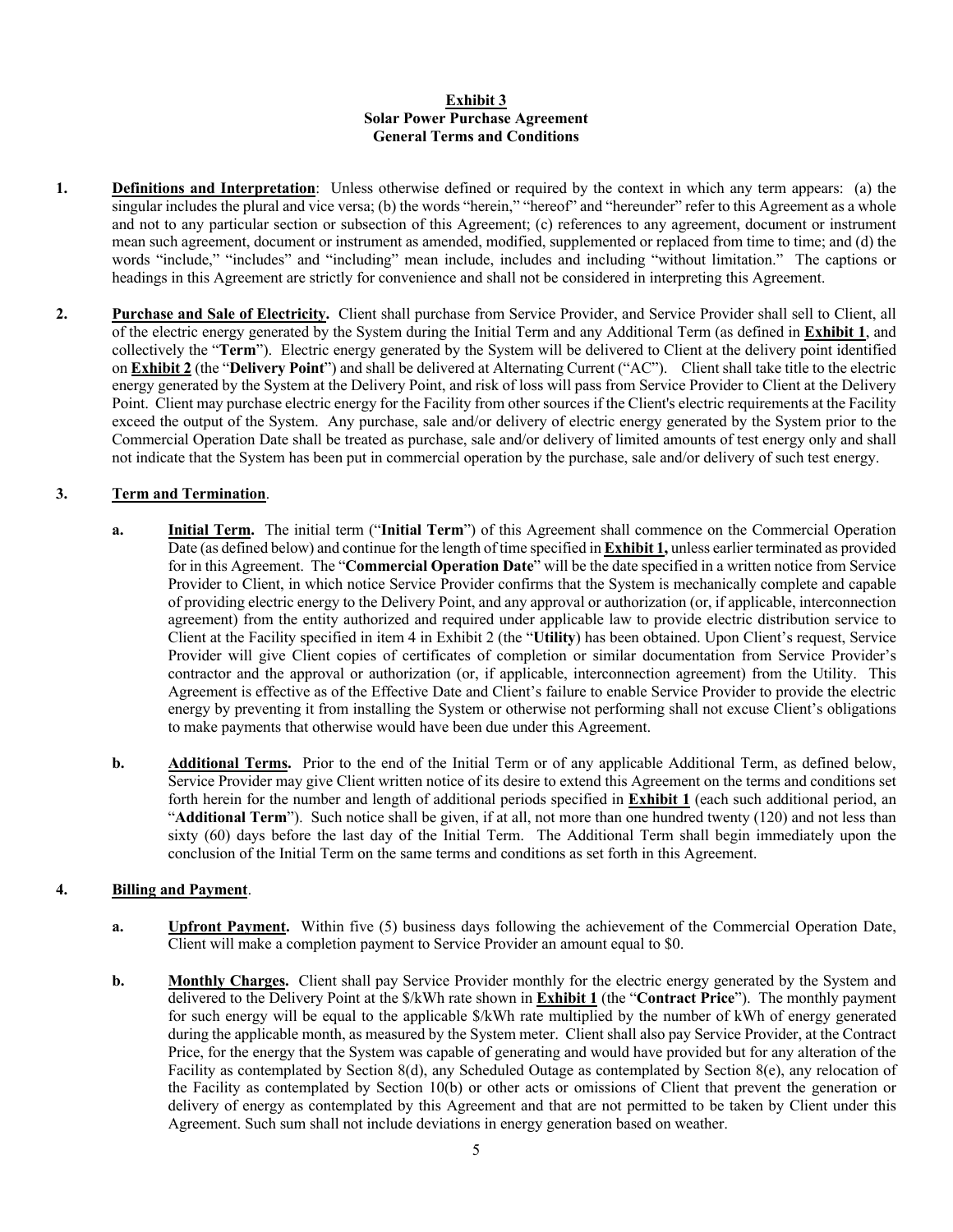- **c. Monthly Invoices.** Service Provider shall invoice Client monthly, either manually or through ACH. For the first month after the Commercial Operation Date or after the commencement of the sale of test energy, whichever comes first, Service Provider shall bill at the end of that calendar month, irrespective of the number of days after Commercial Operation Date. Such monthly invoices shall state (i) the amount of electric energy produced by the System and delivered to the Delivery Point, and if any of the events contemplated in Sections 8(d), 8(e) or 10(b) occurred, the reasonably estimated amount (on the basis of the methodology described in Section 10(b)) of electric energy that the System was capable of generating and would have provided as contemplated in Section 4(a) above, (ii) the rates applicable to, and charges incurred by, Client under this Agreement and (iii) the total amount due from Client. The Contract Price includes ACH invoicing. If manual invoicing is required, a twenty five dollar (\$25) handling charge will be added to each invoice.
- **d. Taxes.** Client shall either pay or reimburse Service Provider for any and all taxes assessed on delivery or consumption of electric energy produced by the System from and after the Delivery Point. Any income taxes or similar taxes imposed on Service Provider's revenues due to the sale of energy under this Agreement, which shall be Service Provider's responsibility.
- **e. Payment Terms.** All amounts due under this Agreement shall be due and payable net thirty (30) days from receipt of invoice. Any undisputed portion of the invoice amount not paid within the thirty (30) day period shall accrue interest at the annual rate of one percent (1.0%) over the prime rate (but not to exceed the maximum rate permitted by law).
- **f. No Set-Offs**. Any and all payments hereunder shall be made without set-off, withholding or deductions of any kind.

#### **5. Environmental Attributes and Environmental Incentives**.

Unless otherwise specified on **Exhibit 1**, Service Provider is the owner of all Environmental Attributes and Environmental Incentives and is entitled to the benefit of all Tax Credits, and Client's purchase of electricity under this Agreement does not include Environmental Attributes, Environmental Incentives or the right to Tax Credits or any other attributes of ownership and operation of the System, all of which shall be retained by Service Provider. Client shall cooperate with Service Provider in obtaining, securing and transferring all Environmental Attributes and Environmental Incentives and the benefit of all Tax Credits, including by using the electric energy generated by the System in a manner necessary to qualify for such available Environmental Attributes, Environmental Incentives and Tax Credits. Client shall not be obligated to incur any out–of–pocket costs or expenses in connection with such actions unless reimbursed by Service Provider. If any Environmental Incentives are paid directly to Client during the term of this Agreement, Client shall immediately pay such amounts over to Service Provider.

"**Environmental Attributes**" means any and all credits, benefits, emissions reductions, offsets, and allowances, howsoever entitled, attributable to the System, the production of electrical energy from the System and its displacement of conventional energy generation, including (a) any avoided emissions of pollutants to the air, soil or water such as sulfur oxides (SOx), nitrogen oxides (NOx), carbon monoxide (CO) and other pollutants; (b) any avoided emissions of carbon dioxide (CO2), methane (CH4), nitrous oxide, hydrofluorocarbons, perfluorocarbons, sulfur hexafluoride and other greenhouse gases (GHGs) that have been determined by the United Nations Intergovernmental Panel on Climate Change, or otherwise by law, to contribute to the actual or potential threat of altering the Earth's climate by trapping heat in the atmosphere; and (c) the reporting rights related to these avoided emissions, such as Green Tag Reporting Rights and Renewable Energy Credits. Green Tag Reporting Rights are the right of a party to report the ownership of accumulated Green Tags in compliance with federal or state law, if applicable, and to a federal or state agency or any other party, and include Green Tag Reporting Rights accruing under Section 1605(b) of The Energy Policy Act of 1992 and any present or future federal, state, or local law, regulation or bill, and international or foreign emissions trading program. Environmental Attributes do not include Environmental Incentives, Tax Credits or net metering credits provided by the Utility. Client and Service Provider shall file all tax returns in a manner consistent with this Section 5. Without limiting the generality of the foregoing, Environmental Attributes include carbon trading credits, renewable energy credits or certificates, emissions reduction credits, emissions allowances, green tags, tradable renewable credits and Green-e® products.

"**Environmental Incentives**" means any and all credits, rebates, subsidies, payments or other incentives that relate to self– generation of electricity, the use of technology incorporated into the System, environmental benefits of using the System, or other similar programs available from the Utility, any other regulated entity, the manufacturer of any part of the System or any Governmental Authority.

"**Governmental Authority**" means any national, state or local government (whether domestic or foreign), any political subdivision thereof or any other governmental, quasi-governmental, judicial, public or statutory instrumentality, authority,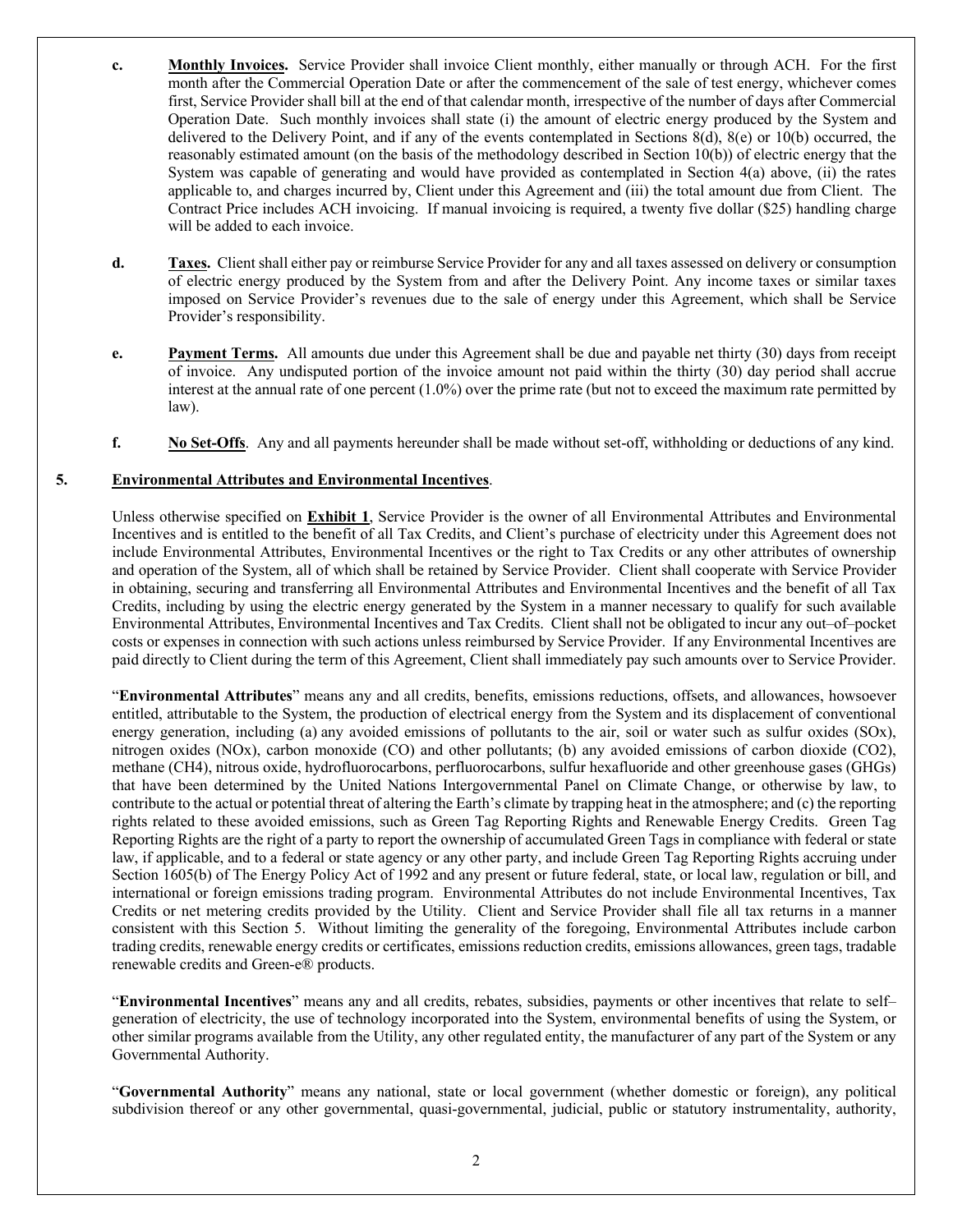body, agency, bureau or entity (including the Federal Energy Regulatory Commission), or any arbitrator with authority to bind a party at law.

"**Tax Credits**" means any and all (a) investment tax credits, (b) production tax credits and (c) similar tax credits or grants under federal, state or local law relating to the construction, ownership or production of energy from the System.

#### **6. Conditions to Obligations**.

- **a. Conditions to Service Provider's Obligations**. Service Provider's obligations under this Agreement are conditioned on the completion of the following conditions to Service Provider's reasonable satisfaction on or before the Condition Satisfaction Date:
	- i. Completion of a physical inspection of the Facility and the Premises including, if applicable, geotechnical work, and real estate due diligence to confirm the suitability of the Facility and the Premises for the System;
	- ii. Approval of (A) this Agreement and (B) the Construction Agreement (if any) for the System by Service Provider's Financing Parties. "**Construction Agreement**" as used in this subsection means an agreement between Service Provider and any contractor or subcontractor to install the System. "**Financing Parties**" means person or persons providing construction or permanent financing to Service Provider in connection with construction, ownership, operation and maintenance of the System, or if applicable, means any person to whom Service Provider has transferred the ownership interest in the System, subject to a leaseback of the System from such person;
	- iii. Confirmation that Service Provider will obtain all applicable Environmental Incentives and Tax Credits;
	- iv. Receipt of all necessary zoning, land use and building permits;
	- v. Execution of all necessary agreements with the Utility for interconnection of the System to Facility electrical system and/or the Utility's electric distribution system; and
	- vi. Prior to Service Provider commencing construction and installation of the System, Service Provider shall have received (A) proof of insurance for all insurance required to be maintained by Client under this Agreement, (B) written confirmation from any person holding a mortgage, lien or other encumbrance over the Premises or the Facility, as applicable, that such person will recognize Service Provider's rights under this Agreement for as long Service Provider is not in default hereunder and (C), a signed and notarized original copy of a lease agreement from owner of the Premises, substantially in the form attached hereto as **Exhibit 4**.
- **b. Conditions to Client's Obligations**. Client's obligations under this Agreement are conditioned on the completion of the following conditions to Client's reasonable satisfaction on or before the Condition Satisfaction Date:
	- i. Client's obligations under Sections  $4(a)$  and  $4(b)$  are conditioned on the occurrence of the Commercial Operation Date for the System.
	- ii. Client shall have received (A) proof of insurance for all insurance required to be maintained by Service Provider under this Agreement, (B) a signed and notarized original copy of the lease agreement from owner of the Premises, substantially in the form attached hereto as Exhibit 4, and (C) a signed and notarized original copy of the license agreement entered into between the owner of the Premises and the Service Provider.
- **c. Failure of Conditions.** If any of the conditions listed in subsections (a) or (b) above are not satisfied by the applicable dates specified in those subsections, the Parties will attempt in good faith to negotiate new dates for the satisfaction of the failed conditions. If the Parties are unable to negotiate new dates then the Party that has not failed to meet an obligation may terminate this Agreement upon ten (10) days written notice to the other Party. If the Party that was unable to meet its conditions is Service Provider, and Service Provider reasonably determines that despite its diligent efforts the satisfaction of such conditions is not likely to occur within an acceptable time frame, Service Provider shall have the right to terminate this Agreement. Any termination of this Agreement contemplated by this Section 6(c) shall be without liability for costs or damages or triggering a default under this Agreement.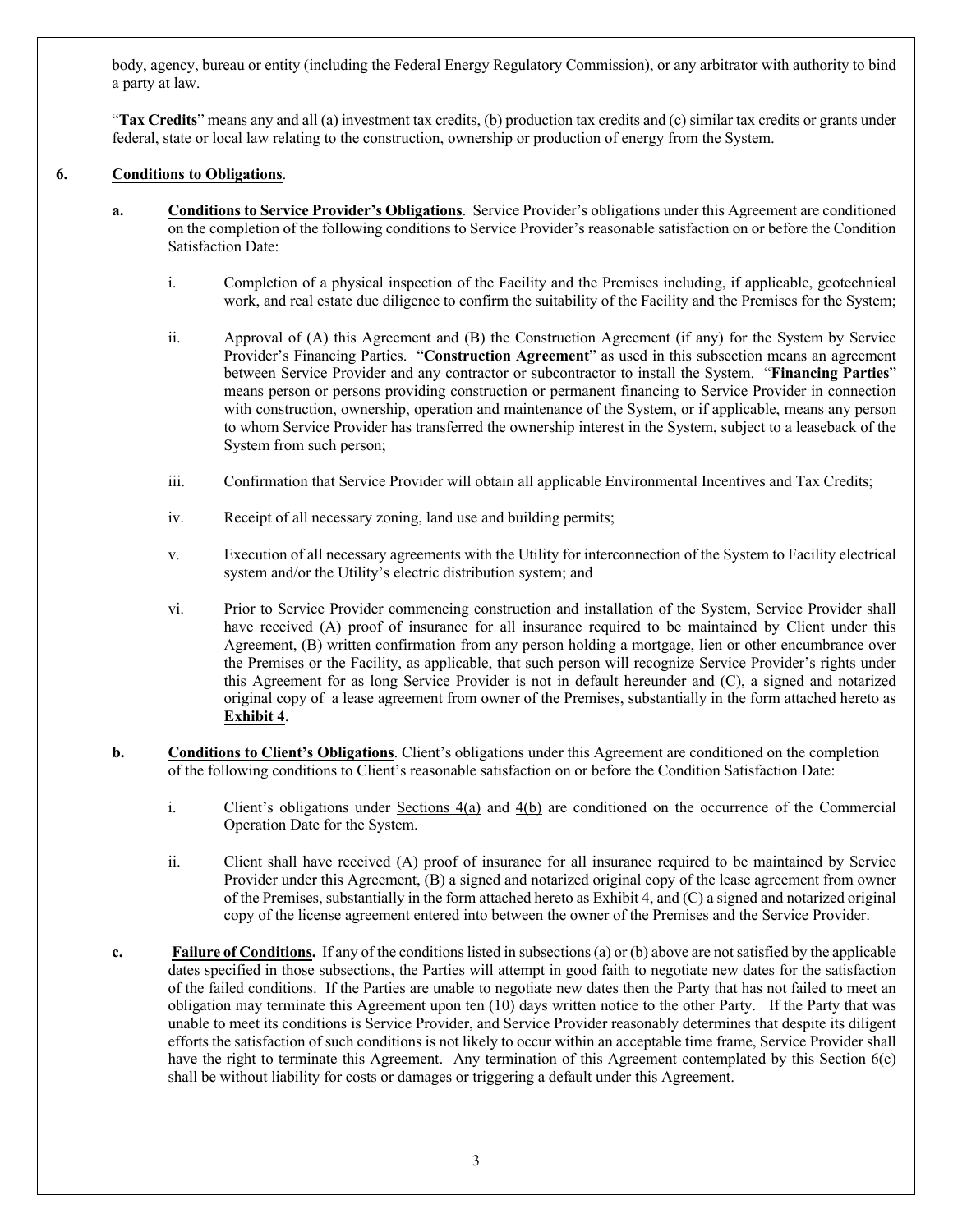#### **7. Service Provider's Rights and Obligations**.

- **a. Permits and Approvals**. Service Provider, with Client's reasonable cooperation, shall use commercially reasonable efforts to obtain, at its sole cost and expense:
	- i. any zoning, land use and building permits required to construct, install and operate the System; and
	- ii. any agreements and approvals from the Utility necessary in order to interconnect the System to the Facility electrical system and/or the Utility's electric distribution system.

Client shall cooperate with Service Provider's reasonable requests to assist Service Provider in obtaining such agreements, permits and approvals. Service Provider shall use commercially reasonable efforts to obtain all permits and approvals within 180 days after full execution of this Agreement.

- **b. Standard System Repair and Maintenance.** Service Provider shall construct and install the System at the Facility. During the Term, Service Provider will operate and perform all routine and emergency repairs to, and maintenance of, the System in order to keep the System in good working order and producing electric energy in accordance with manufacturers' specifications at its sole cost and expense, except for any repairs or maintenance resulting from Client's negligence, willful misconduct or breach of this Agreement. Service Provider shall not be responsible for any work done by others on any part of the System unless Service Provider authorizes that work in advance in writing. Service Provider shall not be responsible for any loss, damage, cost or expense arising out of or resulting from improper environmental controls or improper operation or maintenance of the System by anyone other than Service Provider or Service Provider's contractors. If the System requires repairs for which Client is responsible, Client shall pay Service Provider for diagnosing and correcting the problem at Service Provider or Service Provider's contractors' then current standard rates. Service Provider shall provide Client with reasonable notice prior to accessing the Facility to make standard repairs. Service Provider will make all reasonable efforts to ensure that its maintenance and repairs to the Facility do not adversely impact Client's business hours and operations.
- **c. Non-Standard System Repair and Maintenance.** If Service Provider incurs incremental costs to maintain the System due to conditions which are not reasonable visible to Service Provider upon inspection of the Facility prior to entry into this Agreement or due to the inaccuracy of any information provided by Client and relied upon by Service Provider, the pricing, schedule and other terms of this Agreement will be equitably adjusted to compensate for any work in excess of normally expected work required to be performed by Service Provider. In such event, the Parties will negotiate such equitable adjustment in good faith.
- **d. Breakdown Notice.** Service Provider shall notify Client within twenty-four (24) hours following Service Provider's discovery of (i) any material malfunction in the operation of the System or (ii) an interruption in the supply of electrical energy from the System. Client and Service Provider shall each designate personnel and establish procedures such that each Party may provide notice of such conditions requiring Service Provider's repair or alteration at all times, twenty-four (24) hours per day, including weekends and holidays. Client shall notify Service Provider immediately upon the discovery of an emergency condition affecting the System.
- **e. Suspension.** Notwithstanding anything to the contrary herein, Service Provider shall be entitled to suspend delivery of electricity from the System to the Delivery Point without penalty for the purpose of maintaining and repairing the System and such suspension of service shall not constitute a breach of this Agreement; provided, that Service Provider shall use commercially reasonable efforts to minimize any interruption in service to the Client.
- **f. Use of Contractors and Subcontractors.** Service Provider shall be permitted to use contractors and subcontractors to perform its obligations under this Agreement, provided however, that such contractors and subcontractors shall be duly licensed and shall provide any work in accordance with applicable industry standards. Notwithstanding the foregoing, Service Provider shall continue to be responsible for the quality of the work performed by its contractors and subcontractors.
- **g. Liens and Payment of Contractors and Suppliers.** Service Provider shall pay when due all valid charges from all contractors, subcontractors and suppliers supplying goods or services to Service Provider under this Agreement and shall keep the Facility free and clear of any liens related to such charges, except for those liens which Service Provider is permitted by law to place on the Facility following non-payment by Client of amounts due under this Agreement. Service Provider shall indemnify Client for all claims, losses, damages, liabilities and expenses resulting from any liens recorded against the Facility or the Premises in connection with such charges. In the event any lien is recorded against the Facility or the Premises in connection with any work performed or materials furnished to Service Provider,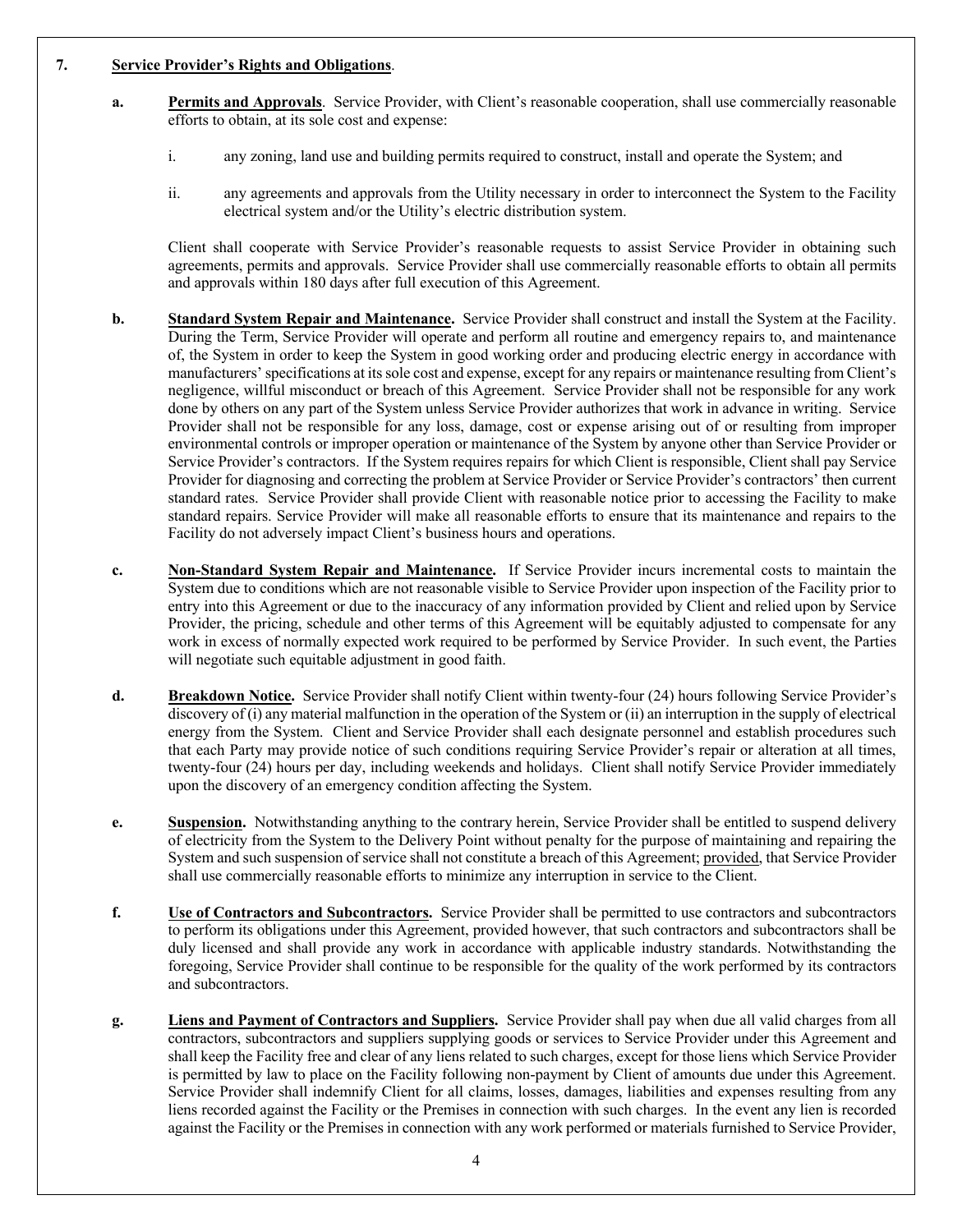within thirty (30) days after the recorded of such lien Service Provider shall either discharge and cancel such lien of record or post a bond sufficient under the laws of the State of [electron cases the same as a lien against the Facility or the Premises. If Service Provider fails to timely satisfy the foregoing obligations, Service Provider shall pay to Client within one (1) business day of written request all amounts so paid by Client, including attorney's fees, together with interest at the rate of 12%.

**h. No Warranty.** NO WARRANTY OR REMEDY, WHETHER STATUTORY, WRITTEN, ORAL, EXPRESS OR IMPLIED, INCLUDING WITHOUT LIMITATION WARRANTIES OF MERCHANTABILITY AND FITNESS FOR A PARTICULAR PURPOSE, OR WARRANTIES ARISING FROM COURSE OF DEALING OR USAGE OF TRADE SHALL APPLY. The remedies set forth in this Agreement shall be Client's sole and exclusive remedies for any claim or liability arising out of or in connection with this Agreement, whether arising in contract, tort (including negligence), strict liability or otherwise.

## **8. Client's Rights and Obligations**.

- **a. Lease to Area; Facility Access Rights.** The parties acknowledge that pursuant to a separate lease agreement (the "**Site Lease Agreement**"), Service Provider has leased area of the premises described on the signature page of this Agreement (the "**Premises**"). Service Provider may, at its sole cost and expense, record the Site Lease Agreement or a memorandum thereof, which memorandum Service Provider may prepare consistent with the terms and conditions of the Site Lease Agreement in the appropriate land registry or recorder's office. In addition, Client and Service Provider shall execute a termination of the Site Lease Agreement, in recordable form, which shall be duly recorded upon the earlier of (i) the complete removal of the System in accordance with the terms of this Agreement following expiration or termination hereof or (ii) upon mutual agreement of the Parties. Service Provider shall not unreasonably interfere with the operation of Client's business conducted in the Facility.
- **b. OSHA Compliance.** Both parties shall ensure that all Occupational Safety and Health Act (OSHA) requirements and other similar applicable safety laws or codes are adhered to in their performance under this Agreement.
- **c. Maintenance of Facility.** Client shall, at its sole cost and expense, maintain the Facility (other than the System) in good condition and repair. Client will ensure that the Facility remains interconnected to the Utility grid at all times and will not permit cessation of electric service to the Facility from the Utility. Client is fully responsible for the maintenance and repair of the Facility's electrical system from the Facility to the Delivery Point. Client shall properly maintain in full working order all of Client's electric supply or generation equipment that Client has custody and control over while utilizing the System. Client shall promptly notify Service Provider of any matters of which it actually becomes aware pertaining to any damage to or loss of use of the System or that could reasonably be expected to adversely affect the System.
- **d. No Alteration of Facility.** Client shall not make any alterations or repairs to the Facility which could adversely affect the operation and maintenance of the System without Service Provider's prior written consent. If Client wishes to make such alterations or repairs, Client shall give prior written notice to Service Provider, setting forth the work to be undertaken (except for emergency repairs, for which notice may be given by telephone), and give Service Provider the opportunity to advise Client in making such alterations or repairs in a manner that avoids damage to the System, but, notwithstanding any such advice, Client shall be responsible for all damage to the System caused by Client or its contractors. To the extent that temporary disconnection or removal of the System is necessary to perform such alterations or repairs, such work and any replacement of the System after completion of Client's alterations and repairs, shall be done by Service Provider or its contractors at Client's cost. In addition, Client shall pay Service Provider an amount equal to the sum of (i) payments that Client would have made to Service Provider hereunder for electric energy that would have been produced by the System during such disconnection or removal; (ii) revenues that Service Provider would have received with respect to the System under the any rebate program and any other assistance program with respect to electric energy that would have been produced during such disconnection or removal; (iii) revenues from Environmental Attributes that Service Provider would have received with respect to electric energy that would have been produced by the System during such disconnection or removal; and (iv) Tax Credits that Service Provider (or, if Service Provider is a pass-through entity for tax purposes, Service Provider's owners) would have received with respect to electric energy that would have been produced by the System during such disconnection or removal. All of Client's alterations and repairs will be done in a good and workmanlike manner and in compliance with all applicable laws, codes and permits.
- **e. Outages.** Client shall be permitted to be off line for a total of eight (8) daylight hours (each, a "**Scheduled Outage**") per calendar year during the Term, during which hours Client shall not be obligated to accept or pay for electricity from the System; provided, however, that Client must notify Service Provider in writing of each such Scheduled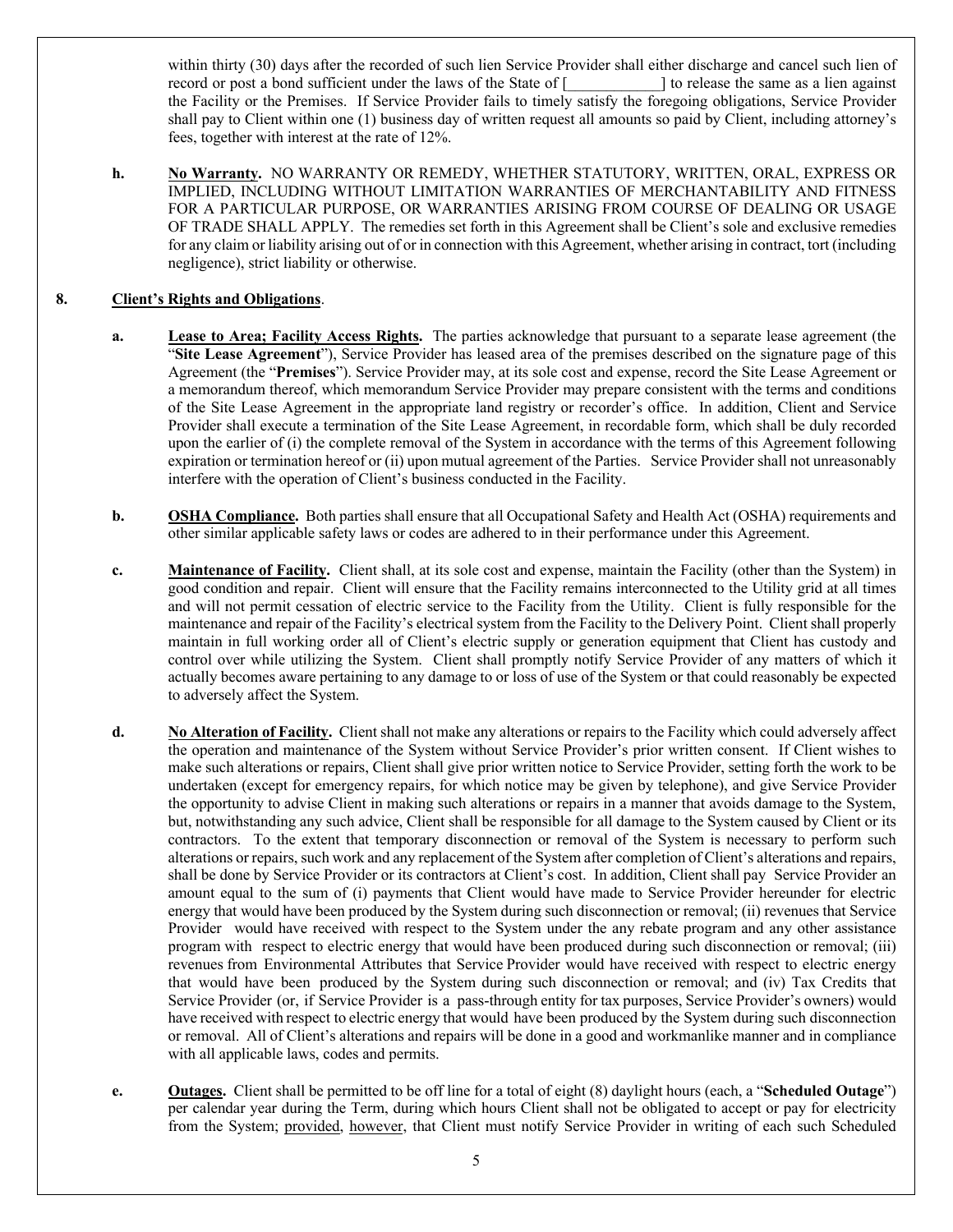Outage at least forty-eight (48) hours in advance of the commencement of a Scheduled Outage. In the event that Scheduled Outages exceed a total of eight (8) daylight hours per calendar year or there are unscheduled outages, in each case for a reason other than a Force Majeure event, Service Provider shall reasonably estimate the amount of electricity that would have been produced by the System during such excess Scheduled Outages or unscheduled outages and shall invoice Client for such amount (together with revenues that Service Provider would have received in respect of such energy under the any applicable rebate or similar program, from Environmental Attributes and Tax Credits (or, with respect to Tax Credits, if Service Provider is a pass-through entity for tax purposes, Service Provider's owners would have received) in accordance with Section 4.

- **f. Liens.** Client shall not directly or indirectly cause, create, incur, assume or allow to exist any mortgage, pledge, lien, charge, security interest, encumbrance or other claim of any nature on or with respect to the System or any interest therein. Client shall immediately notify Service Provider in writing of the existence of any such mortgage, pledge, lien, charge, security interest, encumbrance or other claim, shall promptly cause the same to be discharged and released of record without cost to Service Provider, and shall indemnify Service Provider against all costs and expenses (including reasonable attorneys' fees) incurred in discharging and releasing any such mortgage, pledge, lien, charge, security interest, encumbrance or other claim. Notwithstanding anything else herein to the contrary, pursuant to Section 18.a), Service Provider may grant a lien on the System and may assign, pledge or otherwise collaterally assign its interests in this Agreement and the System to any Financing Party. Notwithstanding the foregoing, Service Provider shall have the right to file a UCC-1 Financing Statement with respect to the System or any part thereof but such lien shall not be recorded against the fee interest of Client in the Premises.
- **g. Security.** Client shall be responsible for using commercially reasonable efforts to maintain the physical security of the Facility and the System against known risks and risks that should have been known by Client. Client will not conduct activities on, in or about the Premises or the Facility that have a reasonable likelihood of causing damage, impairment or otherwise adversely affecting the System.
- **h. Insolation.** Client understands that unobstructed access to sunlight ("**Insolation**") is essential to Service Provider's performance of its obligations and a material term of this Agreement. Client shall use best efforts to not cause and, where possible, shall not permit any interference with the System's Insolation. If Client becomes aware of any activity or condition that could diminish the Insolation of the System, Client shall notify Service Provider immediately and shall cooperate with Service Provider using best efforts to preserve the System's existing Insolation levels. The Parties agree that reducing Insolation would irreparably injure Service Provider, that such injury may not be adequately compensated by an award of money damages, and that Service Provider is entitled to seek specific enforcement of this Section 8(h) against Client.
- **i. Data Line.** Client shall provide Service Provider a high-speed internet data line during the Term to enable Service Provider to record the electric energy generated by the System. If Client fails to provide such high speed internet data line, or if such line ceases to function and is not repaired, Service Provider may reasonably estimate the amount of electric energy that was generated and invoice Client for such amount in accordance with Section 4.
- **j. Breakdown Notice.** Client shall notify Service Provider within twenty-four (24) hours following the discovery by it of (i) any material malfunction in the operation of the System; or (ii) any occurrences that could reasonably be expected to adversely affect the System. Client shall notify Service Provider immediately upon (i) an interruption in the supply of electrical energy from the System; or (ii) the discovery of an emergency condition respecting the System. Client and Service Provider shall each designate personnel and establish procedures such that each Party may provide notice of such conditions requiring Service Provider's repair or alteration at all times, twenty-four (24) hours per day, including weekends and holidays.

## **9. Change in Law**.

"**Change in Law**" means (i) the enactment, adoption, promulgation, modification or repeal after the Effective Date of any applicable law or regulation; (ii) the imposition of any material conditions on the issuance or renewal of any applicable permit after the Effective Date of this Agreement (notwithstanding the general requirements contained in any applicable Permit at the time of application or issue to comply with future laws, ordinances, codes, rules, regulations or similar legislation), or (iii) a change in any utility rate schedule or tariff approved by any Governmental Authority which in the case of any of (i), (ii) or (iii), establishes requirements affecting owning, supplying, constructing, installing, operating or maintaining the System, or other performance of the Service Provider's obligations hereunder and which has a material adverse effect on the cost to Service Provider of performing such obligations; provided, that a change in federal, state, county or any other tax law after the Effective Date of this Agreement shall not be a Change in Law pursuant to this Agreement.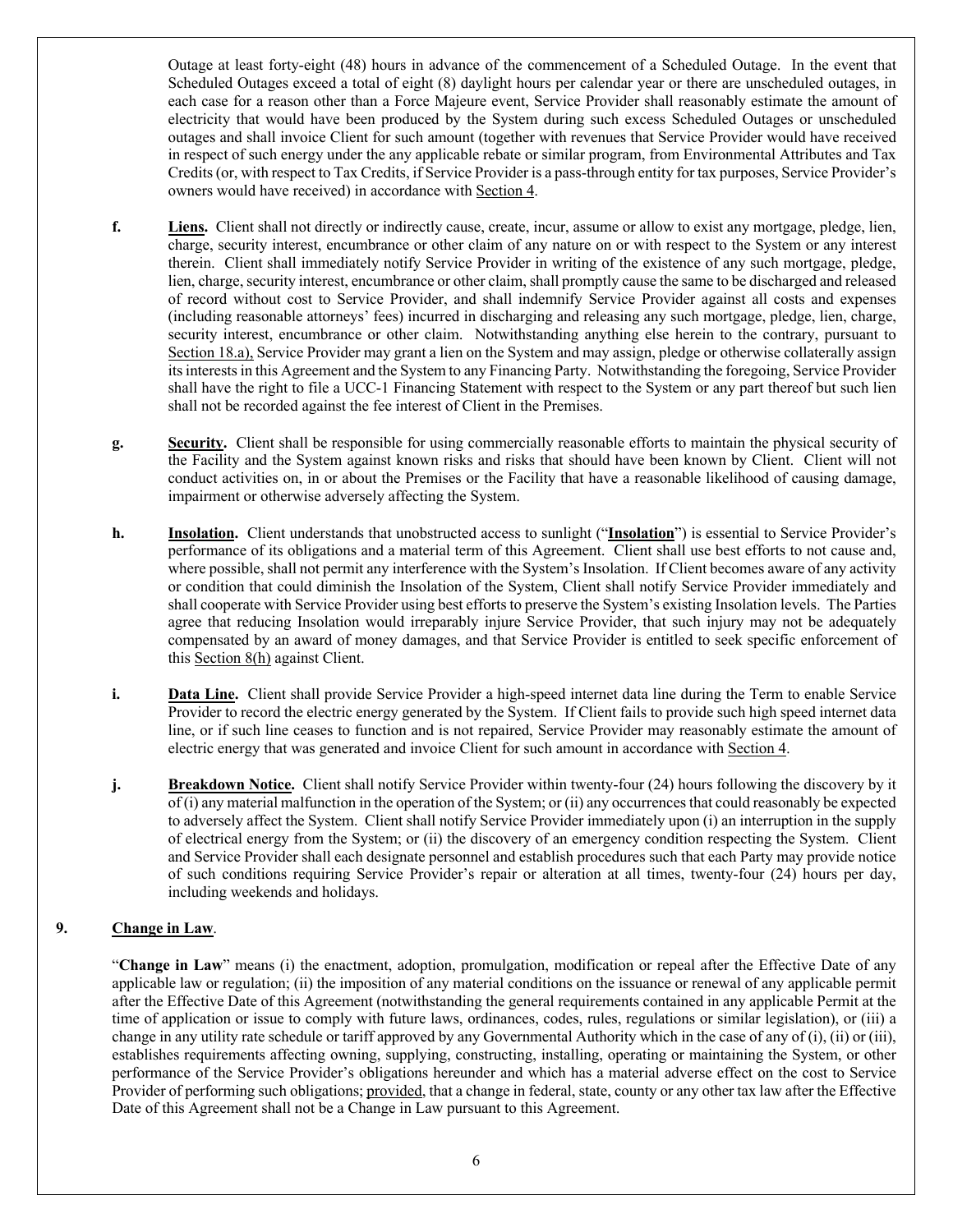If any Change in Law occurs that has a material adverse effect on the cost to Service Provider of performing its obligations under this Agreement, then the Parties shall, within thirty (30) days following receipt by Client from Service Provider of notice of such Change in Law, meet and attempt in good faith to negotiate amendments to this Agreement as are reasonably necessary to preserve the economic value of this Agreement to both Parties. If the Parties are unable to agree upon such amendments within such thirty (30) day period, then Service Provider shall have the right to terminate this Agreement without further liability to either Party except with respect to payment of amounts accrued prior to termination.

#### **10. Relocation of System**.

- **a.** System Relocation. If Client ceases to conduct business operations at the Facility, or otherwise vacates the Facility prior to the expiration of the Term, Client shall have the option to provide Service Provider with a mutually agreeable substitute premises located within the same Utility district as the terminated System or in a location with similar Utility rates and Insolation. Client shall provide written notice at least sixty (60) days but not more than one hundred eighty (180) days prior to the date that it wants to make this substitution. In connection with such substitution, Client shall execute an amended agreement that shall have all of the same terms as this Agreement except for the (i) Effective Date; and (ii) Term, which will be equal to the remainder of the Term of this Agreement calculated starting at the shutdown of the System pursuant to such relocation, and shall toll until the relocated System achieves commercial operation of such new location. Such amended agreement shall be deemed to be a continuation of this Agreement without termination. In addition, Client shall be obligated to provide a new executed and notarized easement agreement covering the substitute premises in form and content substantially similar to the Easement Agreement. Client shall also provide any new consents, estoppels, or acknowledgments reasonably required by Financing Parties in connection with the substitute premises.
- **b.** Costs of Relocation. Client shall pay all costs associated with relocation of the System, including all costs and expenses incurred by or on behalf of Service Provider in connection with removal of the System from the Facility and installation and testing of the System at the substitute facility and all applicable interconnection fees and expenses at the substitute facility, as well as costs of new title search and other out-of-pocket expenses connected to preserving and refiling the security interests of Service Provider's Financing Parties in the System. In addition, Client shall pay Service Provider an amount equal to the sum of (i) payments that Client would have made to Service Provider hereunder for electric energy that would have been produced by the System during the relocation; (ii) revenues that Service Provider would have received with respect to the System under the any rebate program and any other assistance program with respect to electric energy that would have been produced during the relocation; and (iii) revenues from Environmental Attributes and Tax Credits that Service Provider (or, with respect to Tax Credits, if Service Provider is a pass-through entity for tax purposes, Service Provider's owners) would have received with respect to electric energy that would have been produced by the System during the relocation (collectively, "**Service Provider's Lost Revenue**"). The Parties acknowledge and agree that a relocation of the System occurring in accordance with this Section 10 shall not result in any extension of the Term of this Agreement.
- **c.** In the calculation of Service Provider's Lost Revenue, determination of the amount of energy that would have been produced during the relocation shall be based, during the first Contract Year, on the estimated levels of production and, after the first Contract Year, based on actual operation of the System in the same period in the previous Contract Year, unless Service Provider and Client mutually agree to an alternative methodology. "**Contract Year**" means the twelve-month period beginning at 12:00 AM on the Commercial Operation Date or on any anniversary of the Commercial Operation Date and ending at 11:59 PM on the day immediately preceding the next anniversary of the Commercial Operation Date, provided that the first Contract Year shall begin on the Commercial Operation Date.
- **d.** Adjustment for Insolation; Termination. Service Provider shall remove the System from the vacated Facility prior to the termination of Client's ownership, lease or other rights to use such Facility. Service Provider will not be required to restore the Facility to its prior condition but shall promptly pay Client for any damage caused by Service Provider during removal of the System, but not for normal wear and tear. If the substitute facility has inferior Insolation as compared to the original Facility, Service Provider shall have the right to make an adjustment to **Exhibit 1** such that Client's payments to Service Provider are the same as if the System were located at the original Facility. If Client is unable to provide such substitute facility and to relocate the System as provided, any early termination will be treated as a default by Client.

#### **11. Measurement**.

Service Provider shall install one or more meter(s), as Service Provider deems appropriate, at or immediately before the Delivery Point to measure the output of the System. Client shall have the right to have a check meter on Client's side of the Delivery Point. Each meter shall meet the general commercial standards of the solar photovoltaic industry or the required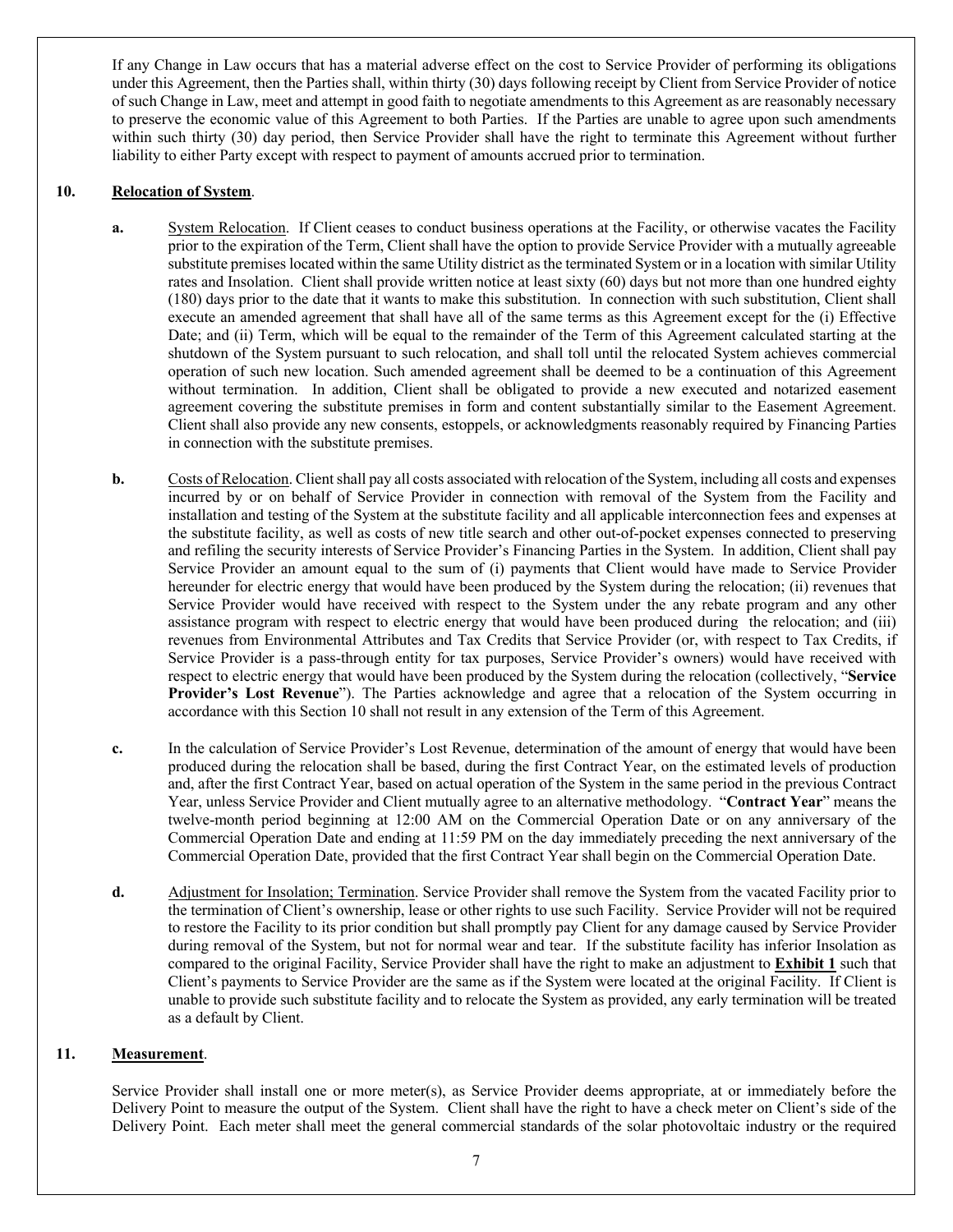standard of the Utility and shall be tested periodically in accordance with generally accepted standards in the industry and shall be adjusted in the event of a variance of more than one (1%) percent.

#### **12. Default, Remedies and Damages**.

- **a. Default.** Any Party that fails to perform its responsibilities as listed below or experiences any of the circumstances listed below shall be deemed a "**Defaulting Party**" and each event of default shall be a "**Default Event**":
	- i. Failure of a Party to pay any amount due and payable under this Agreement, other than an amount that is subject to a good faith dispute, within ten (10) business days following receipt of written notice from the other Party (the "**Non-Defaulting Party**") of such failure to pay ("**Payment Default**");
	- ii. Failure of a Party to substantially perform any other material obligation under this Agreement within thirty (30) days following receipt of written notice from the Non-Defaulting Party demanding such cure; provided, that such thirty (30) day cure period shall be extended (but not beyond ninety (90) days) if and to the extent reasonably necessary to cure the Default Event, if (A) the Defaulting Party initiates such cure with the thirty (30) day period and continues such cure to completion and (B) there is no material adverse effect on the Non-Defaulting Party resulting from the failure to cure the Default Event;
	- iii. If any representation or warranty of a Party proves at any time to have been incorrect in any material respect when made and is material to the transactions contemplated hereby, if the effect of such incorrectness is not cured within thirty (30) days following receipt of written notice from the Non-Defaulting Party demanding such cure;
	- iv. Client loses its rights to occupy and enjoy the Premises; or (subject to Client's rights under Section 8(d) and Section 10(b)) the siting, use or operation of the System on the Premises is prevented, disturbed or interfered with by Client or any person or entity with superior rights to the Premises, such as Client's landlords or Client's or such landlord's mortgagees or other encumbrancers; (for clarity, Service Provider is the Non-Defaulting Party with respect to the events, conditions or circumstances contemplated by this clause (iv));
	- v. A Party, or its guarantor (if any), becomes insolvent or is a party to a bankruptcy, reorganization, insolvency, liquidation, receivership, dissolution, winding-up or relief of debtors, or any general assignment for the benefit of creditors or other similar arrangement or any event occurs or proceedings are taken in any jurisdiction with respect to the Party which has a similar effect;
	- vi. Client prevents Service Provider from installing the System or otherwise failing to perform in a way that prevents the delivery of electric energy from the System to Client. Such Default Event shall not excuse Client's obligations to make payments that otherwise would have been due under this Agreement;
	- vii. Unreasonable interference by Service Provider with the operations of Client at the Premises, if the interference is curable by suspension of operation of the Generating Facilities and Service Provider fails to suspend operation of the Generating Facilities within 72 hours of Client's written notice to Service Provider regarding the interference without good cause, as determined by Client;
	- viii. Service Provider fails to execute and maintain all necessary Interconnection Agreements with a Utility; or
	- ix. Service Provider's installation or operation of a Generating Facility voids the warranty for the roof at the Property where that Generating Facility is located.

## **b. Remedies**.

- i. Remedies for Payment Default. If a Payment Default occurs, the Non-Defaulting Party may suspend performance of its obligations under this Agreement (which includes, if Service Provider is the Non-Defaulting Party disconnecting the System). Further, the Non-Defaulting Party may pursue any remedy under this Agreement, at law or in equity, including an action for damages and termination of this Agreement, upon fifteen (15) days prior written notice to the Defaulting Party following the Payment Default.
- ii. Remedies for Other Defaults. On the occurrence of a Default Event other than a Payment Default, the Non-Defaulting Party may pursue any remedy under this Agreement, at law or in equity, including an action for damages and termination of this Agreement or suspension of performance of its obligations under this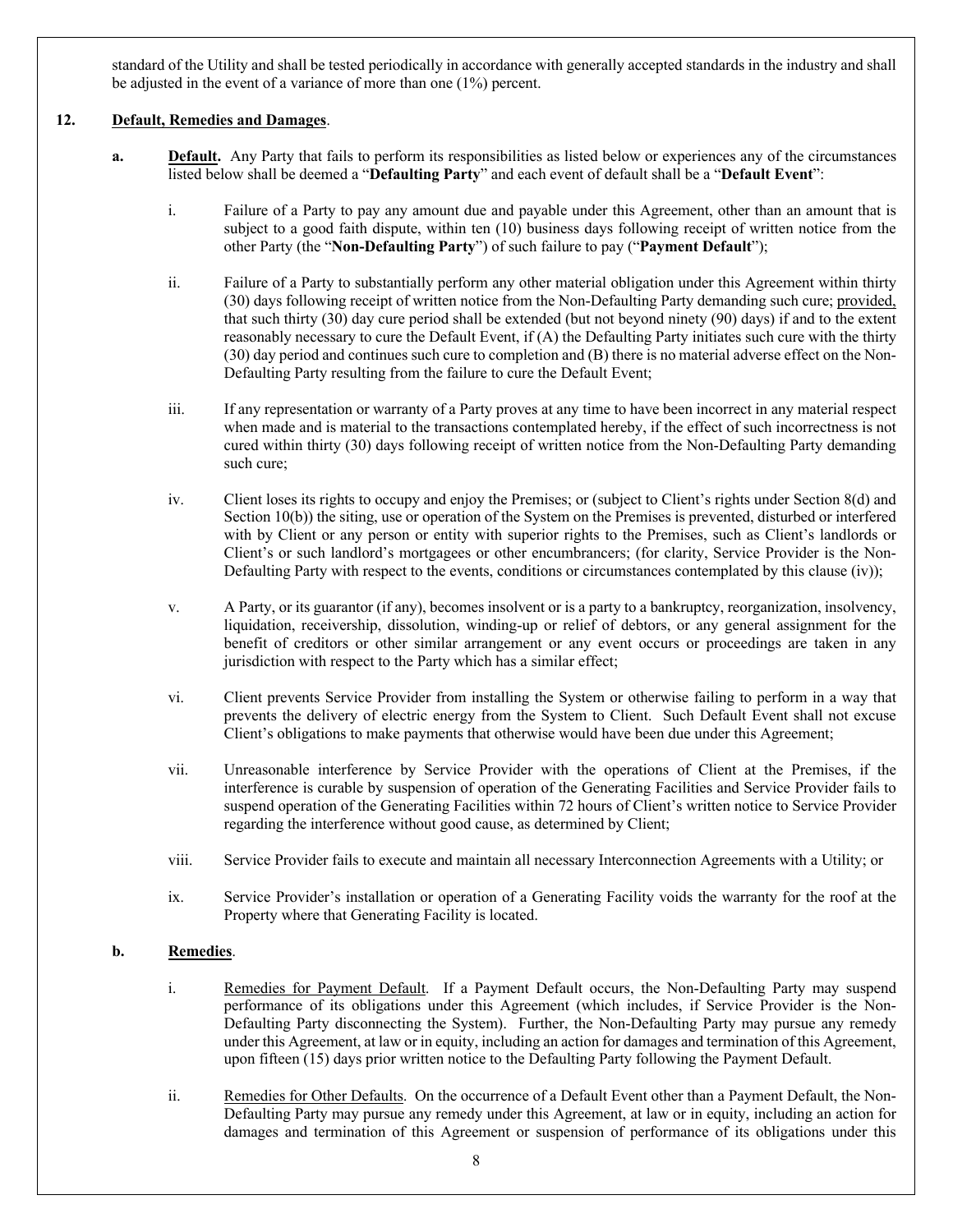Agreement, upon fifteen (15) days prior written notice to the Defaulting Party following the occurrence of the Default Event.

- iii. Damages Upon Termination by Default. Upon a termination of this Agreement by the Non-Defaulting Party as a result of a Default Event by the Defaulting Party, the Defaulting Party shall pay a Termination Payment to the Non-Defaulting Party determined as follows (the "**Termination Payment**"):
	- A. Client. If Client is the Defaulting Party and Service Provider terminates this Agreement, the Termination Payment to Service Provider shall be equal to the sum of (1) reasonable compensation, on a net after tax basis assuming a tax rate of thirty five percent (35%), for the loss or recapture of (a) the investment tax credit equal to thirty percent (30%) of the System value; (b) MACRS accelerated depreciation equal to eighty five percent (85%) of the System value, (c) loss of any Environmental Attributes or Environmental Incentives that accrue or are otherwise assigned to Service Provider pursuant to the terms of this Agreement (Service Provider shall furnish Client with a detailed calculation of such compensation if such a claim is made), (d) other financing and associated costs not included in (a), (b) and (c), (2) the net present value (using a discount rate of twelve percent  $(12%)$ ) of the projected payments over the Term post-termination, had the Term remained effective for the full Initial Term, (3) removal costs as provided in Section  $13(b)(iii)(C)$  and (4) any and all other amounts previously accrued under this Agreement and then owed by Client to Service Provider. The Parties agree that actual damages to Service Provider in the event this Agreement terminates prior to the expiration of the Term as the result of a Default Event by Client would be difficult to ascertain, and the applicable Termination Payment is a reasonable approximation of the damages suffered by Service Provider as a result of early termination of this Agreement. The Termination Payment shall not be less than zero.
	- B. Service Provider. If Service Provider is the Defaulting Party and Client terminates this Agreement, the Termination Payment to Client shall be equal to the sum of (1) the net present value (using a discount rate of twelve percent  $(12%)$ ) of the excess, if any, of the reasonably expected cost of electric energy from the Utility over the Contract Price for the reasonably expected production of the System for the remainder of the Initial Term or the then current Additional Term, as applicable; (2) all costs reasonably incurred by Client in re-converting its electric supply to service from the Utility; (3) any removal costs incurred by Client, and (4) any and all other amounts previously accrued under this Agreement and then owed by Service Provider to Client. The Termination Payment shall not be less than zero.
	- C. Obligations Following Termination. If a Non-Defaulting Party terminates this Agreement pursuant to this Section 12(b)*,* then following such termination, Service Provider shall, at the sole cost and expense of the Defaulting Party, remove the equipment (except for mounting pads and support structures) constituting the System. The Non-Defaulting Party shall take all commercially reasonable efforts to mitigate its damages as the result of a Default Event.

## **13. Representations and Warranties**.

## **a. General Representations and Warranties.** Each Party represents and warrants to the other the following:

- i. Such Party is duly organized, validly existing and in good standing under the laws of the jurisdiction of its formation; the execution, delivery and performance by such Party of this Agreement have been duly authorized by all necessary corporate, partnership or limited liability company action, as applicable, and do not and shall not violate any law; and this Agreement is valid obligation of such Party, enforceable against such Party in accordance with its terms (except as may be limited by applicable bankruptcy, insolvency, reorganization, moratorium and other similar laws now or hereafter in effect relating to creditors' rights generally).
- ii. Such Party has obtained all licenses, authorizations, consents and approvals required by any Governmental Authority or other third party and necessary for such Party to own its assets, carry on its business and to execute and deliver this Agreement; and such Party is in compliance with all laws that relate to this Agreement in all material respects.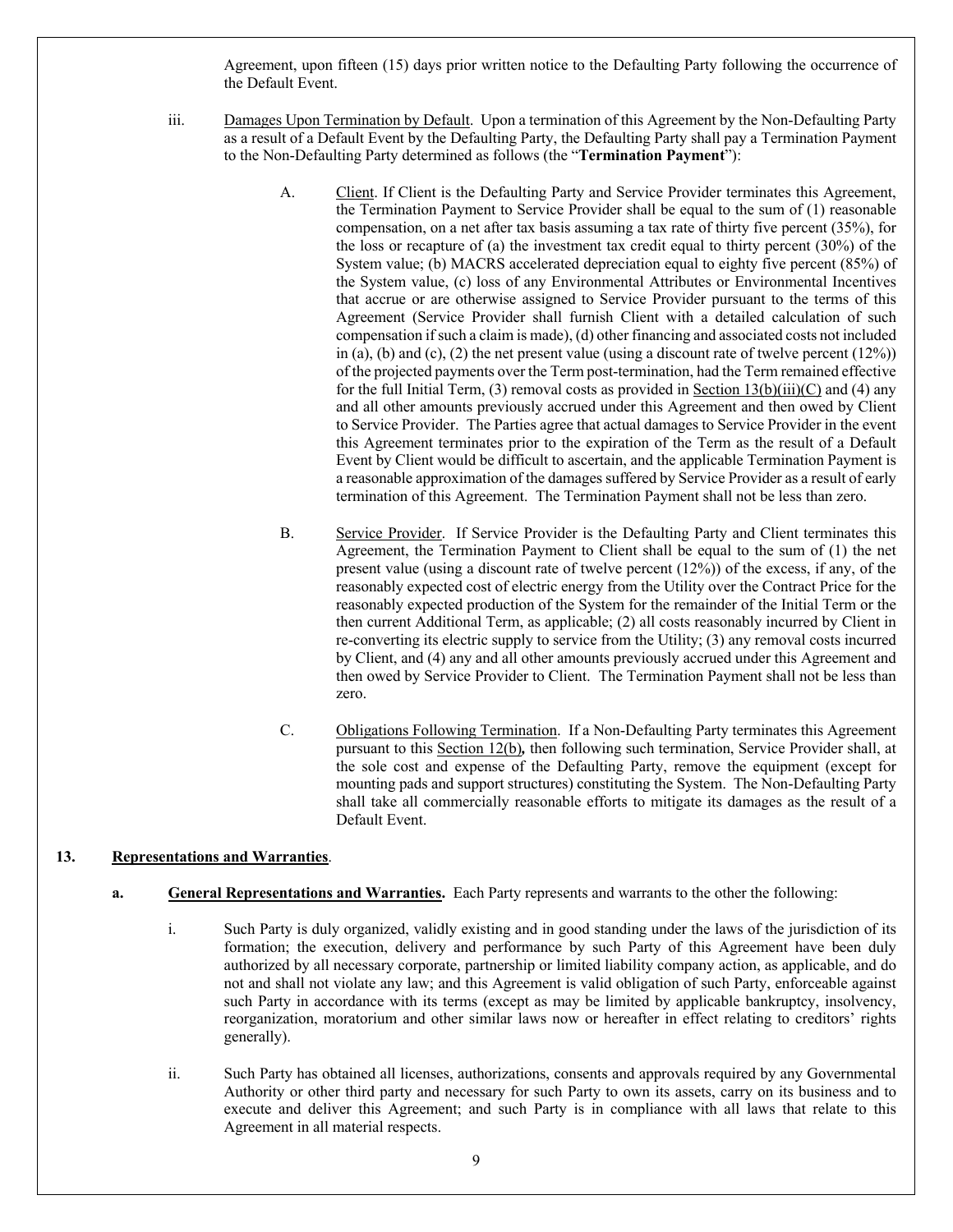- **b. Client's Representations and Warranties.** Client represents and warrants to Service Provider the following:
	- i. Lease. Client has the full right, power and authority to grant the rights contained in the Site Lease Agreement. Such grant does not violate any law, ordinance, rule or other governmental restriction applicable to Client or the Facility and is not inconsistent with and will not result in a breach or default under any agreement by which Client is bound or that affects the Facility. If Client does not own the Premises or Facility, Client has obtained all required consents from the owner of the Premises and/or Facility to grant the right contained in the Site Lease Agreement and enter into and perform its obligations under this Agreement.
	- ii. Other Agreements. Neither the execution and delivery of this Agreement by Client nor the performance by Client of any of its obligations under this Agreement conflicts with or will result in a breach or default under any agreement or obligation to which Client is a party or by which Client or the Facility is bound.
	- iii. Accuracy of Information. All information provided by Client to Service Provider, as it pertains to the Facility's physical configuration, Client's planned use of the Facility, and Client's estimated electricity requirements, is accurate in all material respects.
	- iv. Client Status. Client is not a public electric utility or a public electric utility holding company and is not subject to regulation as a public electric utility or a public electric utility holding company.
	- v. No Pool Use. No electricity generated by the System will be used to heat a swimming pool.
- **c. Service Provider's Representations and Warranties.** Service Provider represents and warrants to Client the following:
	- i. To Service Provider's knowledge, manufacturers' warranties will be in effect with respect to the System;
	- ii. To Service Provider's knowledge, manufacturer's warranties will be in effect with respect to any roof installment or improvement;
	- iii. To Service Provider's knowledge, the Delivery Point contains sufficient capacity to accommodate the System;
	- iv. To Service Provider's knowledge, there is no material adverse change that affects the creditworthiness of Service Provider or its subcontractors to perform Service Provider's obligations under this Agreement;
	- v. Service Provider has received adequate assurance from its financiers that required funding arrangements have been established.

#### **14. System and Facility Damage and Insurance**.

#### **a. System and Facility Damage**.

- i. Service Provider's Obligations. If the **System** is damaged or destroyed other than by Client's gross negligence or willful misconduct, Service Provider shall promptly repair and restore the System to its preexisting condition; provided, however, that if more than fifty percent (50%) of the System is destroyed during the last five (5) years of the Initial Term or during any Additional Term, Service Providershall not be required to restore the System, but may instead terminate this Agreement, unless Client agrees (A) to pay for the cost of such restoration of the System or (B) to purchase the System "AS-IS" at the greater of (1) the Fair Market Value of the System and (2) the sum of the amounts described in Section 12.b.iii.A)(1) and Section 12.b.iii.A)(3). Notwithstanding the foregoing, Client acknowledges that if the System constitutes collateral for the benefit of the Financing Parties, such Financing Parties or an agent or trustee on their behalf will be the loss payees in respect of property or casualty insurance for the System and will have the right to apply the proceeds of such insurance in accordance with the financing arrangements to which they are a party.
- ii. Client's Obligations. If the **Facility** is damaged or destroyed by casualty of any kind or any other occurrence other than Service Provider's gross negligence or willful misconduct, such that the operation of the System and/or Client's ability to accept the electric energy produced by the System are materially impaired or prevented, Client shall promptly repair and restore the Facility to its pre-existing condition; provided, however, that if more than 50% of the Facility is destroyed during the last five years of the Initial Term or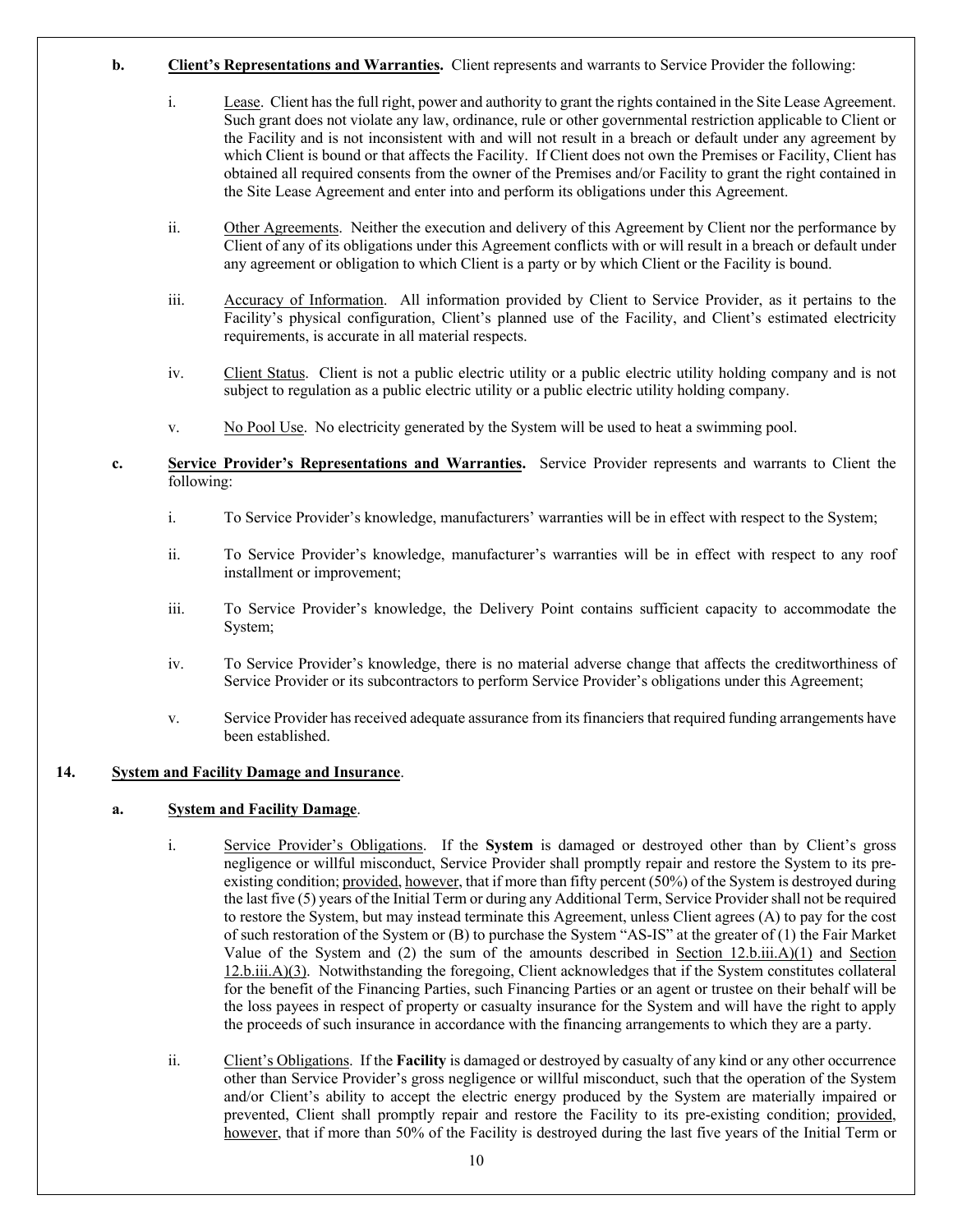during any Additional Term, Client may elect either (A) to restore the Facility or (B) to pay the Termination Payment and all other costs previously accrued but unpaid under this Agreement and thereupon terminate this Agreement.

- **b. Insurance Coverage.** At all times during the Term, Service Provider and Client shall maintain the following insurance:
	- i. Service Provider's Insurance. Service Provider shall maintain (A) property insurance on the System for the replacement cost thereof, (B) commercial general liability insurance with coverage of at least five hundred thousand dollars (\$500,000) per occurrence and one million dollars (\$1,000,000) annual aggregate, (C) employer's liability insurance with coverage of at least five hundred thousand dollars (\$500,000), and (iv) workers' compensation insurance as required by law. Service Provider shall add Client as an additional insured to all aforementioned policies.
	- ii. Client's Insurance. Client shall maintain commercial general liability insurance with coverage of at least five hundred thousand dollars (\$500,000) per occurrence and one million dollars (\$1,000,000) annual aggregate.
- **c. Policy Provisions.** All insurance policies provided hereunder shall (i) contain a provision whereby the insurer agrees to give the party not providing the insurance (A) not less than ten (10) days written notice before the insurance is cancelled, or terminated as a result of non-payment of premiums, or (B) not less than thirty (30) days written notice before the insurance is otherwise cancelled or terminated, (ii) be written on an occurrence basis, and (iii) be maintained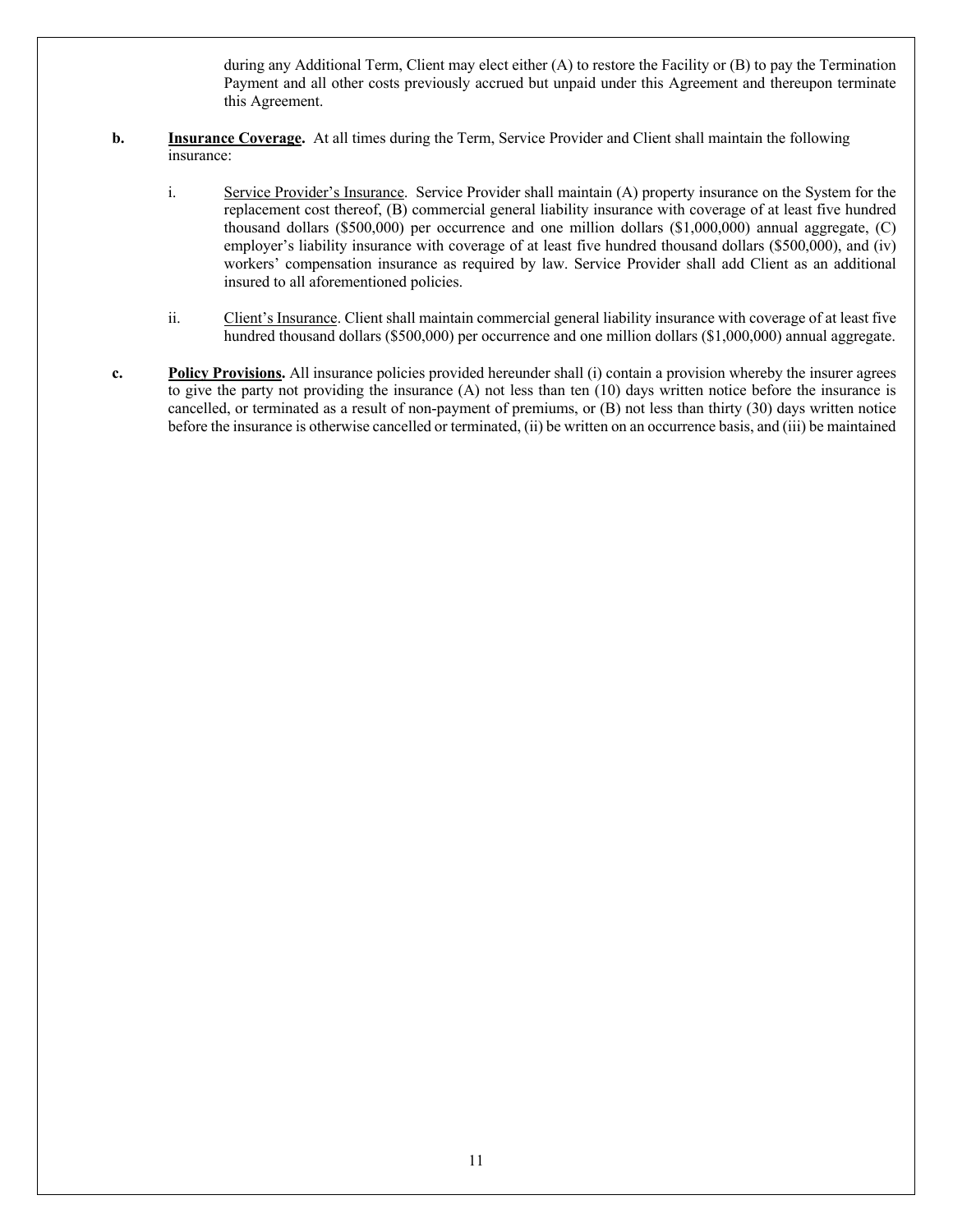with companies either rated no less than A-VII as to Policy Holder's Rating in the current edition of A.M. Best's Insurance Guide or otherwise reasonably acceptable to the other Party.

- **d. Certificates.** Upon the other Party's request each Party shall deliver to the other Party certificates of insurance evidencing the above required coverage. A Party's receipt, review or acceptance of such certificate shall in no way limit or relieve the other Party of the duties and responsibilities to maintain insurance as set forth in this Agreement.
- **e. Deductibles.** Unless and to the extent that a claim is covered by an indemnity set forth in this Agreement, each Party shall be responsible for the payment of its own deductibles.

#### **15. Ownership; Purchase Option**

- **a. Ownership of System**. Client acknowledges that Service Provider (or its successor(s) or assignee(s)) is and will at all times be the legal and beneficial owner of the System, and all Environmental Attributes, and that the System is and shall remain personal property and shall not attach to or be deemed a part of, or be a fixture of or to, the Facility or the Premises. Each of the Service Provider and Client agree that the Service Provider (or the designated assignee of Service Provider permitted under Section 19) is the tax owner of the System and all tax filings and reports will be filed in a manner consistent with this Agreement. The System shall at all times retain the legal status of personal property as defined under Article 9 of the Uniform Commercial Code and otherwise for purposes of state and federal law. Service Provider shall file UCC1 Financing Statement and renew prior to such expiration dates at Service Provider's cost and expense. Client covenants that it will use commercially reasonable efforts to place all parties having an interest in or a mortgage, pledge, lien, charge, security interest, encumbrance or other claim of any nature on the Facility or the Premises on notice of the ownership of the System and the legal status or classification of the System as personal property. If there is any mortgage or fixture filing against the Premises which could reasonably be construed as prospectively attaching to the System as a fixture of the Premises, Client shall provide a disclaimer or release from such lienholder. If Client is the fee owner of the Premises, Client consents to the filing of a disclaimer of the System as a fixture of the Premises in the office where real estate records are customarily filed in the jurisdiction where the Facility is located. If Client is not the fee owner, Client will obtain such consent from such owner. Upon request, Client agrees to deliver to Service Provider a non-disturbance agreement in a form reasonably acceptable to Service Provider from the owner of the Facility (if the Facility is leased by Client), any mortgagee with a lien on the Premises, and other Persons holding a similar interest in the Premises. To the extent that Client does not own the Premises or Facility, Client shall provide to Service Provider immediate written notice of receipt of notice of eviction from the Premises or Facility or termination of Client's lease of the Premises and/or Facility.
- **b. Purchase Option**. At the end of each of the Contract Years set forth in Exhibit 1, so long as Client is not in default under this Agreement, Client may purchase the System from Service Provider on any such date for a purchase price equal to the greater of the fixed price set forth in as the "Purchase Option Price" of Exhibit 1 or the Fair Market Value (as defined below) of the System. Client must provide a notification to Service Provider of its intent to purchase at least ninety (90) days prior to the end of the applicable Contract Year, as applicable, and the purchase shall be complete prior to the end of the applicable Contract Year. Service Provider shall transfer good title to the System to Client upon Service Provider's receipt of the Purchase Option Price but otherwise disclaims all warranties of any kind, express or implied, concerning the System, "as is, where is, with all faults"; provided that Service Provider shall assign to Client any manufacturers warranties that are in effect as of the purchase, and which are assignable pursuant to their terms. Upon purchase of the System, Client will assume complete responsibility for the operation and maintenance of the System and liability for the performance of the System, and Service Provider shall have no further liabilities or obligations hereunder. The Parties shall act in good faith to extend or shorten these time requirements to efficiently and reasonably complete the purchase.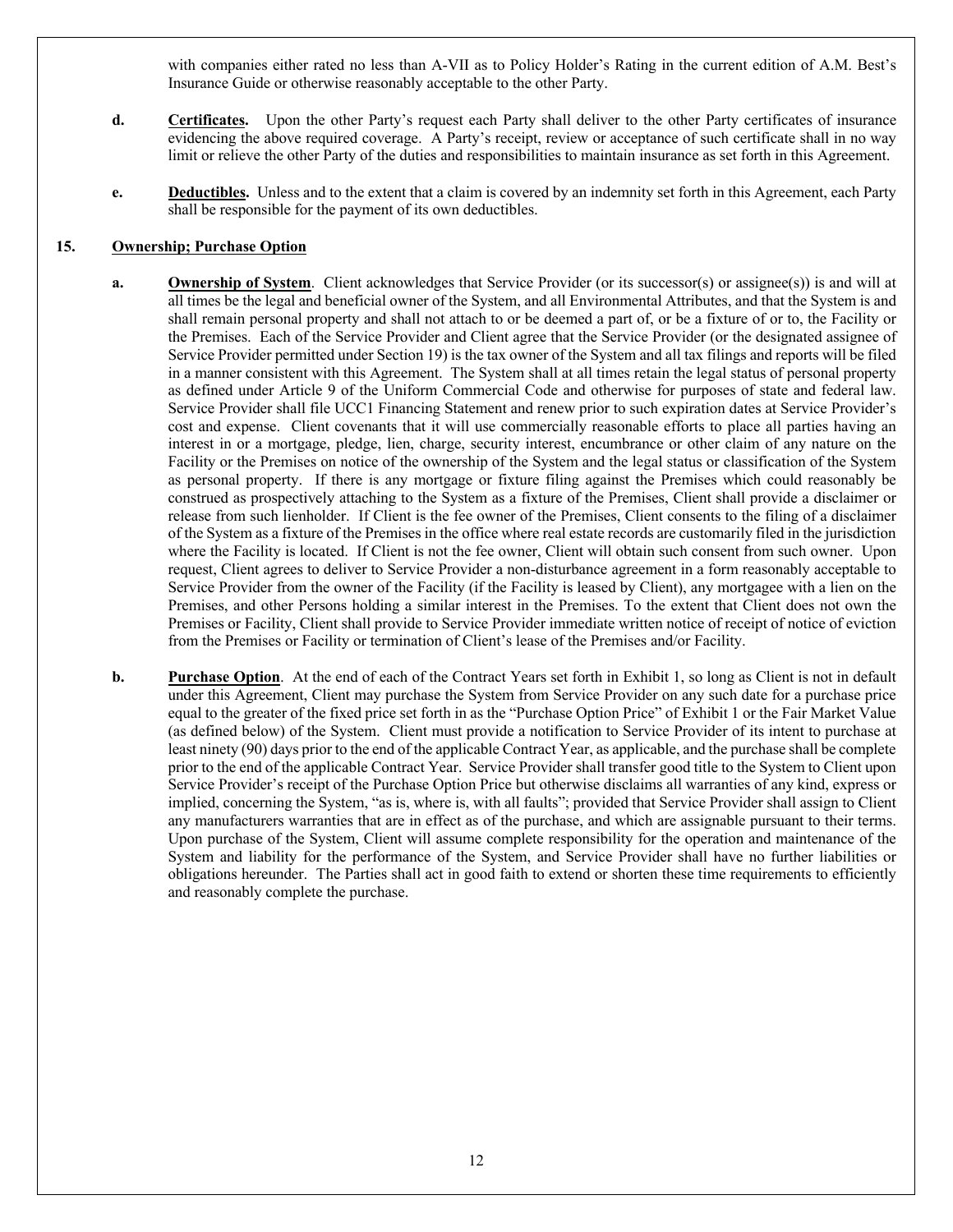**c. Determination of Fair Market Value**. "**Fair Market Value**" means, in Service Provider's reasonable determination, the greater of: (i) the amount that would be paid in an arm's length, free market transaction, for cash, between an informed, willing seller and an informed willing buyer, neither of whom is under compulsion to complete the transaction, taking into account, among other things, the age, condition and performance of the System and advances in solar technology, provided that installed equipment shall be valued on an installed basis, shall not be valued as scrap if it is functioning and in good condition and costs of removal from a current location shall not be a deduction from the valuation, and (ii) the present value (using a discount rate of  $[eight]$  percent  $([8]\%)$ ) of all associated future income streams expected to be received by Service Provider arising from the operation of the System for the remaining term of the Agreement including but not limited to the expected price of electricity, Environmental Attributes, and Tax Attributes and factoring in future costs and expenses associated with the System avoided. Service Provider shall give written notice to Client of such determination, along with a full explanation of the calculation of Fair Market Value, including without limitation, an explanation of all assumptions, figures and values used in such calculation and factual support for such assumptions, figures and values. If Client reasonably objects to Service Provider's determination of Fair Market Value within thirty (30) days after Service Provider has provided written notice of such determination, the Parties shall select a nationally recognized independent appraiser with experience and expertise in the solar photovoltaic industry to determine the Fair Market Value of the System. Such appraiser shall act reasonably and in good faith to determine the Fair Market Value of the System based on the formulation set forth herein, and shall set forth such determination in a written opinion delivered to the Parties. The valuation made by the appraiser shall be binding upon the Parties in the absence of fraud or manifest error. The costs of the appraisal shall be borne by the Parties equally.

#### **16. Indemnification and Limitations of Liability**.

- **a. General**. To the fullest extent permitted by law, Service Provider (the "**Indemnifying Party**") agrees to indemnify, release, defendant, and hold harmless Client, its officials, officers, employees, volunteers, and agents (the "**Indemnified Parties**") from any loss, claim, liability, cost, expense, including attorney's fees (collectively, the "**Liabilities**") for any injury or damage to person or property, or of any kind or nature, occurring in, on, or about the Premises, arising for any reason which relate to: (i) the obligations of Service Provider, its employees, and agents under this Agreement; (ii) the acts or omissions of Service Provider or its officers, directors, employees, agents, representatives, invitees, contractors, subcontractors, suppliers, trespassers, Service Provider's Financing Party, or others acting on Service Provider's behalf or under Service Provider's authority or control; or (iii) the occupancy and/or use of the Premises (including but not limited to any improvements or personal property located therein) by Service Provider, or its officers, directors, employees, agents, representatives, invitees, contractors, subcontractors, suppliers, trespassers, Service Provider's Financing Party, or others acting on Service Provider's behalf or under Service Provider's authority or control. Service Provider's obligations in this section, however, shall not extend to any Liabilities that are proximately caused by the sole negligence or willful misconduct of Client, its officials, officers, employees, volunteers, or agents.
- **b. Notice and Participation in Third Party Claims**. The Indemnified Party shall give the Indemnifying Party written notice with respect to any Liability asserted by a third party (a "**Claim**"), as soon as possible upon the receipt of information of any possible Claim or of the commencement of such Claim. The Indemnifying Party may assume the defense of any Claim, at its sole cost and expense, with counsel designated by the Indemnifying Party and reasonably satisfactory to the Indemnified Party. The Indemnified Party may, however, select separate counsel if both Parties are defendants in the Claim and such defense or other form of participation is not reasonably available to the Indemnifying Party. The Indemnifying Party shall pay the reasonable attorneys' fees incurred by such separate counsel until such time as the need for separate counsel expires. The Indemnified Party may also, at the sole cost and expense of the Indemnifying Party, assume the defense of any Claim if the Indemnifying Party fails to assume the defense of the Claim within a reasonable time. Neither Party shall settle any Claim covered by this Section 16(b) unless it has obtained the prior written consent of the other Party, which consent shall not be unreasonably withheld or delayed. The Indemnifying Party shall have no liability under this Section 16(b) for any Claim for which such notice is not provided if that the failure to give notice prejudices the Indemnifying Party.
- **c. Environmental Indemnification**. Service Provider shall indemnify, defend and hold harmless all of Client's Indemnified Parties from and against all Liabilities arising out of or relating to the existence at, on, above, below or near the Premises of any Hazardous Substance (as defined in Section  $16(c)(i)$ ) to the extent deposited, spilled or otherwise caused by Service Provider or any of its contractors or agents. Client shall indemnify, defend and hold harmless all of Service Provider's Indemnified Parties from and against all Liabilities arising out of or relating to the existence at, on, above, below or near the Premises of any Hazardous Substance, except to the extent deposited, spilled or otherwise caused by Service Provider or any of its contractors or agents. Each Party shall promptly notify the other Party if it becomes aware of any Hazardous Substance on or about the Premises or the Premises generally or any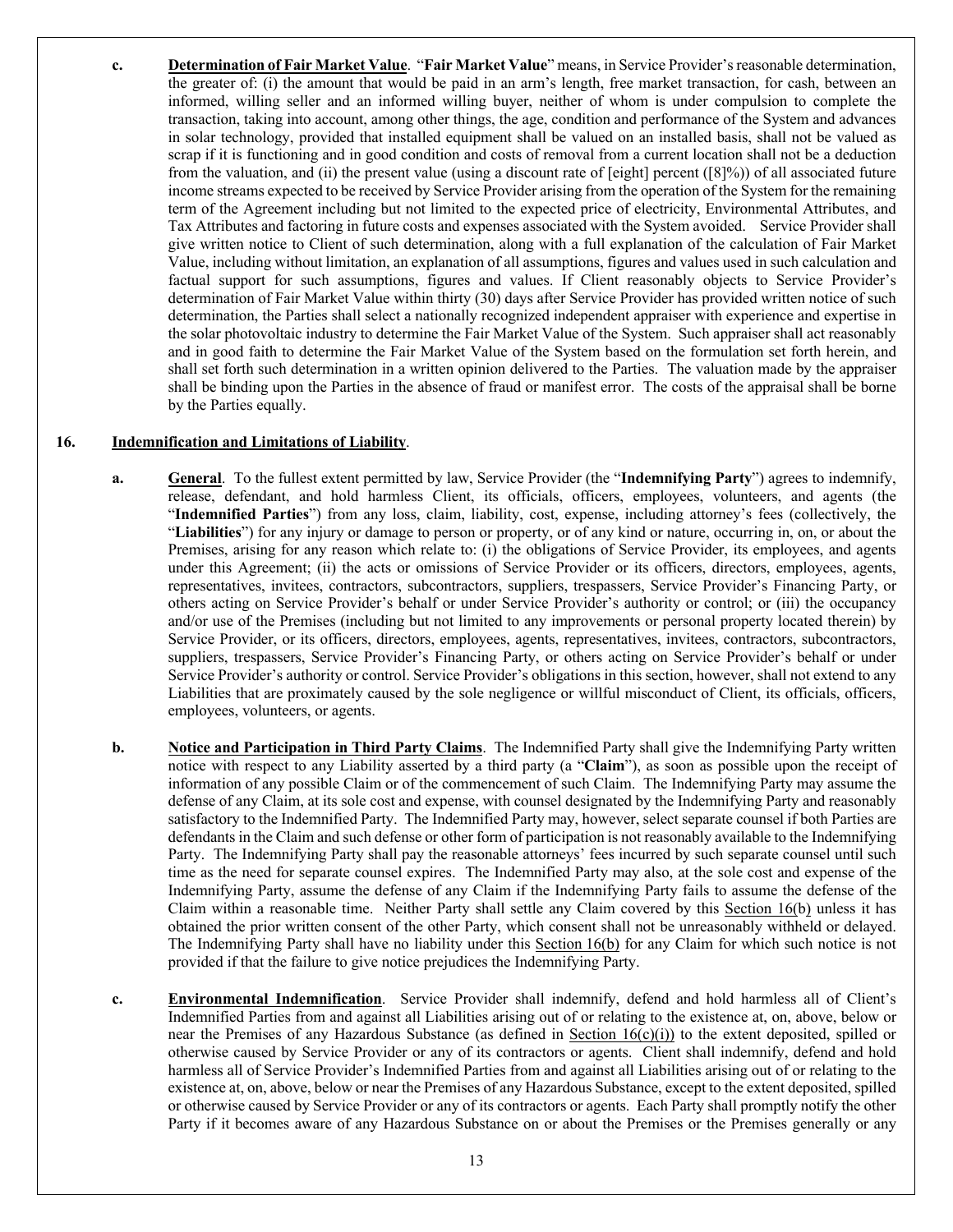deposit, spill or release of any Hazardous Substance. Service Provider shall not use Hazardous Substances in the Facility or at the Premises.

i. "**Hazardous Substance**" means any chemical, waste or other substance (A) which now or hereafter becomes defined as or included in the definition of "hazardous substances," "hazardous wastes," "hazardous materials," "extremely hazardous wastes," "restricted hazardous wastes," "toxic substances," "toxic pollutants," "pollution," "pollutants," "regulated substances," or words of similar import under any laws pertaining to the environment, health, safety or welfare, (B) which is declared to be hazardous, toxic, or polluting by any Governmental Authority, (C) exposure to which is now or hereafter prohibited, limited or regulated by any Governmental Authority, (D) the storage, use, handling, disposal or release of which is restricted or regulated by any Governmental Authority, or (E) for which remediation or cleanup is required by any Governmental Authority.

## **d. Limitations on Liability**.

- i. No Consequential Damages. Neither Party nor its directors, officers, shareholders, partners, members, agents and employees subcontractors or suppliers shall be liable for any indirect, special, incidental, exemplary, or consequential loss or damage of any nature arising out of their performance or non-performance hereunder even if advised of such. This section does not apply, however, to any Termination Payment or any other damages the calculation of which is specifically provided for in this Agreement. In addition, the Parties agree that (1) in the event that Service Provider is required to recapture any Tax Credits or other tax benefits as a result of a breach of this Agreement by Client, such recaptured amount shall be deemed to be direct and not indirect or consequential damages, and (ii) in the event that Service Provider is retaining the Environmental Attributes produced by the System, and a breach of this Agreement by Client causes Service Provider to lose the benefit of sales of such Environmental Attributes to third parties, the amount of such lost sales shall be direct and not indirect or consequential damages.
- ii. Limitation of Time to Bring Action. Any action against Service Provider must be brought within one (1) year after the cause of action accrues.

#### **17. Force Majeure**.

- **a.** "**Force Majeure**" means any event or circumstances beyond the reasonable control of and without the fault or negligence of the Party claiming Force Majeure. It shall include, without limitation, failure or interruption of the production, delivery or acceptance of electricity due to: an act of god; war (declared or undeclared); sabotage; riot; insurrection; civil unrest or disturbance; military or guerilla action; terrorism; economic sanction or embargo; civil strike, work stoppage, slow-down, or lock-out; explosion; fire; earthquake; abnormal weather condition or actions of the elements; hurricane; flood; lightning; wind; drought; the binding order of any Governmental Authority (provided that such order has been resisted in good faith by all reasonable legal means); the failure to act on the part of any Governmental Authority (provided that such action has been timely requested and diligently pursued); unavailability of electricity from the utility grid, equipment, supplies or products (but not to the extent that any such availability of any of the foregoing results from the failure of the Party claiming Force Majeure to have exercised reasonable diligence); and failure of equipment not utilized by or under the control of the Party claiming Force Majeure.
- **b.** Except as otherwise expressly provided to the contrary in this Agreement, if either Party is rendered wholly or partly unable to timely perform its obligations under this Agreement because of a Force Majeure event, that Party shall be excused from the performance affected by the Force Majeure event (but only to the extent so affected) and the time for performing such excused obligations shall be extended as reasonably necessary; provided, that: (i) the Party affected by such Force Majeure event, as soon as reasonably practicable after obtaining knowledge of the occurrence of the claimed Force Majeure event, gives the other Party prompt oral notice, followed by a written notice reasonably describing the event; (ii) the suspension of or extension of time for performance is of no greater scope and of no longer duration than is required by the Force Majeure event; and (iii) the Party affected by such Force Majeure event uses all reasonable efforts to mitigate or remedy its inability to perform as soon as reasonably possible. The Term shall be extended day for day for each day performance is suspended due to a Force Majeure event.
- **c.** Notwithstanding anything herein to the contrary, the obligation to make any payment due under this Agreement shall not be excused by a Force Majeure event that solely impacts Client's ability to make payment.
- **d.** If a Force Majeure event continues for a period of one hundred eighty (180) days or more within a twelve (12) month period and prevents a material part of the performance by a Party hereunder, the Party not claiming the Force Majeure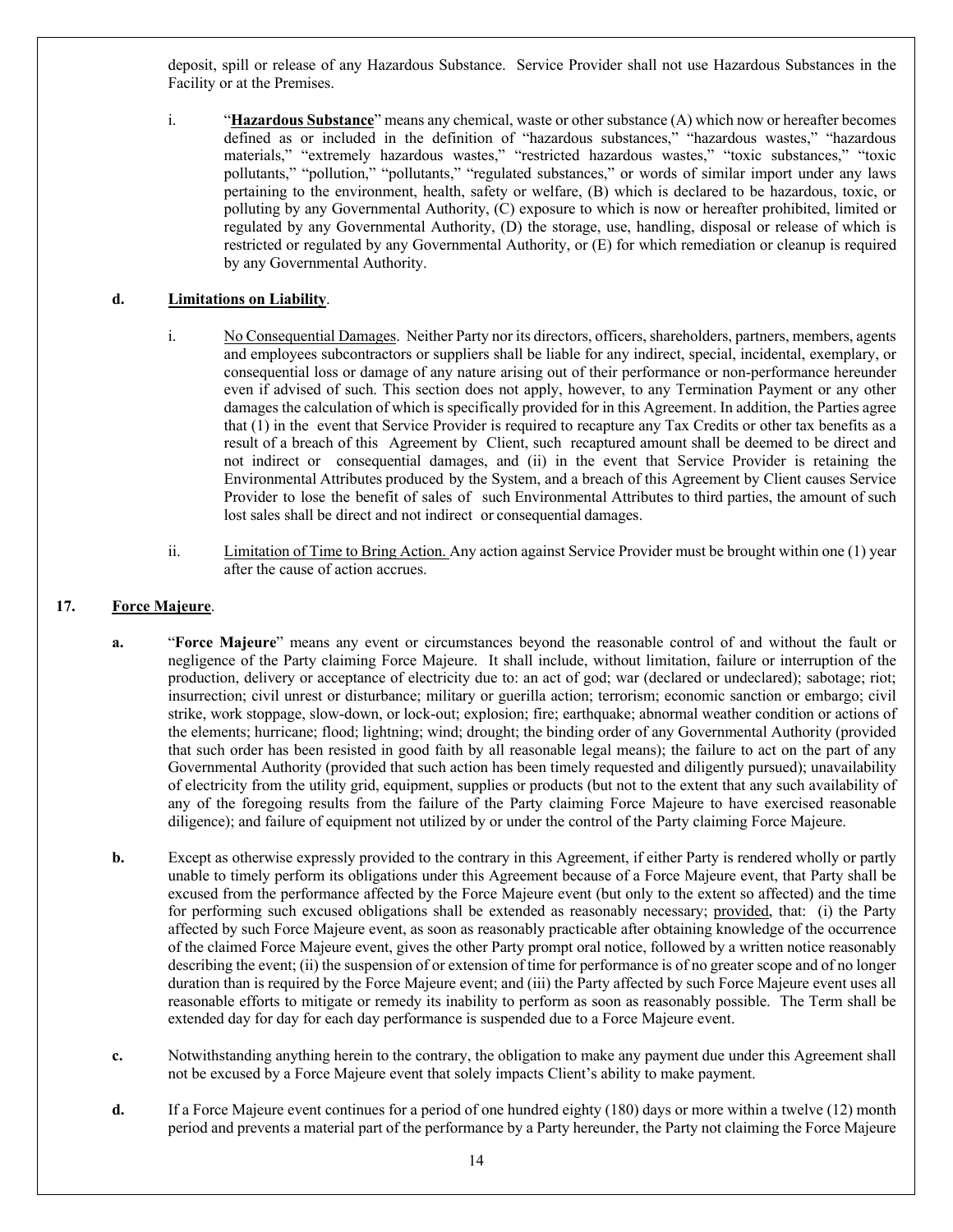shall have the right to terminate this Agreement without fault or further liability to either Party (except for amounts accrued but unpaid).

## **18. Assignment and Financing**.

- **a. Assignment**. This Agreement may not be assigned in whole or in part by either Party without the prior written consent of the other Party, which consent shall not be unreasonably withheld or delayed, provided however in the event of a sale by Client of the Premises, Client shall have the right to assign this Agreement and the Site Lease Agreement concurrently to the purchaser of Premises; provided such purchaser is sufficiently creditworthy as determined by Service Provider . Notwithstanding the foregoing, Service Provider may, without the prior written consent of Client, (i) assign, pledge or otherwise collaterally assign its interests in this Agreement and the System to any Financing Party, (ii) directly or indirectly assign this Agreement and the System to an affiliate or subsidiary of Service Provider, (iii) assign this Agreement and the System to any entity through which Service Provider is obtaining financing or capital for the System and (iv) assign this Agreement and the System to any person succeeding to all or substantially all of the assets of Service Provider (provided that Service Provider shall be released from liability hereunder as a result of any of the foregoing permitted assignments only upon assumption of Service Provider's obligations hereunder by the assignee and only if the assignee shall have credit which is equal to or better than the credit of Service Provider at the time of execution of this Agreement). In the event of any such assignment, the Service Provider shall be released from all its liabilities and other obligations under this Agreement. However, any assignment of Service Provider's rights and/or obligations under this Agreement shall not result in any change to Client's rights and obligations under this Agreement any material change in the terms of this Agreement or any material reduction in the obligations of Service Provider hereunder. Client's consent to any other assignment shall not be unreasonably withheld if Client has been provided with reasonable proof that the proposed assignee (x) has comparable experience in operating and maintaining photovoltaic solar systems comparable to the System and providing services comparable to those contemplated by this Agreement and (y) has the financial capability to maintain the System and provide the services contemplated by this Agreement in the manner required by this Agreement. This Agreement shall be binding on and inure to the benefit of the successors and permitted assignees.
- **b. Financing**. The Parties acknowledge that Service Provider may obtain construction and long-term financing or other credit support from one or more Financing Parties. In connection with an assignment pursuant to Section 18(a)(i)- (iv), Client agrees to execute any consent, estoppel or acknowledgement in form and substance reasonably acceptable to such Financing Parties.
- **c. Successor Servicing**. The Parties further acknowledge that in connection with any construction or long term financing or other credit support provided to Service Provider or its affiliates by Financing Parties, that such Financing Parties may require that Service Provider or its affiliates appoint a third party to act as backup or successor provider of operation and maintenance services with respect to the System and/or administrative services with respect to this Agreement (the "**Successor Provider**"). Client agrees to accept performance from any Successor Provider so appointed so long as such Successor Provider performs in accordance with the terms of this Agreement and there is no material reduction in the obligations hereunder owed to Client by Service Provider or such Successor Provider.

## **19. Confidentiality and Publicity**.

**a. Confidentiality**. If either Party provides confidential information, including business plans, strategies, financial information, proprietary, patented, licensed, copyrighted or trademarked information, and/or technical information regarding the design, operation and maintenance of the System or of Client's business ("**Confidential Information**") to the other or, if in the course of performing under this Agreement or negotiating this Agreement a Party learns Confidential Information regarding the facilities or plans of the other, the receiving Party shall (a) protect the Confidential Information from disclosure to third parties with the same degree of care accorded its own confidential and proprietary information, and (b) refrain from using such Confidential Information, except in the negotiation and performance of this Agreement, including but not limited to obtaining financing for the System. Notwithstanding the above, a Party may provide such Confidential Information to its, officers, directors, members, managers, employees, agents, contractors and consultants (collectively, "**Representatives**"), and affiliates, lenders, and potential assignees of this Agreement (provided and on condition that such potential assignees be bound by a written agreement or legal obligation restricting use and disclosure of Confidential Information). Each such recipient of Confidential Information shall be informed by the Party disclosing Confidential Information of its confidential nature and shall be directed to treat such information confidentially and shall agree to abide by these provisions. In any event, each Party shall be liable (with respect to the other Party) for any breach of this provision by any entity to whom that Party improperly discloses Confidential Information. The terms of this Agreement (but not its execution or existence) shall be considered Confidential Information for purposes of this Section 19(a), except as set forth in Section 19(b). All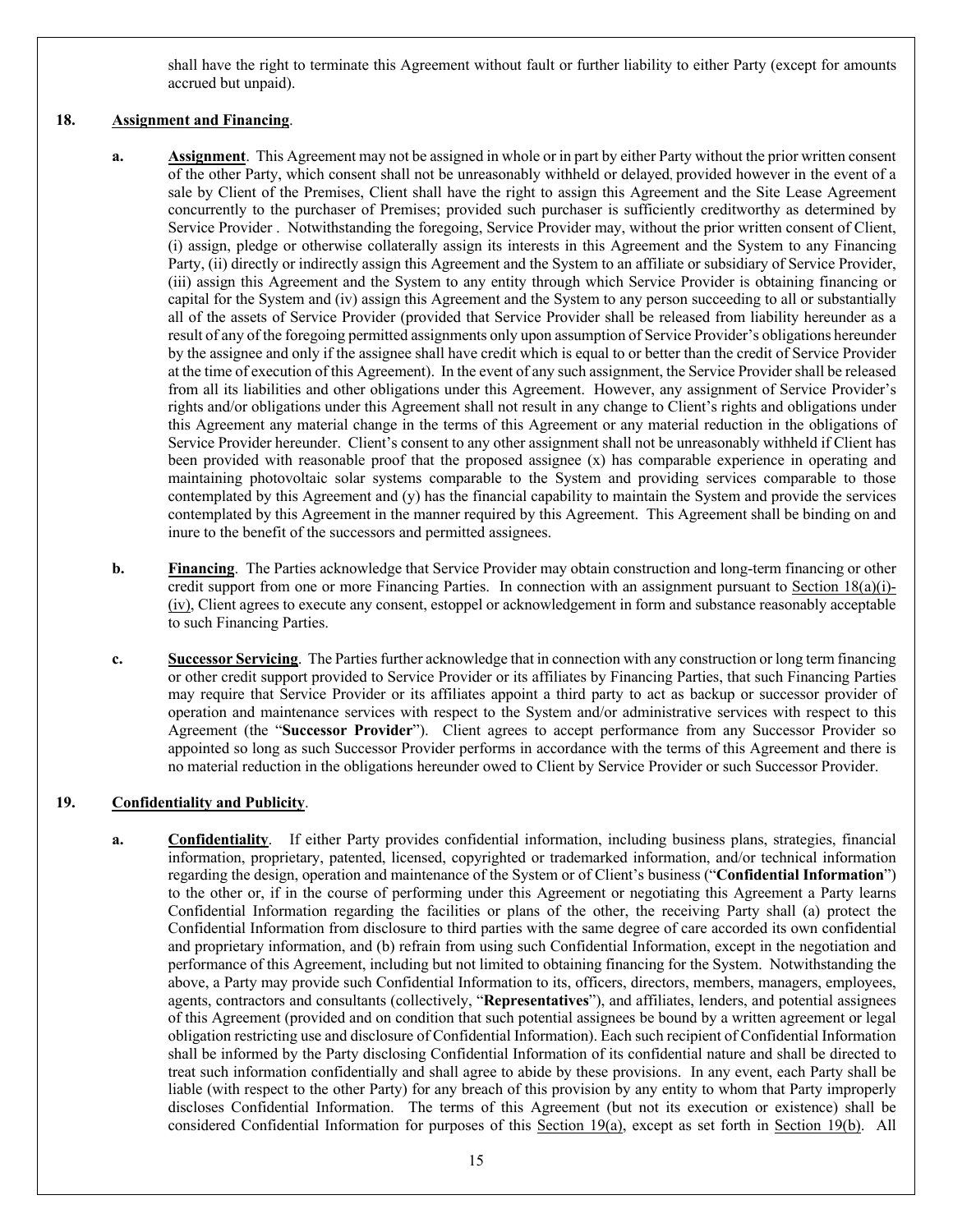Confidential Information shall remain the property of the disclosing Party and shall be returned to the disclosing Party or destroyed after the receiving Party's need for it has expired or upon the request of the disclosing Party. Each Party agrees that the disclosing Party would be irreparably injured by a breach of this Section 19(a) by the receiving Party or its Representatives or other person to whom the receiving Party discloses Confidential Information of the disclosing Party and that the disclosing Party may be entitled to equitable relief, including injunctive relief and specific performance, in the event of a breach of the provision of this Section 19(a). To the fullest extent permitted by applicable law, such remedies shall not be deemed to be the exclusive remedies for a breach of this  $Section 19(a)$ , but shall be in addition to all other remedies available at law or in equity.

- **b. Permitted Disclosures**. Notwithstanding any other provision in this Agreement, neither Party shall be required to hold confidential any information that (i) becomes publicly available other than through the receiving Party, (ii) is required to be disclosed to any governmental entity, agency, or person to whom disclosure is required under applicable law or pursuant to a validly issued subpoena (but a receiving Party subject to any such requirement shall promptly notify the disclosing Party of such requirement to the extent permitted by applicable law), (iii) is independently developed by the receiving Party or (iv) becomes available to the receiving Party without restriction from a third party under no obligation of confidentiality. If disclosure of information is required by a Governmental Authority, the disclosing Party shall, to the extent permitted by applicable law, notify the other Party of such required disclosure promptly upon becoming aware of such required disclosure and shall cooperate with the other Party in efforts to limit the disclosure to the maximum extent permitted by law.
- **20. Goodwill and Publicity.** Neither Party shall use any name, trade name, service mark or trademark of the other Party in any promotional or advertising material without the prior written consent of such other Party. The Parties shall coordinate and cooperate with each other when making public announcements related to the execution and existence of this Agreement, and each Party shall have the right to promptly review, comment upon and approve any publicity materials, press releases or other public statements by the other Party that refer to, or that describe any aspect of, this Agreement. Neither Party shall make any press release or public announcement of the specific terms of this Agreement (except for filings or other statements or releases as may be required by applicable law) without the specific prior written consent of the other Party. Without limiting the generality of the foregoing, all public statements must accurately reflect the rights and obligations of the Parties under this Agreement, including the ownership of Environmental Attributes and Environmental Incentives and any related reporting rights.

## **21. Miscellaneous Provisions**

- **a. Choice of Law**. The law of the state where the System is located shall govern this Agreement without giving effect to conflict of laws principles.
- **b. Arbitration and Attorneys' Fees.** Any dispute arising from or relating to this Agreement shall be arbitrated in ]. The arbitration shall be administered by JAMS in accordance with its Comprehensive Arbitration Rules and Procedures, and judgment on any award may be entered in any court of competent jurisdiction. If the Parties agree, a mediator may be consulted prior to arbitration. The prevailing party in any dispute arising out of this Agreement shall be entitled to reasonable attorneys' fees and costs.
- **c. Notices**. All notices under this Agreement shall be in writing and shall be by personal delivery, facsimile transmission, electronic mail, overnight courier, or regular, certified, or registered mail, return receipt requested, and deemed received upon personal delivery, acknowledgment of receipt of electronic transmission, the promised delivery date after deposit with overnight courier, or five (5) days after deposit in the mail. Notices shall be sent to the person identified in this Agreement at the addresses set forth in this Agreement or such other address as either party may specify in writing. Each party shall deem a document faxed, emailed or electronically sent in PDF form to it as an original document.
- **d. Survival**. Provisions of this Agreement that should reasonably be considered to survive termination of this Agreement shall survive. For the avoidance of doubt, surviving provisions shall include, without limitation, Section 4 (Representations and Warranties), Section 7(h) (No Warranty), Section 14(b) (Insurance Coverage), Section 16 (Indemnification and Limits of Liability), Section 19 (Confidentiality and Publicity), Section 21(a) (Choice of Law), Section 21 (b) (Arbitration and Attorneys' Fees), Section 21(c) (Notices), Section 21 (g) (Comparative Negligence), Section 21(h) (Non-Dedication of Facilities), Section 21(j) (Service Contract), Section 21(k) (No Partnership) Section 21(l) (Full Agreement, Modification, Invalidity, Counterparts, Captions) and Section 21(n) (No Third Party Beneficiaries).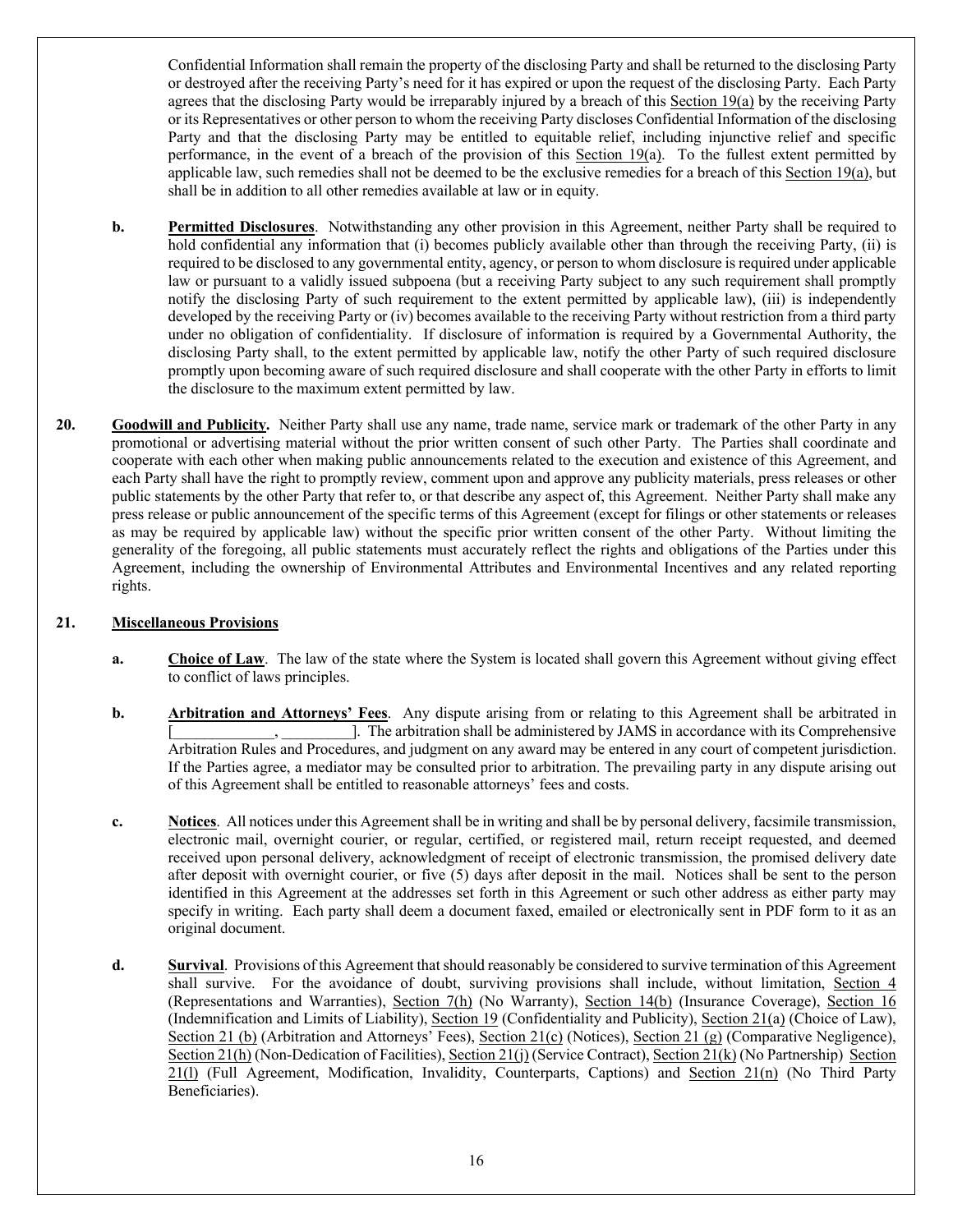- **e. Further Assurances**. Each of the Parties hereto agree to provide such information, execute and deliver any instruments and documents and to take such other actions as may be necessary or reasonably requested by the other Party which are not inconsistent with the provisions of this Agreement and which do not involve the assumptions of obligations other than those provided for in this Agreement, to give full effect to this Agreement and to carry out the intent of this Agreement.
- **f. Right of Waiver**. Each Party, in its sole discretion, shall have the right to waive, defer or reduce any of the requirements to which the other Party is subject under this Agreement at any time; provided, however that neither Party shall be deemed to have waived, deferred or reduced any such requirements unless such action is in writing and signed by the waiving Party. No waiver will be implied by any usage of trade, course of dealing or course of performance. A Party's exercise of any rights hereunder shall apply only to such requirements and on such occasions as such Party may specify and shall in no event relieve the other Party of any requirements or other obligations not so specified. No failure of either Party to enforce any term of this Agreement will be deemed to be a waiver. No exercise of any right or remedy under this Agreement by Client or Service Provider shall constitute a waiver of any other right or remedy contained or provided by law. Any delay or failure of a Party to exercise, or any partial exercise of, its rights and remedies under this Agreement shall not operate to limit or otherwise affect such rights or remedies. Any waiver of performance under this Agreement shall be limited to the specific performance waived and shall not, unless otherwise expressly stated in writing, constitute a continuous waiver or a waiver of future performance.
- **g. Comparative Negligence**. It is the intent of the Parties that where negligence is determined to have been joint, contributory or concurrent, each Party shall bear the proportionate cost of any Liability.
- **h. Non-Dedication of Facilities**. Nothing herein shall be construed as the dedication by either Party of its facilities or equipment to the public or any part thereof. Neither Party shall knowingly take any action that would subject the other Party, or other Party's facilities or equipment, to the jurisdiction of any Governmental Authority as a public utility or similar entity. Neither Party shall assert in any proceeding before a court or regulatory body that the other Party is a public utility by virtue of such other Party's performance under this agreement. If Service Provider is reasonably likely to become subject to regulation as a public utility, then the Parties shall use all reasonable efforts to restructure their relationship under this Agreement in a manner that preserves their relative economic interests while ensuring that Service Provider does not become subject to any such regulation. If the Parties are unable to agree upon such restructuring, Service Provider shall have the right to terminate this Agreement without further liability, and Service Provider shall remove the System in accordance with Section 11 of this Agreement.
- **i. Estoppel**. Either Party hereto, without charge, at any time and from time to time, within ten (10) business days after receipt of a written request by the other party hereto, shall deliver a written instrument, duly executed, certifying to such requesting party, or any other person specified by such requesting Party: (i) that this Agreement is unmodified and in full force and effect, or if there has been any modification, that the same is in full force and effect as so modified, and identifying any such modification; (ii) whether or not to the knowledge of any such party there are then existing any offsets or defenses in favor of such party against enforcement of any of the terms, covenants and conditions of this Agreement and, if so, specifying the same and also whether or not to the knowledge of such party the other party has observed and performed all of the terms, covenants and conditions on its part to be observed and performed, and if not, specifying the same; and (iii) such other information as may be reasonably requested by the requesting Party. Any written instrument given hereunder may be relied upon by the recipient of such instrument, except to the extent the recipient has actual knowledge of facts contained in the certificate.
- **j. Service Contract**. The Parties intend this Agreement to be a "service contract" within the meaning of Section  $7701(e)(3)$  of the Internal Revenue Code of 1986. Client will not take the position on any tax return or in any other filings suggesting that it is anything other than a purchase of electricity from the System.
- **k. No Partnership**. No provision of this Agreement shall be construed or represented as creating a partnership, trust, joint venture, fiduciary or any similar relationship between the Parties. No Party is authorized to act on behalf of the other Party, and neither shall be considered the agent of the other.
- **l. Full Agreement, Modification, Invalidity, Counterparts, Captions**. This Agreement, together with any Exhibits, completely and exclusively states the agreement of the Parties regarding its subject matter and supersedes all prior proposals, agreements, or other communications between the Parties, oral or written, regarding its subject matter. This Agreement may be modified only by a writing signed by both Parties. If any provision of this Agreement is found unenforceable or invalid, such unenforceability or invalidity shall not render this Agreement unenforceable or invalid as a whole. In such event, such provision shall be changed and interpreted so as to best accomplish the objectives of such unenforceable or invalid provision within the limits of applicable law. This Agreement may be executed in any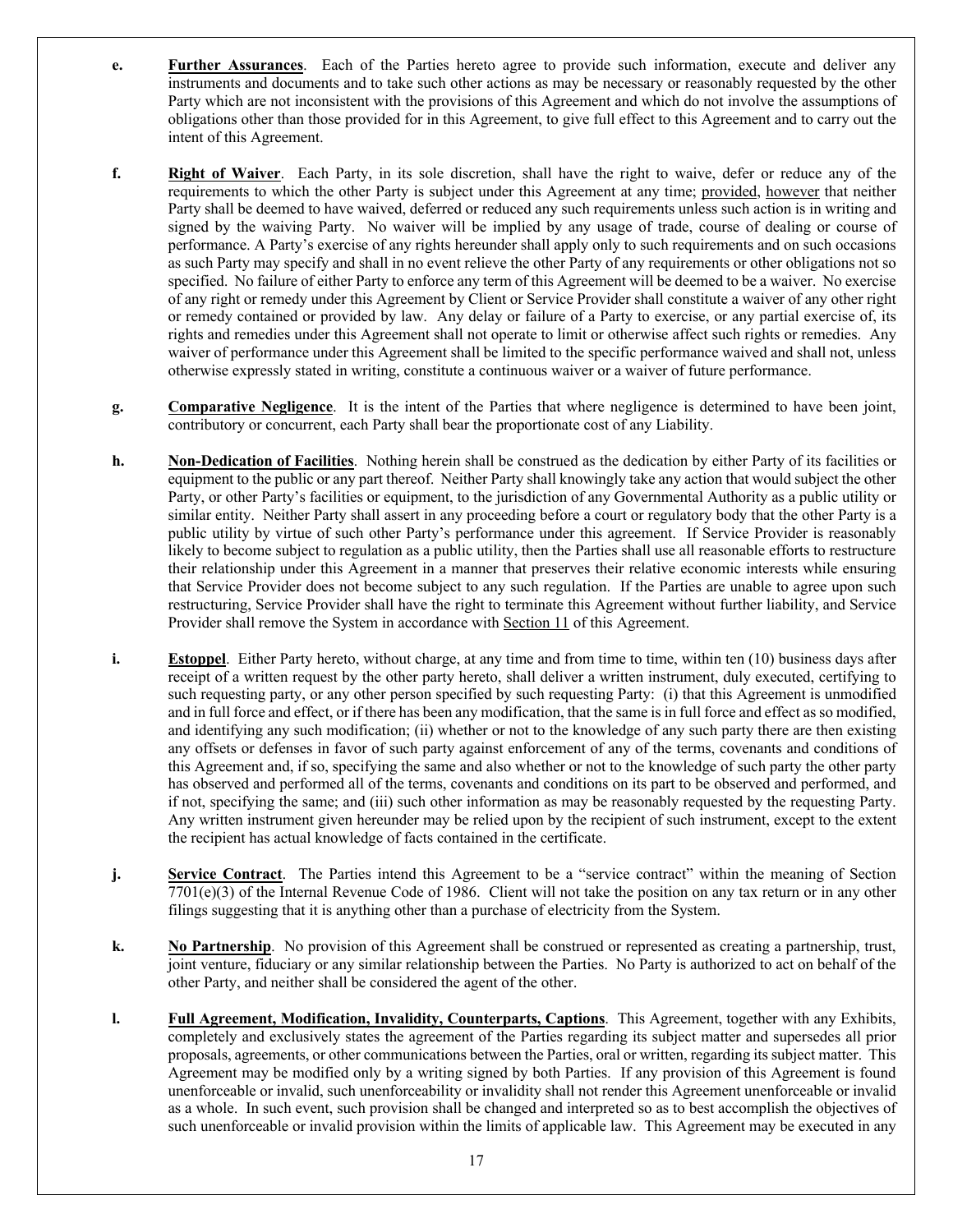number of separate counterparts and each counterpart shall be considered an original and together shall comprise the same Agreement. The captions or headings in this Agreement are strictly for convenience and shall not be considered in interpreting this Agreement.

- **m. Forward Contract**. The transaction contemplated under this Agreement constitutes a "forward contract" within the meaning of the United States Bankruptcy Code, and the Parties further acknowledge and agree that each Party is a "forward contract merchant" within the meaning of the United States Bankruptcy Code.
- **n. No Third-Party Beneficiaries**. Except for assignees and Financing Parties permitted under Section 19, this Agreement and all rights hereunder are intended for the sole benefit of the Parties hereto and shall not imply or create any rights on the part of, or obligations to, any other Person.

## **o. Bonding**.

- i. Performance bond liability. Any performance bond issued for a site or system will cease one (1) year from the completion of construction. If a warranty or guarantee is provided under the terms of this Agreement, the balance of any warranty or guarantee beyond one year term of the applicable performance bond shall continue to be guaranteed solely by Service Provider under the terms of this Agreement. The performance bond does not guarantee any property restorative requirements.
- ii. Payment bond liability. Any payment bond issued will cease at the termination of any time required by law.
- iii. Performance Guarantee. Neither payment bonds, whether for labor or materials, nor performance bonds are applicable to any specified performance guarantee.
- iv. Service Provider shall cause the Facility to be constructed, installed and operated in a manner that is consistent with this Agreement and that will not unreasonably interfere with Client's use of the Premises.
- v. Service Provider shall be responsible for complying with all applicable zoning requirements and applicable laws, rules and regulations. Service Provider shall be responsible for any and all violations incurred against the Premises from operation of the Facility (other than for violations caused by the actions or inactions of Client).

## *End of Exhibit 3*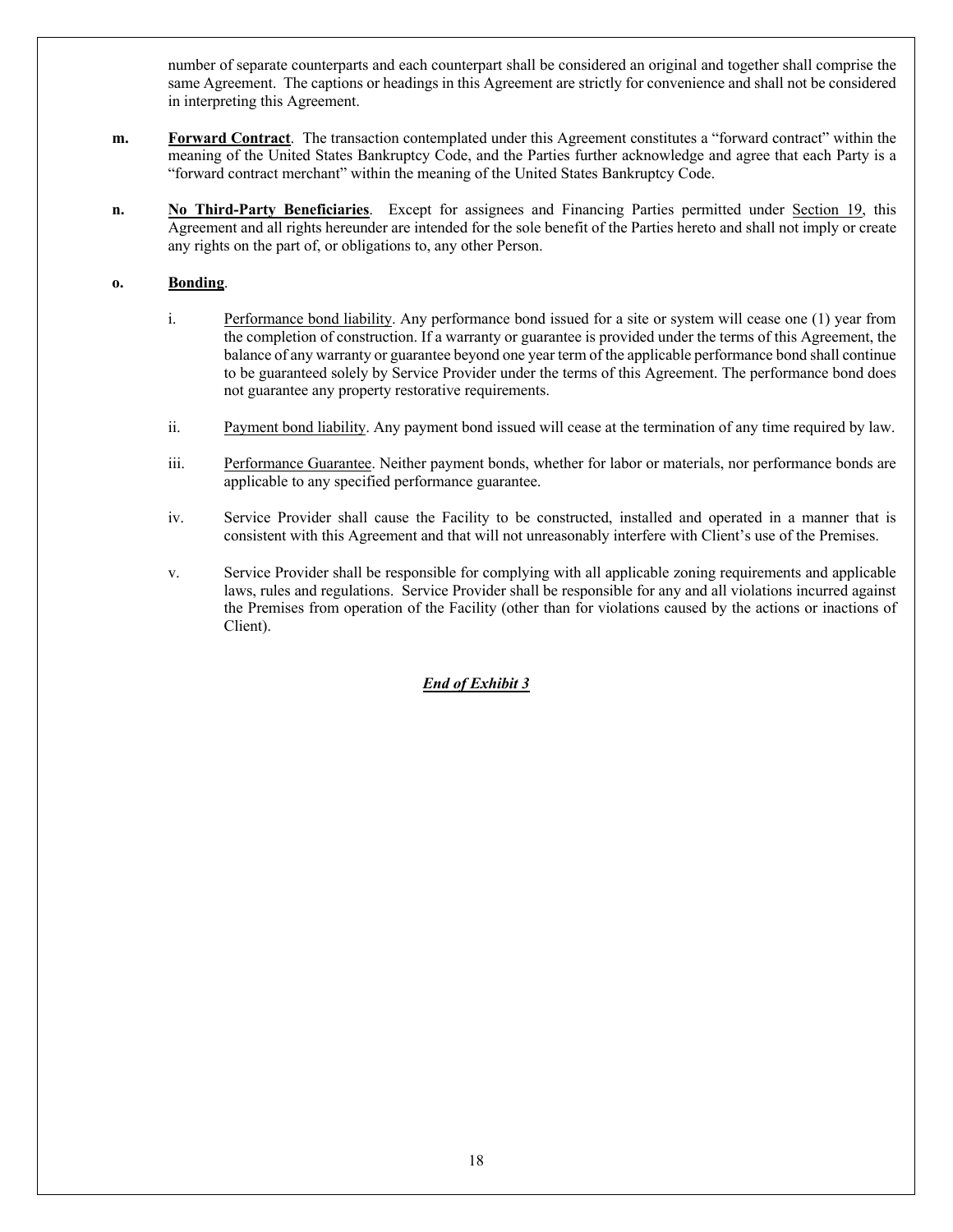#### **Exhibit 4 Form of Site Lease Agreement**

[to be attached]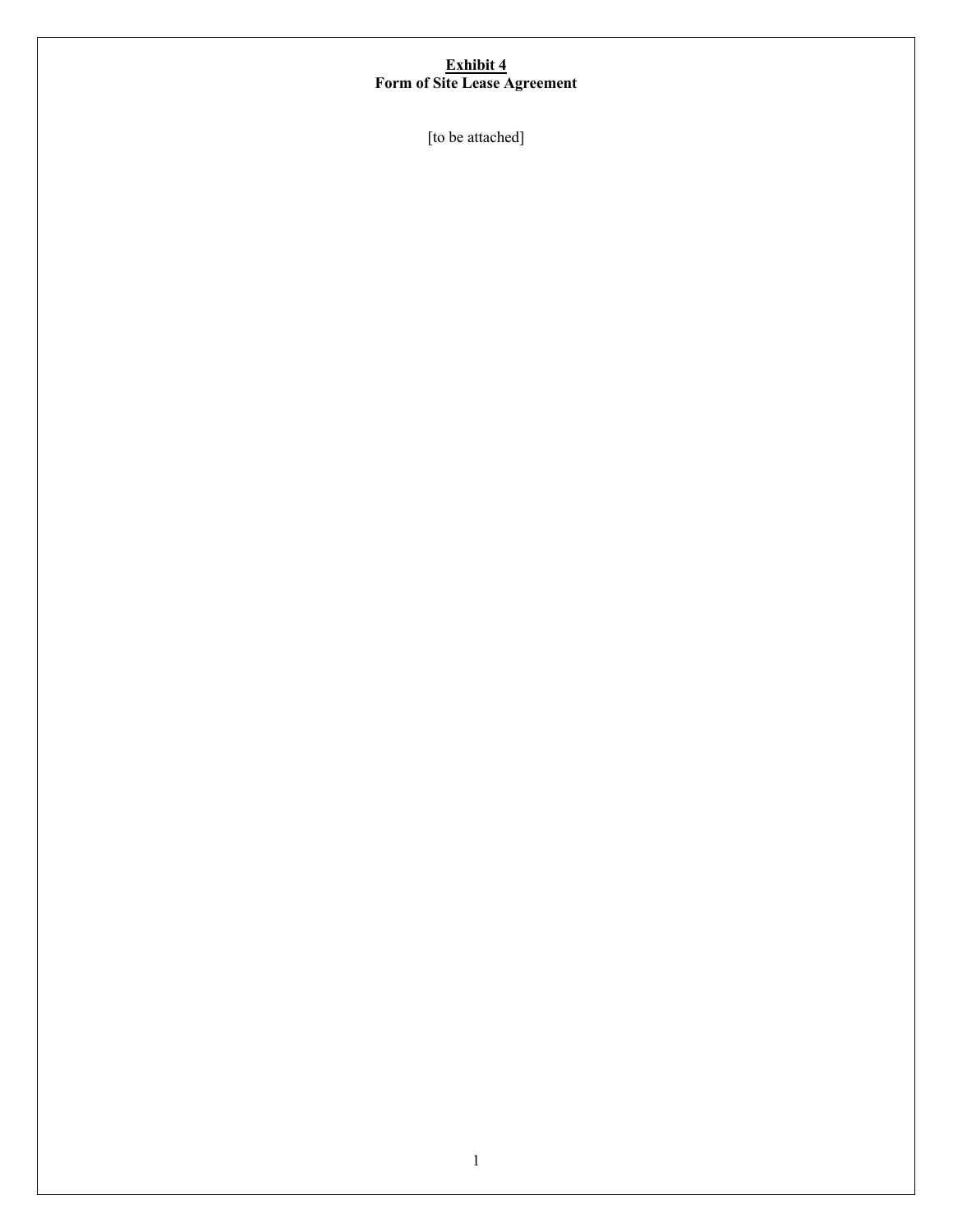# **LEASE AGREEMENT**

|                          | This LEASE AGREEMENT (this "Agreement") is made, dated and effective as of |
|--------------------------|----------------------------------------------------------------------------|
|                          | 20 (the "Effective Date"), between ([together,] [collectively,]            |
| "Owner", and             | ("Lessee"), in light of the following                                      |
| facts and circumstances: |                                                                            |

## **RECITALS**

WHEREAS, Lessee is in the business of developing, constructing, erecting and operating solar energy conversion systems and power generation facilities for the production of electrical energy for sale to utility companies, power marketers, power exchanges and other users;

WHEREAS, Owner owns those certain real property sites located in the County of , State of along with the improvements (the "Buildings") and the paved parking areas (the "Parking Areas") located thereon all as more particularly listed and described on **Exhibit A** attached hereto and by this reference made a part hereof (collectively, the "Property");

WHEREAS, Owner and Lessee have entered into that certain Solar Power Purchase Agreement (the "PPA"). Capitalized terms used herein but not otherwise defined shall have the meanings given such terms in the PPA; and

WHEREAS, Lessee desires to lease the Property and to obtain other rights over the adjoining property owned by Owner (the "Adjoining Property"), and Owner desires to grant such lease and rights, on the terms and conditions set forth herein.

## **AGREEMENT**

NOW, THEREFORE, in consideration of the mutual obligations and covenants herein contained, and for other good and valuable consideration, the receipt and sufficiency of which are hereby mutually acknowledged, Owner and Lessee (each, a "Party" and together, the "Parties") hereby agree as follows:

## **1. Demise of Leasehold Estate.**

1.1. Demise. Owner hereby leases, demises, lets and warrants to Lessee and Lessee hereby leases, hires and takes from Owner, the Property for the purposes described in this Agreement, together with the right to all rents, royalties, credits and profits derived from solar and other energy generation upon, over and across the Property, on the terms provided herein.

1.2. Purpose. The foregoing leasehold estate and grant of rents, royalties, credits and profits created by this Agreement (collectively, the "Leasehold Estate") is for (i) the production of energy, including solar energy, and for any and all related or ancillary purposes, and Lessee shall have the exclusive right to use the Property and the unobstructed receipt of and access to sunlight across the Property for solar energy purposes, to convert all of the solar resources of the Property and to derive all profits therefrom, and (ii) the development, construction, erection and operation of an energy development project including but not limited to solar and energy storage all of the foregoing activities, collectively, ("Development Activities"), including, without limitation: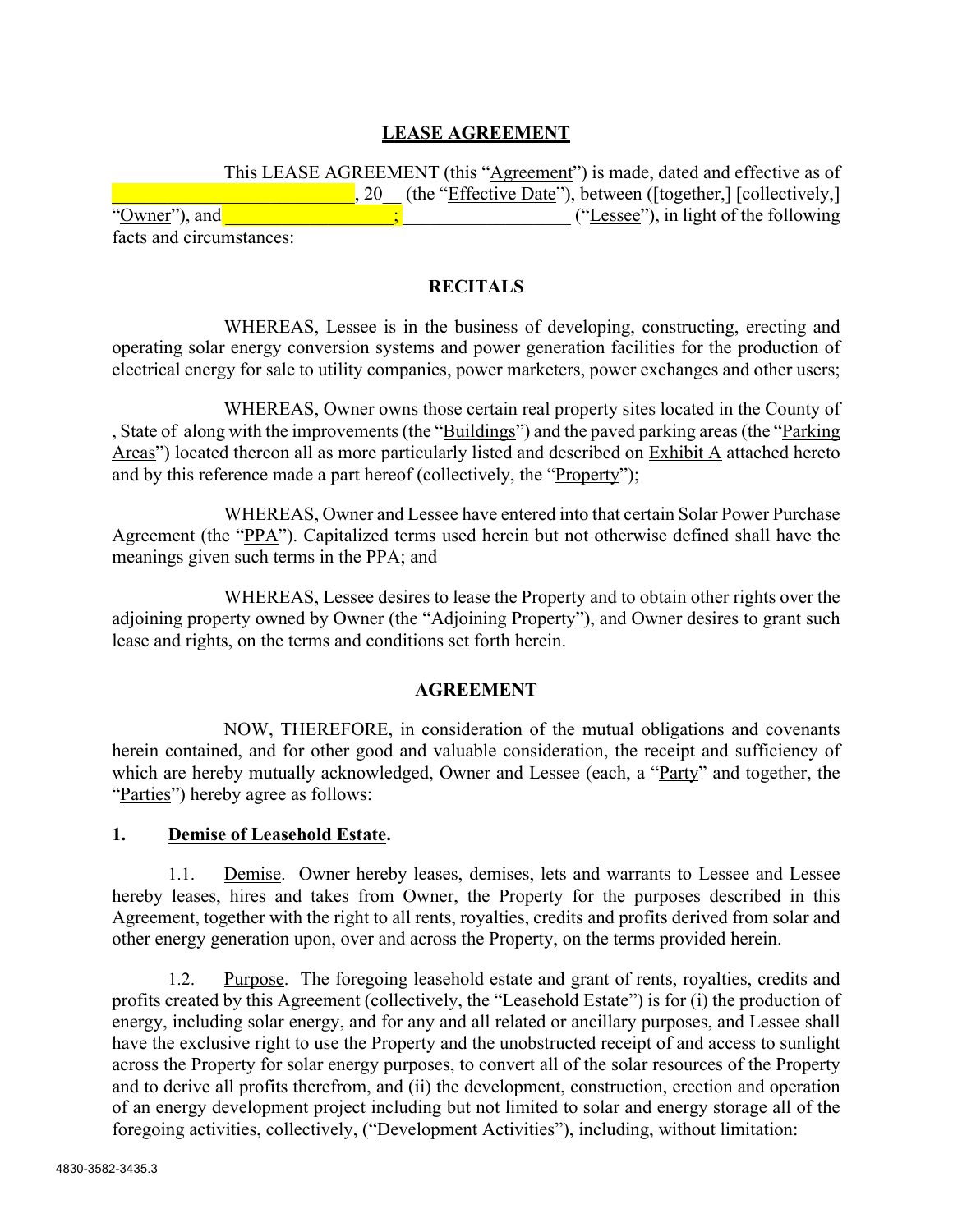(a) determining the feasibility of solar energy conversion and power generation on the Property, including studies of available sunlight and other data and extracting soil samples;

(b) constructing, reconstructing, erecting, installing, improving, replacing, relocating and removing from time to time, and maintaining, repairing, using and operating, any new, existing, additional or repowered (i) buildings and parking areas; (ii) solar power generating equipment, inverters, mounting and tracking systems, monitoring systems, solar collectors, solar energy conversion systems and other power generation facilities, of any type or technology (the "Solar Equipment"); (iii) transmission facilities, including without limitation, overhead and underground transmission, distribution or collector lines, circuit breakers, conduits, foundations, footings, towers, poles, crossarms, guy lines, anchors and wires; (iv) overhead and underground control, communications and radio relay systems; (v) substations, power blocks, interconnection and/or switching facilities and electric transformers; (vi) energy storage facilities of every kind or description; (vii) sunlight measurement, research or development equipment; (viii) water pipelines and pumping facilities; (ix) control, maintenance and administration buildings; (x) utility installations; (xi) safety protection facilities; (xii) laydown areas and maintenance yards; (xiii) roads, road-related structures and erosion control facilities; (xiv) signs and fences; and (xv) other improvements, facilities, machinery and equipment in any way related to or associated with any of the foregoing (collectively, "Power Facilities"), on the Property;

(c) exercising rights of vehicular and pedestrian ingress and egress upon, over and across the Property, for purposes of conducting Development Activities and accessing Facilities (whether such Development Activities are conducted, or Facilities are located, on the Property, adjacent to the Property or elsewhere) upon, over and across any and all now existing or hereafter constructed access routes or such new or alternative access routes as Lessee shall determine, including the right to construct, reconstruct, install, improve, replace, relocate and remove from time to time, and maintain, repair, use and operate, new, existing or additional routes, including roads, road-related structures and erosion control facilities, on the Property; and

(d) undertaking any other activities, whether accomplished by Lessee or a third party authorized by Lessee, that Lessee reasonably determines are necessary, useful or appropriate to accomplish any of the foregoing purposes.

Owner acknowledges and agrees that the Property may be developed into a wide-range of uses, including but not limited to the uses described above, and Owner agrees that nothing in this Agreement shall in any way be interpreted to limit or condition Lessee's intended use of the Property or development thereof. Owner and Lessee acknowledge and agree that owner's property is developed, and shall continue to be used as a manufactured home community, and that the work and activities of Lessee shall not inhibit or obstruct the existing tenancies of residents renting spaces for their personally owned manufactured homes. Neither shall Lessee's work and activities inhibit or interfere with the reasonable use and enjoyment of the existing common area facilities by the residents who continue to enjoy residential tenancies on owner's property. Lessee shall be liable for any damage caused by Lessee's and their agents to the homes and other personal property belonging to the residents living on the property.

1.3. Included Rights and Easements. The following rights and easements shall be included within the Leasehold Estate. Upon Lessee's request, Owner shall execute and deliver to Lessee one (1) or more documents in recordable form, satisfactory in form and substance to Owner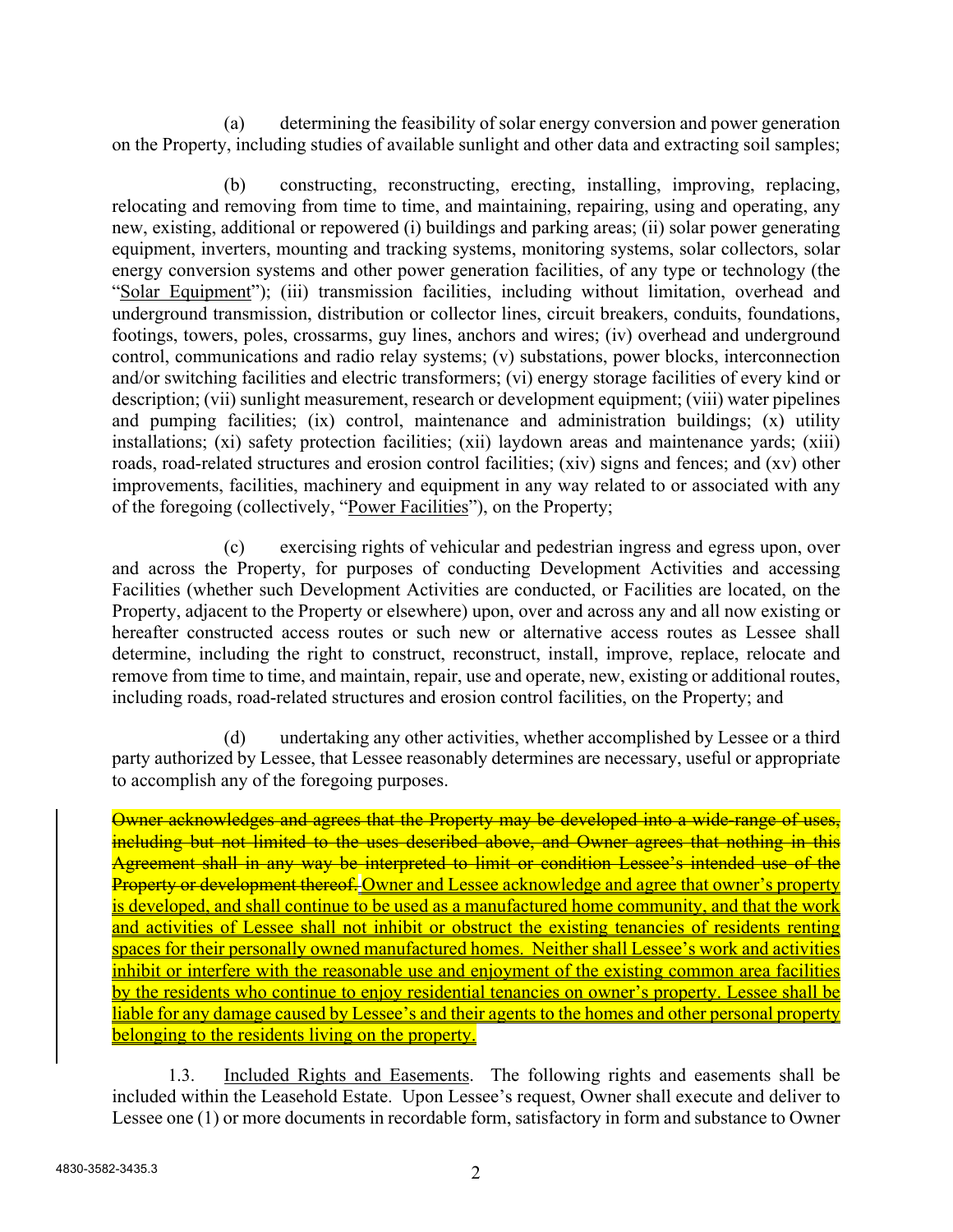and Lessee, evidencing the rights and easements granted pursuant to this Section 1.3, and Lessee may cause such documents to be recorded in the official real estate records of the county in which the Property is located.

(a) Sunlight Easement. An easement on the Adjoining Property for receipt of and access to sunlight throughout the Property. Any obstruction to the receipt of and access to sunlight throughout the entire area of the Property is prohibited, whether such obstruction is on the Property or on the Adjoining Property.

(b) Power Facility Effects. An easement for any audio, visual, view, light, noise, vibration, electromagnetic or other effect of any kind or nature whatsoever resulting, directly or indirectly, from any Development Activities conducted, or Power Facilities installed, upon the Property or the Adjoining Property, including but not limited to rights to cast shadows and reflect glare onto the Adjoining Property, from the Solar Equipment and/or any and all other Power Facilities, wherever located.

(c) Clearance Rights.  $\overline{An}$  Lessee shall have no easement to trim, cut down and remove all trees (whether natural or cultivated), brush, vegetation and fire and electrical hazards now or hereafter existing on the Property which might obstruct receipt of or access to sunlight throughout the Property or interfere with or endanger the Facilities or Lessee's Development Activities, as determined by Lessee. without the prior written authorization of Owner.

(d) Subjacent and Lateral Support. An easement for subjacent and lateral support on the Adjoining Property for Facilities located on or in the vicinity of the Property to whatever extent is necessary for the safe construction operation and maintenance of such Facilities, as reasonably determined by Lessee. Owner shall not excavate, nor permit excavation, so near the sides of or underneath the Facilities as to undermine or otherwise adversely affect their stability.

(e) Utility Lines. An easement across the Adjoining Property for the installation, maintenance, repair and use of utility lines and equipment, including, without limitation, for water, natural gas and electrical transmission and interconnection.

Signage. An easement to place signs or advertising on or proximate to Lessee's Facilities.

(g) Access. An exclusive easement across the Adjoining Property for access, ingress and egress to and from the Property, in such location as reasonably selected by Lessee.

**2. Term**.

2.1. Original Term and Renewal Terms. This Agreement shall be for an initial term (the "Original Term") commencing on the Effective Date and continuing until the  $(25<sup>th</sup>)$  anniversary of the Operations Date (as defined below). As used herein, "Term" shall mean the Original Term and any Renewal Terms (as defined below).

2.2. Operations Date. For purposes of this Agreement, "Operations Date" shall mean the date the Power Facilities are installed on the Property and begin delivering electricity to the offtaker under the PPA.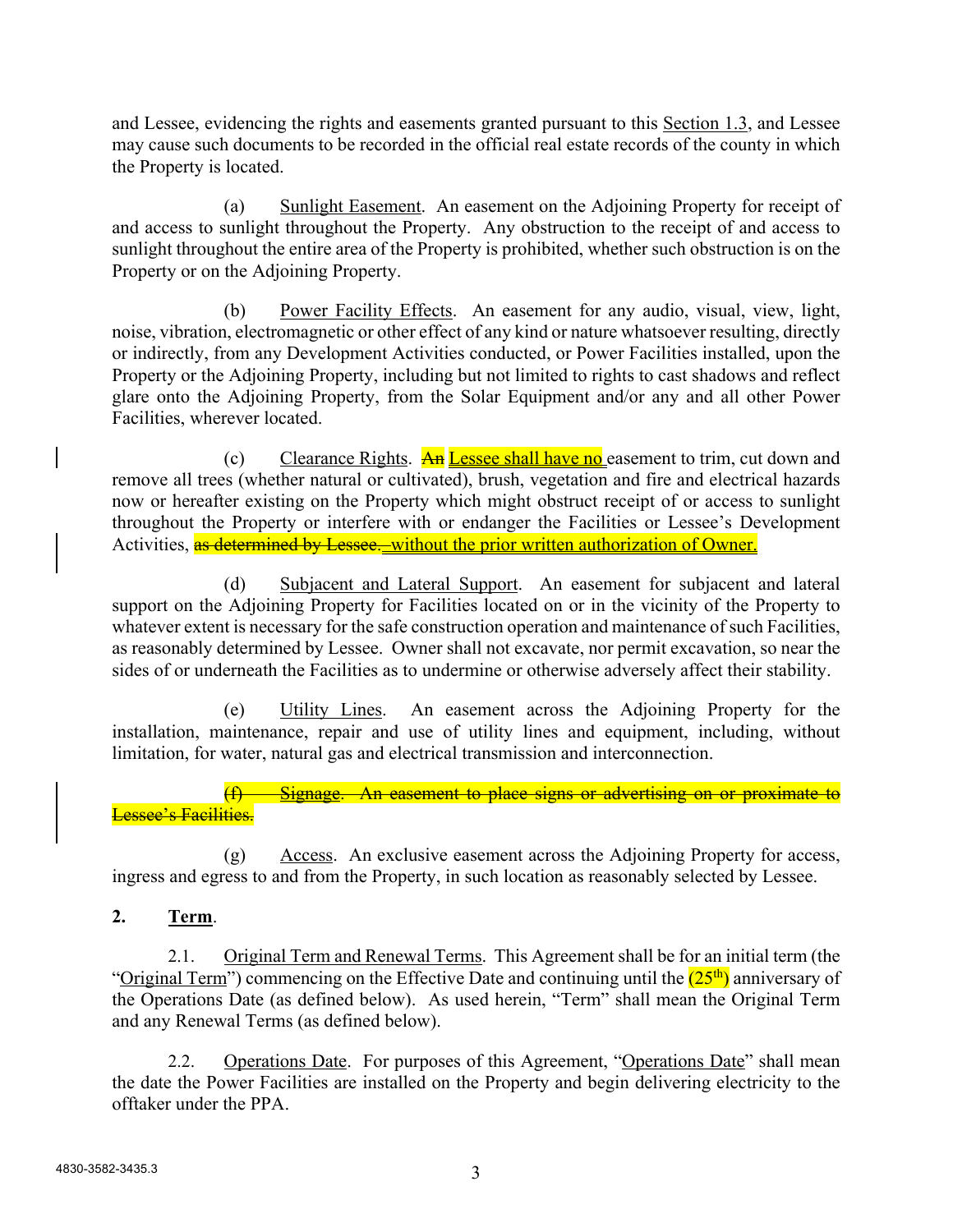2.3. Renewal Terms. Lessee shall have the option, in its sole discretion, to extend and renew the term of this Agreement for up to three  $(3)$  periods of five  $(5)$  years each (each a "Renewal Term"). Lessee may exercise such options by written notice delivered to Owner not later than thirty (30) days prior to the expiration of the Original Term or the then-existing Renewal Term, as applicable. The annual fees payable by Lessee to Owner during each Renewal Term shall be determined as follows:  $\frac{$0,-By\,Owner\,in}{y}$  its sole discretion.

**3. Payments to Owner**. In consideration of the rights granted hereunder, Lessee will pay Owner the amounts set forth in this Section 3.

# 3.1. Basic Payments and Fees.

(a) Prior to Operations Date. From the Effective Date until the Operations Date, Lessee shall pay Owner an annual fee equal to \$0 per year multiplied by the number of acres included in the Property. Such annual fees shall be payable each year, in arrears, within forty-five (45) days after the end of each calendar year, and shall be prorated for any partial calendar years preceding the Effective Date or following the Operations Date or to account for any changes in the acreage included in the Property.

(b) After Operations Date. Commencing with the Operations Date and continuing until the expiration or sooner termination of this Agreement, Lessee shall pay Owner an annual fee equal to \$0 per year multiplied by the number of acres included in the Property. Such annual fees shall be payable each year, in arrears, within forty-five (45) days after the end of each calendar year, and shall be prorated for any partial calendar years preceding the Operations Date or following the expiration or sooner termination of this Agreement or to account for any changes in the acreage included in the Property.

3.2. Late Payments. If Lessee fails to make any payment to Owner required of it hereunder when due, interest shall accrue on the overdue amount, from the date overdue until the date paid, at a rate equal to three percent (3%) per annum plus the prime lending rate as may be published from time to time by *The Wall Street Journal* under the "Money Rates" section; provided, that in no event shall such interest rate exceed the maximum rate permitted by law.

**4. Ownership of Facilities**. Owner shall have no ownership or other interest in any Facilities installed on the Property, or any profits derived therefrom, and Lessee may mortgage, sell, lease or remove any or all Facilities at any time. Owner shall have no lien or security interest in the Facilities, and expressly waives any statutory lien, landlord lien or other lien or security interest. Except for the payments described in Section 3 above, Owner shall not be entitled to any payments, credits, benefits, emissions reductions, offsets, incentives, grants or allowances of any kind, howsoever entitled, attributable to the Power Facilities or the electric energy, capacity or other generator-based products produced therefrom, all of which shall accrue solely to the benefit of Lessee. Owner shall have no ownership or other interest in any scientific or engineering data at any point in time or for any duration of time collected at the Facilities or on the Property. Such scientific or engineering data is the sole and exclusive property of Lessee. Possession of such data by Owner shall not constitute ownership of such data.

**5. Taxes**. Lessee shall be responsible for and shall timely pay before the same become delinquent, any taxes, assessments or other governmental charges that shall or may during the Term be imposed on the Facilities. Owner shall be responsible for and shall timely pay before the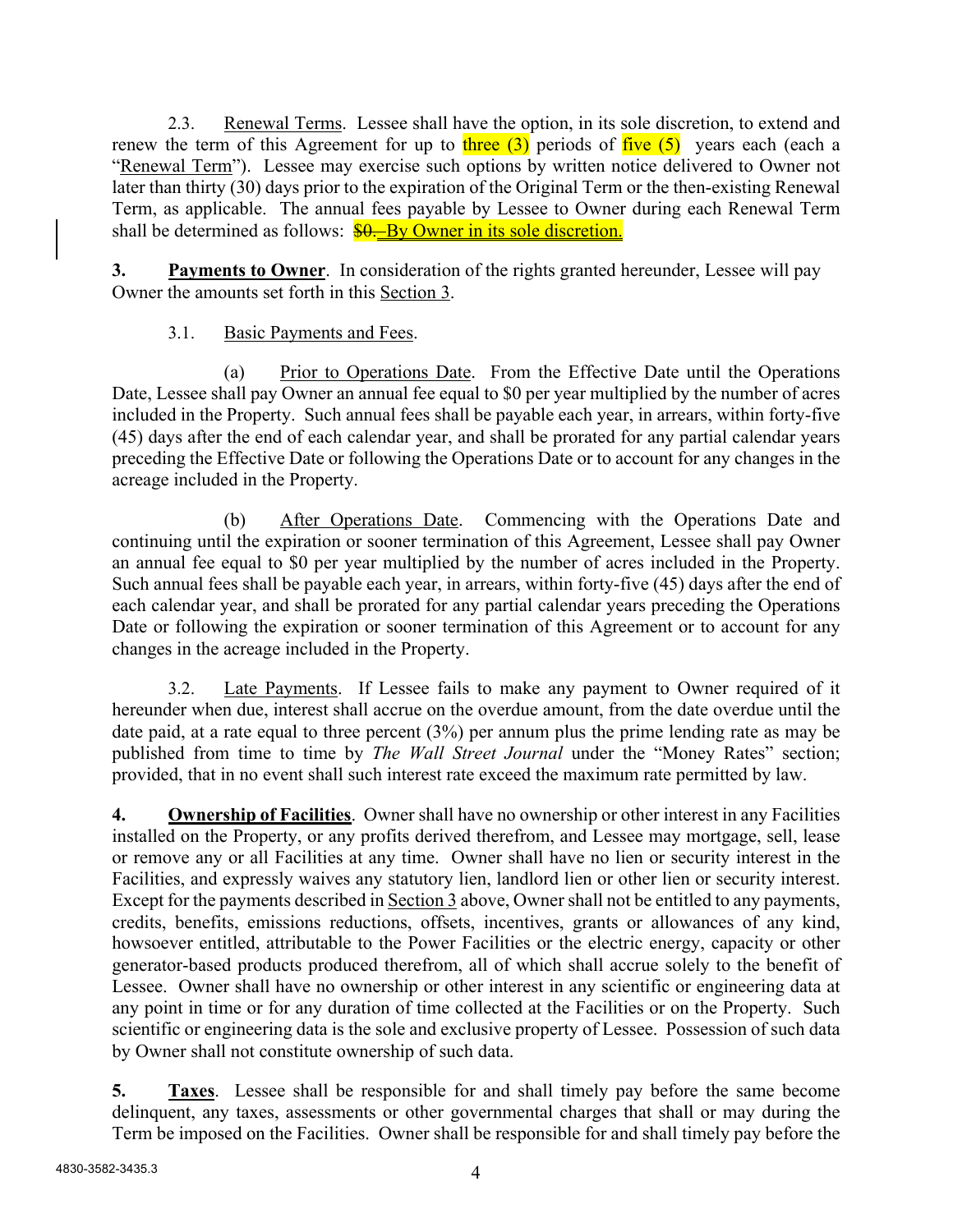same become delinquent, all taxes, assessments or other governmental charges that shall or may during the Term be imposed on, or arise in connection with the Property itself; provided, however, that Lessee shall pay directly for any increase in such taxes, assessments or other governmental charges accruing during the Term to the extent resulting directly and solely from the presence of the Facilities on the Property, provided, however, that Owner shall deliver to Lessee copies of all notices of or relating to all such charges no later than the earlier of two (2) weeks following Owner's receipt of each such notice or forty-five (45) days prior to the date that any such charge is due and payable. Except as specifically provided in this paragraph, Lessee shall not be responsible for any property taxes, assessments or other governmental charges or fees levied against the Property. If Owner should fail to timely pay any taxes, assessments or other governmental charges for which Owner is responsible hereunder and foreclosure thereof shall be threatened, then, without limiting Lessee's other remedies under this Agreement or otherwise, Lessee may (but shall not be obligated to) pay the same, and Owner shall reimburse Lessee, or Lessee may set off against amounts due from Lessee to Owner under this Agreement, all such amounts paid, including any late fees or interest, together with any court costs and reasonable attorneys' fees incurred by Lessee in connection therewith.

**6. Lessee's Representations, Warranties and Covenants**. Lessee hereby represents, warrants and covenants as follows:

6.1. Insurance. Lessee shall, at its expense, prior to entering the Property to conduct Development Activities, have in place, and shall thereafter maintain, a broad form comprehensive coverage policy of public liability insurance insuring Lessee and Owner against loss or liability caused by Lessee's occupation and use of the Property under this Agreement, in an amount not less than **One Million Dollars Five Hundred Thousand Dollars (\$500,000)** of combined single limit liability coverage per occurrence, accident or incident, which has a commercially reasonable deductible. Such amount may be provided as part of a blanket policy covering other properties. Certificates of such insurance shall be provided to Owner upon written request.

6.2. Indemnity. Lessee shall indemnify Owner against liability for physical damage to property and for physical injuries to Owner, residential tenants of the manufactured home community, or the public, to the extent directly caused by Lessee's construction, operation or removal of Facilities on the Property, except to the extent such damage or injury is caused by the negligence or willful misconduct of Owner or Owner's agents, employees, contractors, subcontractors, successors or assigns. The foregoing indemnity shall not extend to property damage or personal injuries attributable to risks of known and unknown dangers associated with electrical generating facilities, such as electromagnetic fields.  $\frac{1}{2}$  and Lessee shall in no case be liable for losses of rent, business opportunities, profits or any other consequential damages that may result from the conduct of Lessee's Development Activities on the Property.

6.3. Requirements of Governmental Agencies. Lessee, at its expense, shall comply in all material respects with valid laws, ordinances, statutes, orders and regulations of any governmental agency applicable to the Facilities. Lessee shall have the right, in its sole discretion, to contest by appropriate legal proceedings, the validity or applicability to the Property or Facilities of any law, ordinance, statute, order, regulation, property assessment or the like now or hereafter made or issued by any federal, state, local or other governmental agency or entity. Owner will not interfere or may choose to cooperate in every reasonable way in such contest, at no out-of-pocket expense to Owner. Any such contest or proceeding shall be controlled and directed by Lessee.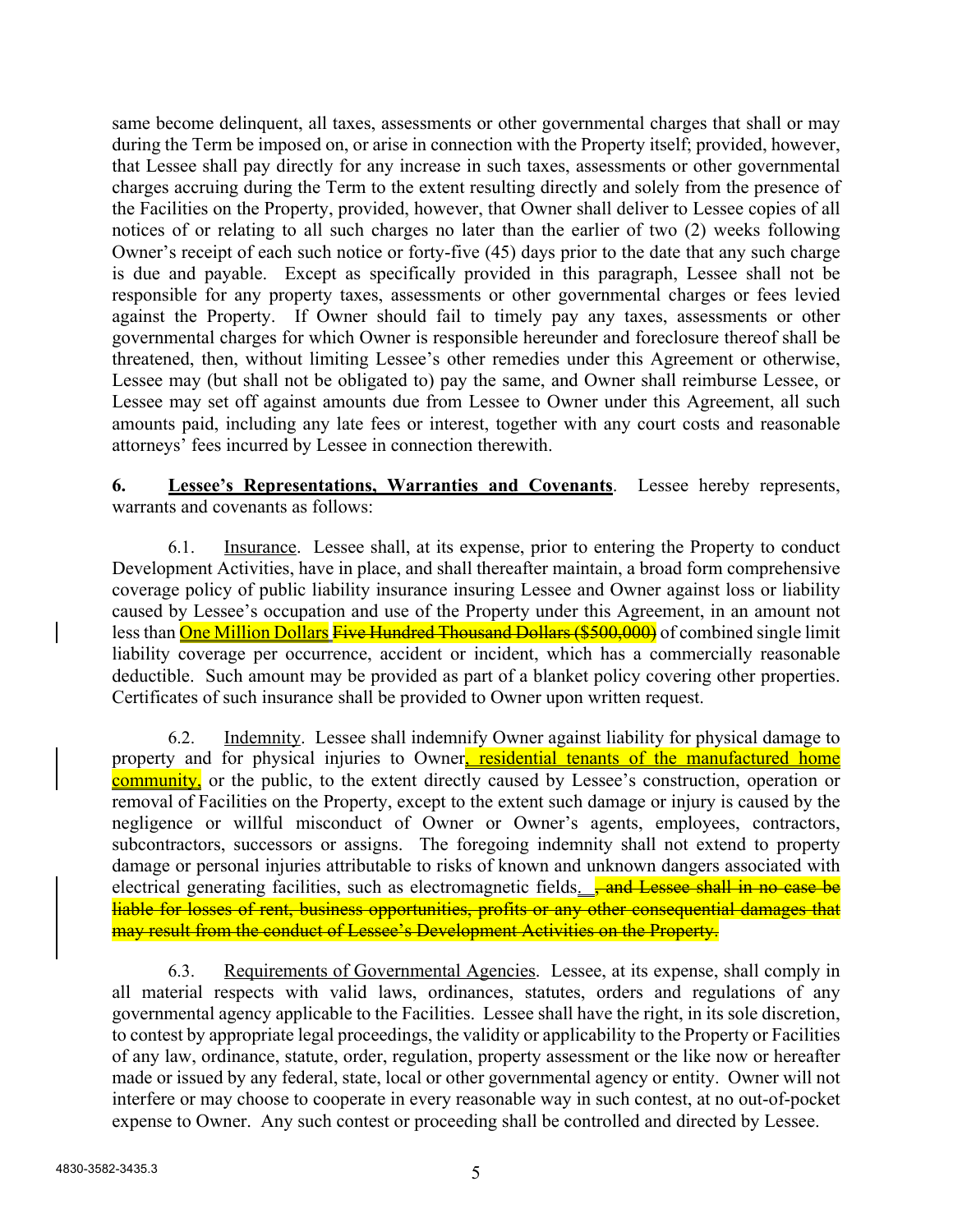6.4. Construction Liens. Lessee shall keep the Property free and clear of all liens and claims of liens for labor and services performed on, and materials, supplies or equipment furnished to, the Property in connection with Lessee's use of the Property pursuant to this Agreement; provided, however, that if Lessee wishes to contest any such lien, Lessee shall, within ninety (90) days after it receives written notice of the filing of such lien, remove or bond over such lien from the Property pursuant to applicable law.

6.5. Hazardous Materials. Lessee shall not violate, and shall indemnify Owner against any violation by Lessee or Lessee's agents or contractors of, any federal, state or local law, ordinance, or regulation relating to the generation, manufacture, production, use, storage, release or threatened release, discharge, disposal, transportation or presence of any substance, material or waste which is now or hereafter classified as hazardous or toxic, or which is regulated under current or future federal, state or local law, ordinance, or regulation, on or under the Property.

6.6. Lessee's Authority. Lessee has the unrestricted right and authority to execute this Agreement. Each person signing this Agreement on behalf of Lessee is authorized to do so. When signed by Lessee, this Agreement constitutes a valid and binding agreement enforceable against Lessee in accordance with its terms.

6.7. No Development Undertaking. Nothing expressly stated or implied in this Agreement or represented to Owner shall be construed as requiring Lessee to undertake construction, installation or operation of any Facilities on the Property or elsewhere or prohibit Lessee from removing Facilities from the Property, and Lessee makes no representation or warranty as to the likelihood that Facilities will be installed upon the Property.

**7. Owner's Representations, Warranties and Covenants**. Owner hereby represents, warrants and covenants as follows:

7.1. Quiet Enjoyment. Lessee shall have the quiet use and enjoyment of the Property in accordance with the terms of this Agreement without any interference of any kind by Owner or any person claiming by, through or under Owner, subject, however, to the general rights herein reserved by Owner. During construction or operation of the facilities developed by Lessee, Lessee must not inhibit or restrict the use and enjoyment of the property by residential tenants renting spaces from Owner for their personally owned manufactured homes. Owner and its activities on the Property and the Adjoining Property and any grant of rights Owner makes to any other person shall not interfere with any of Lessee's activities pursuant to this Agreement.

7.2. Title to Property. Owner has fee simple title to the subject property, subject to the existing liens and easements, and the pre-exisiting residential tenancies of the manufactured home owners who live there. Except as disclosed on Exhibit B attached hereto and by this reference made a part hereof, Owner's fee simple title to the Property is free and clear of all liens, encumbrances, easements, leases, mortgages, deeds of trust, security interests, fractured interests, mineral, oil or gas rights, options to purchase or lease, claims and disputes (collectively, "Liens"), and there are no tenants on or other parties in possession of the Property. Owner shall fully cooperate with and assist Lessee in (i) obtaining a subordination agreement, non-disturbance agreement or other appropriate agreement from each party holding a Lien (recorded or unrecorded) or in possession of the Property that might interfere with Lessee's rights under this Agreement; and (ii) removing any Liens from Owner's fee simple title to the Property. A non-disturbance agreement is an agreement between Lessee and the holder of a Lien providing that the holder of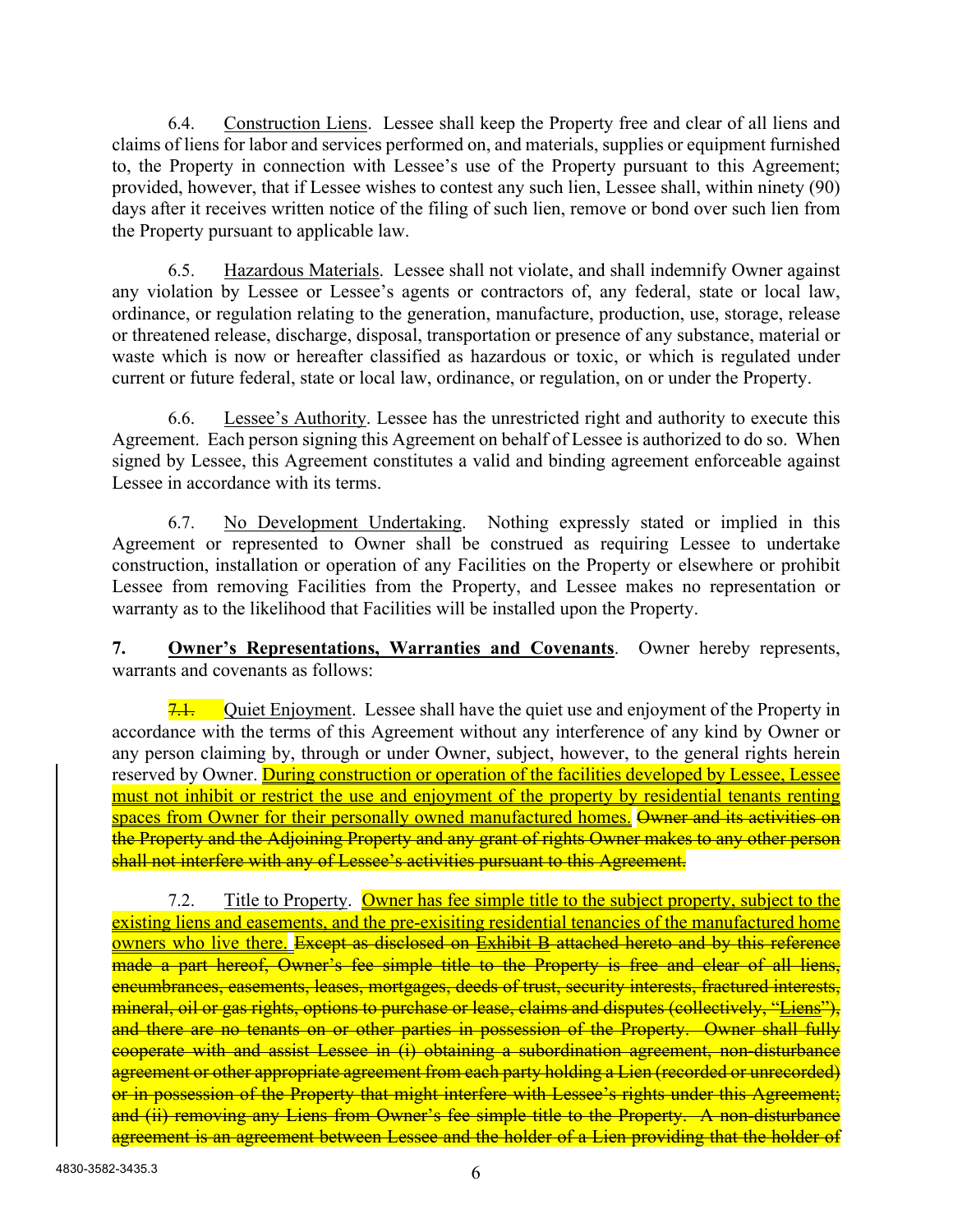the Lien shall not disturb Lessee's possession or rights under this Agreement or terminate this Agreement so long as Owner is not entitled to terminate this Agreement under the provisions of this Agreement. Owner shall not grant, create, allow or suffer any Lien or other encumbrance on title to the Property, except those matters set forth on Exhibit B.

7.3. Condition of Property. To the Owner's knowledge, there are no physical conditions of the Property, nor any other material adverse facts or conditions relating to the Property or any portion thereof, that could delay, interfere with or impair Lessee's operations or the exercise of any of Lessee's other rights under this Agreement, or which could, with the passage of time, the giving of notice or both, have such an effect. Owner has disclosed to Lessee in writing any and all improvements existing on, under or over the Property, and no improvements currently exist on, under or over the Property that have been constructed or installed without all necessary and proper permits, licenses and approvals.

7.4. No Interference. Owner's activities and any grant of rights Owner makes to any person or entity, or any rights of access or use currently vested in third parties, whether located on the Property or elsewhere, shall not, currently or prospectively, interfere with: the construction, installation, maintenance or operation of the Facilities, access over the Property to such Facilities; any Development Activities; or the undertaking of any other activities permitted hereunder. Without limiting the generality of the foregoing, Owner shall not engage in any activity that might cause a decrease in the output or efficiency of the Power Facilities.

7.5. Siting and Setbacks. Owner consents to Lessee's siting of Facilities at any location upon the Property. To the fullest extent applicable and permitted by law, Owner waives enforcement of, and any and all rights it may have to pursue any remedies under, any state, zoning or local rules, ordinances or requirements related to siting of Facilities upon the Property, including setback requirements applicable to the Facilities from lot lines and improvements, and agrees not to bring any complaint, suit or action or intervene in any investigation or inquiry by any person or entity with respect thereto. Owner agrees to use commercially reasonable efforts to assist, cooperate and participate in any proceeding and/or petition prepared by Lessee in connection with any modification or variance to an existing siting or setback requirement, including but not limited to bringing such action, or filing such petition, in the name of Owner.

7.6. Cooperation. Owner shall assist and fully cooperate with Lessee, at no out-ofpocket expense to Owner, in complying with or obtaining any land use permits and approvals, building permits, environmental impact reviews or any other approvals required for the financing, construction, installation, replacement, relocation, maintenance, operation or removal of Facilities, including execution of applications for such approvals. Owner shall make available to Lessee copies of all field tiling surveys, plans, entitlement-related studies, and other geotechnical and other site assessments, surveys, environmental assessments, reports, test results, correspondence to or from any governmental agency, and other such records of Owner relating to the Property.

7.7. Indemnity. Owner will indemnify Lessee against liability for physical damage to the Property (including any improvements thereon) and for physical injuries to Lessee or the public (including any of Owner's employees, contractors or agents that have gained access to the Property), to the extent caused by Owner's activities or the activities of Owner's employees, contractors or agents on the Property or the Adjoining Property, except to the extent such damage or injury is caused by the operations, activities, negligence or willful misconduct of Lessee. Owner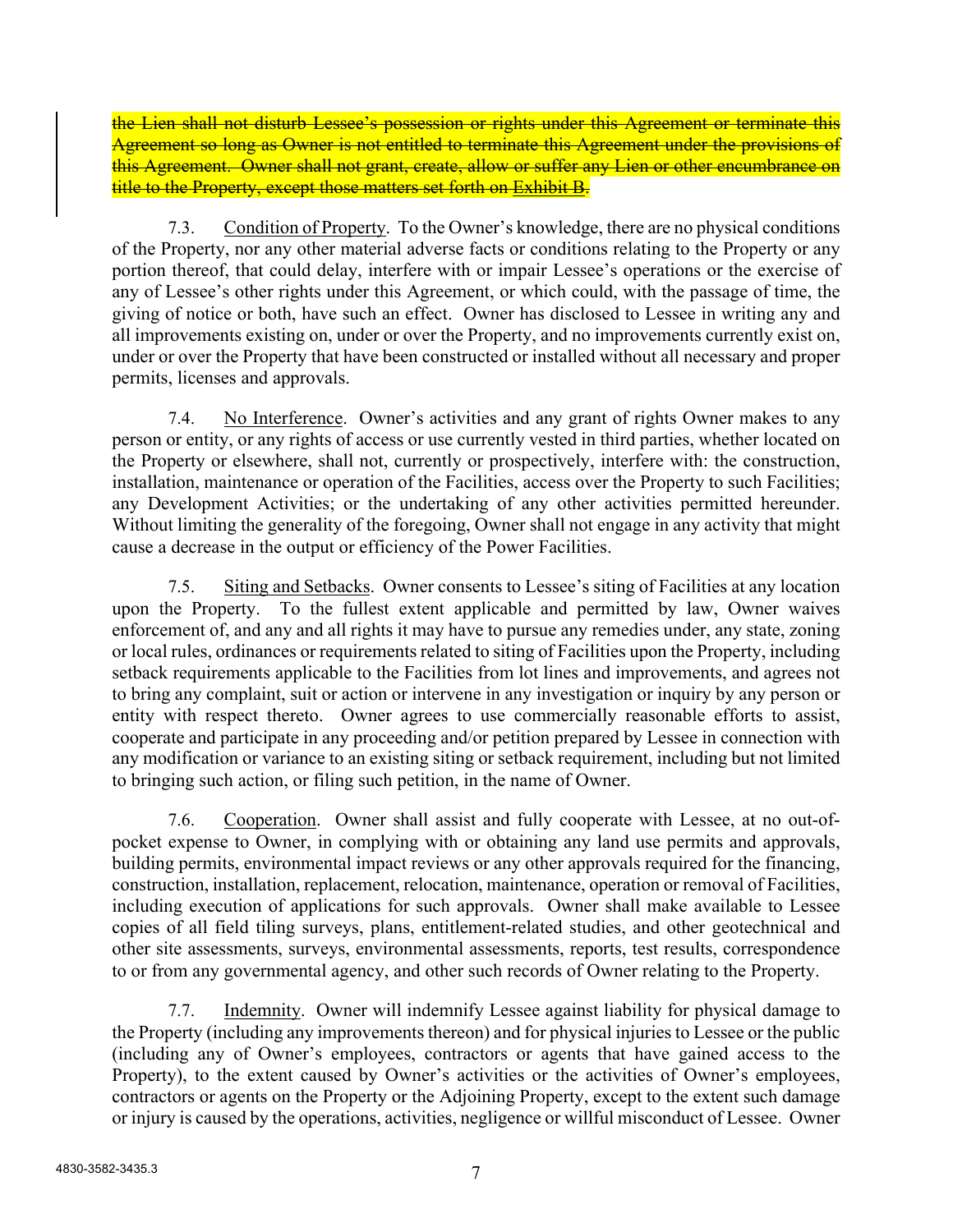shall take reasonable safety measures to reduce the risk that Owner's activities will cause harm to Lessee or the public.Owner acknowledges and agrees that Owner shall have no right to enter upon, utilize or access the Property for any reason during the Term, except with Lessee's prior written consent. Owner's obligations under this Section 7.7 shall survive the termination or expiration of this Agreement.

7.8. No Brokers. No brokers' commission, finders' fees or other charges are due any broker, agent or other party in connection with Owner's execution of this Agreement, or if any are now due or shall become due in the future, then Owner shall promptly pay the same from its own funds and shall indemnify, hold harmless and defend Lessee against any and all claims and demands therefor made by any such broker, finder, agent or other party, or any of their respective successors and assigns or other parties claiming through them.

7.9. No Litigation. No litigation is pending, and, to Owner's knowledge, no actions, claims or other legal or administrative proceedings are pending, threatened or anticipated with respect to, or that could affect, the Property, this Agreement or Lessee's rights hereunder.

7.10. Hazardous Materials. Owner represents and warrants to Lessee that, except as expressly set forth in Schedule 7.10: (i) the Property is not in any violation of any Environmental Law, and Owner has not received any communication from any governmental authority alleging that the Property is in violation of any federal, state or local law, ordinance or regulation ("Environmental Laws") relating to the generation, manufacture, production, use, storage, release or threatened release, discharge, disposal, transportation or presence of any substance, material or waste ("Hazardous Materials") which is now or hereafter classified as hazardous or toxic or which is regulated under current or future Environmental Laws on or under the Property; and (ii) the Property has not been previously used for the production, generation, transportation, treatment, storage, or use of Hazardous Materials. Owner shall indemnify and hold Lessee harmless against any i) breach by Owner of the foregoing, representations and warranties, and ii) any violation of, or liability arising under, any Environmental Laws relating to the generation, manufacture, production, use, storage, release or threatened release, discharge, disposal, transportation or presence of any Hazardous Materials on or under the Property, except to the extent that such violation is a direct result of Lessee's activities on the Property. Without limitation of the foregoing, Owner shall be solely responsible for any and all costs associated with the cleanup, transportation, remediation, and/or monitoring of any Hazardous Materials on or under the Property, and any related compliance actions, except to the extent that the presence of such Hazardous Materials is a direct result of Lessee's activities on the Property. Owner's obligations under this Section 7.10 shall survive the termination or expiration of this Agreement

7.11. Certain Notifications. Owner shall promptly notify Lessee in writing of, and shall deliver to Lessee, immediately upon receipt, copies of any notices or communications received by Owner relating to: (i) compliance with or violation of laws, ordinances, statutes, orders and regulations applicable to the Facilities, the Property or Lessee's Development Activities; (ii) compliance with or violation of laws, ordinances, statutes, orders and regulations relating to Hazardous Materials on the Property; (iii) the filing or threatened filing of any construction or mechanic's lien against the Facilities or any interest in the Property, whether or not arising through Lessee; and (iv) any litigation or other proceeding filed or threatened in relation to the Facilities, Lessee's Development Activities on the Property, this Agreement or any interest of Owner or Lessee in the Property or hereunder.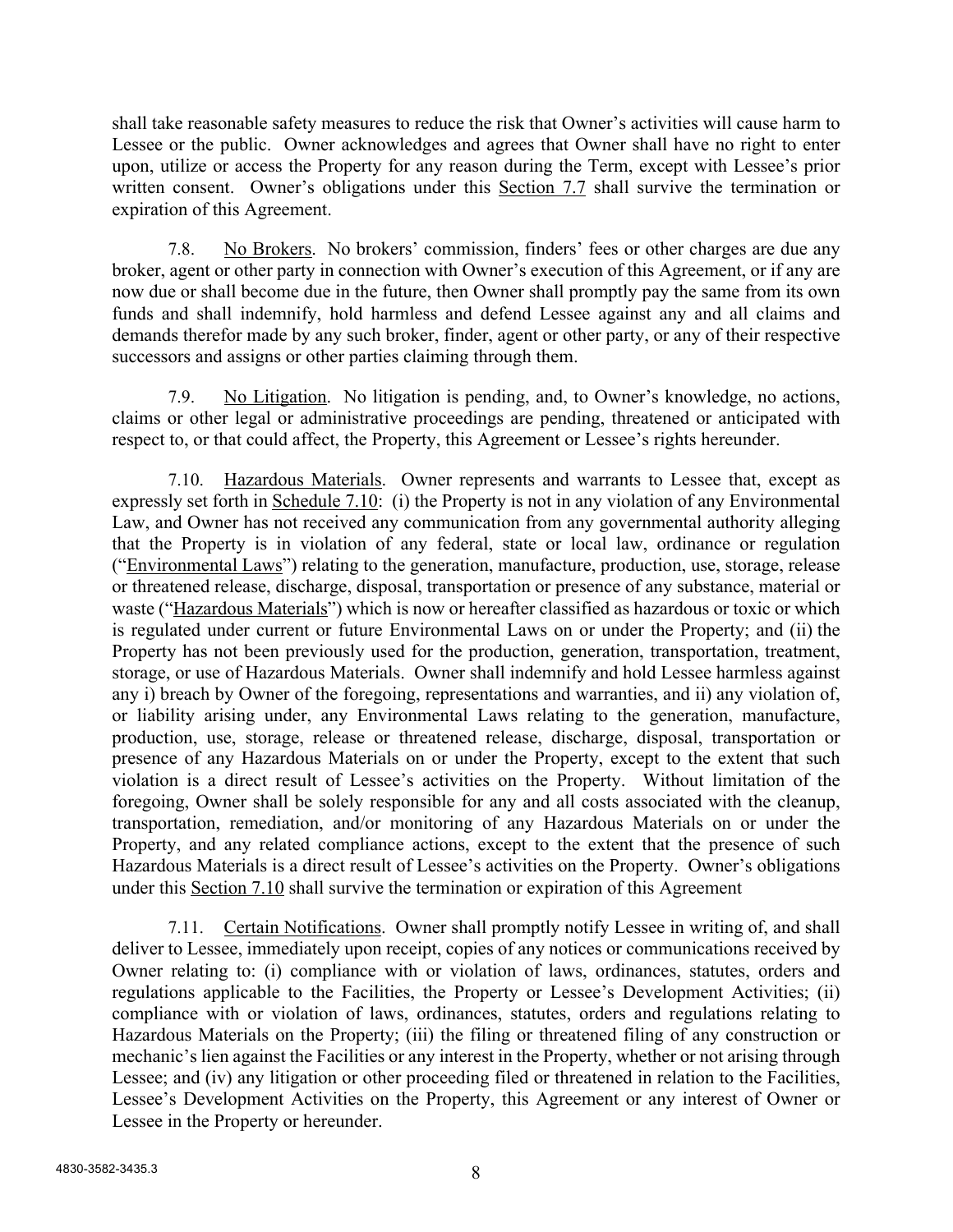7.12. Owner's Authority. Owner is the sole owner of the Property, holds marketable title to such Property and has the unrestricted right and authority to execute this Agreement and to grant to Lessee the rights granted hereunder. Owner owns all of the oil, gas and other minerals in, on, under or that may be produced from the Property, howsoever drilled, mined or produced (the "Mineral Estate"). All persons having any ownership interest in the Property have signed this Agreement. Each person signing this Agreement on behalf of Owner is authorized to do so. When signed by Owner, this Agreement constitutes a valid and binding agreement enforceable against Owner in accordance with its terms. Each spouse signing this Agreement agrees that any rights of community property, homestead, dower, contribution, and the like shall be subject and subordinate to the Leasehold Estate and this Agreement. Owner hereby releases and waives all rights under and by virtue of any applicable homestead exemption laws as to the Leasehold Estate and other rights granted hereunder. Owner is not the subject of any bankruptcy, insolvency or probate proceeding.

7.13. Mineral Estate Covenants. Owner agrees that, in conducting operations of any nature whatsoever with regard to the Mineral Estate (including without limitation, in exploring for, testing for, drilling for, mining, extracting, producing, taking, processing, storing, transporting, marketing or otherwise developing oil, gas, and/or minerals of any kind or nature on or from the Property or the Adjoining Property), neither Owner nor its agents, contractors, sublessees, grantees, lessees, invitees, licensees, successors or assigns shall (and Owner hereby waives any rights it has to) use, enter upon, occupy, drill wells on, or place or construct any buildings, facilities, structures, improvements, equipment, machinery or other property (collectively, "Mineral Facilities") on any portion of the surface of the Property, or under the Property. Owner further agrees that its rights related to the Mineral Estate are subordinate to any and all activities of Lessee on the surface of the Property and shall not impair the ability of Lessee to undertake its business activities on the surface of the Property. Owner further agrees that Owner shall not permit the installation, construction, or operation of any Mineral Facilities on the Adjoining Property within one thousand (1000) feet of any boundary line of the Property. On request from Lessee, Owner shall execute a recordable instrument in the form required by Lessee further confirming the provisions of this Section 7.13. If Lessee determines that Owner does not own all of the Mineral Estate, Owner shall cooperate with, assist, and facilitate, Lessor's efforts to obtain surface rights waiver instruments or non-interference agreements from the holders or lessees of the Mineral Estate (such surface rights waivers or non-interference agreements to be in the form required by Lessee).

# **8. Assignment.**

8.1. Assignments by Lessee. Lessee shall at all times have the right to sell, assign, encumber, transfer or grant collateral, equal or subordinate rights and interests (including coleases, separate leases, subleases, licenses or similar rights (however denominated)) in, the Leasehold Estate and/or any or all right or interest in this Agreement, or any or all right or interest of Lessee in the Property or in any or all of the Facilities that Lessee may now or hereafter install on the Property, to one or more persons (an "Assignee"), in each case without Owner's consent; provided, however, that any and all such transfers shall be subject to all of the terms, covenants and conditions of this Agreement. Lessee may directly or indirectly assign this Agreement to an affiliate or subsidiary of Lessee or to any entity through which Lessee is obtaining financing or capital for the System, in each case without Owner's consent. Lessee shall notify Owner in writing of any such sale, assignment, transfer or grant. Upon Lessee's assignment of its entire interest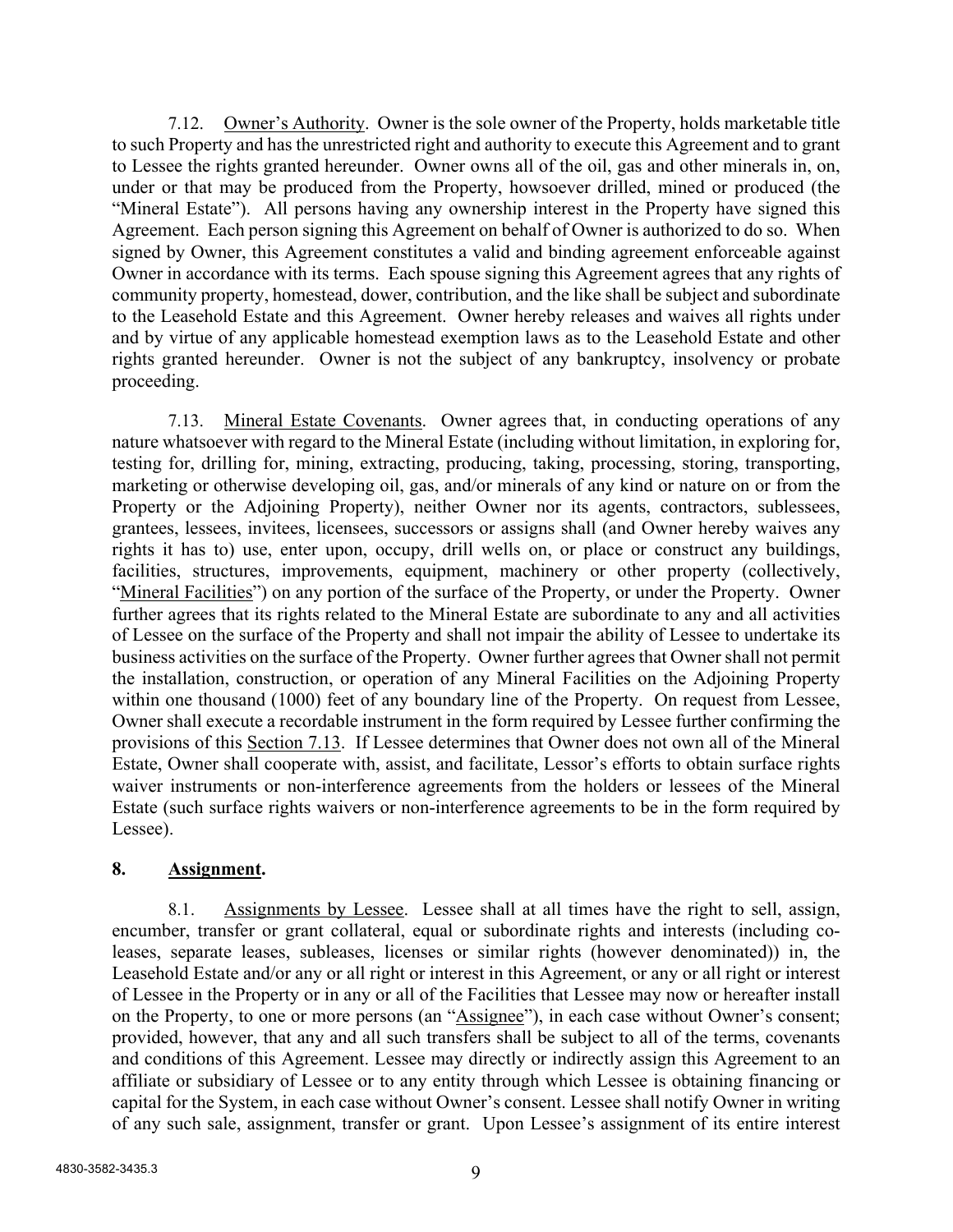hereunder as to all or any portion of the Property, or as may otherwise be provided in the applicable sale, assignment, transfer or grant document, Owner shall recognize the Assignee as Lessee's proper successor, the Assignee shall have all of the assigned rights, benefits and obligations of Lessee under and pursuant to this Agreement, and Lessee shall be relieved of all of its obligations relating to the assigned interests under this Agreement that relate to acts or omissions that occur or accrue following the effective date of such sale, assignment, transfer or grant.

8.2. Assignments by Owner. The burdens of this Agreement and other rights contained herein shall run with and against the Property and shall be a charge and burden thereon for the duration of this Agreement and shall be binding upon and against Owner and its successors and assigns. Owner shall notify Lessee in writing of any sale, assignment or transfer of any of Owner's interest in the Property, or any part thereof. Until such notice is received, Lessee shall have no duty to any successor Owner, and Lessee shall not be in default under this Agreement if it continues to make all payments to the original Owner before notice of sale, assignment or transfer is received. Owner agrees it will not assign the rights to payments due to Owner under this Agreement except to a successor owner of the Property, and in no case shall Owner sever or attempt to sever the Property's solar energy rights or interests from the Property's fee title or otherwise convey, assign or transfer or attempt to convey, assign or transfer this Agreement, except to a successor owner of the Property.

8.3. Bifurcation of Agreement. If Lessee from time to time so requests (including, without limitation, in contemplation of or following a partial assignment under Section 8.1 above), Owner shall promptly bifurcate this Agreement by entering into two or more new lease agreements that provide Lessee with such lease rights as to such portions of the Property as may be designated by Lessee. Each of such new agreements shall (a) contain the same terms and conditions as this Agreement, (b) be for a term equal to the remaining term of this Agreement, and (c) enjoy the same priority as this Agreement over any lien, encumbrance or other interest created by Owner. Further, in the event of an uncured default by Lessee under any such new agreement, such default shall not constitute a cross-default, or otherwise affect, or cause a termination of, any such other new agreement or any rights or interests granted to Lessee under such other new agreement. The portions of the Property covered by each new agreement may or may not be coextensive or contiguous with the other portions of the Property covered by the same agreement.

# **9. Maintenance & Security**.

9.1. Owner has installed the roof on each Building upon which Lessee installs Facilities hereunder (the "*Rooftops*"), which Rooftops have warranties in favor of Owner (collectively, the "*Roof Warranty*"), copies of which have been delivered to Lessee. Lessee shall perform any work it undertakes on the Rooftops in accordance with the Roof Warranty and shall not take or omit to take any action that would affect or invalidate the Roof Warranty. During the Term, Lessee shall, at its sole cost and expense, maintain the Facilities and the Rooftops in good condition and comply with the Roof Warranty. Lessee shall have no obligation to maintain the condition of such Buildings except that Lessee shall be responsible at its own expense for the repair of damages caused to the Property or to any Building by Lessee or its agents, employees, invitees, sublessees, or assignees, reasonable wear and tear excepted.

9.2. During the Term, and subject to Lessee's obligations set forth in Section 9.1, Owner shall maintain, in operating condition and repair, the Property, including structural elements of the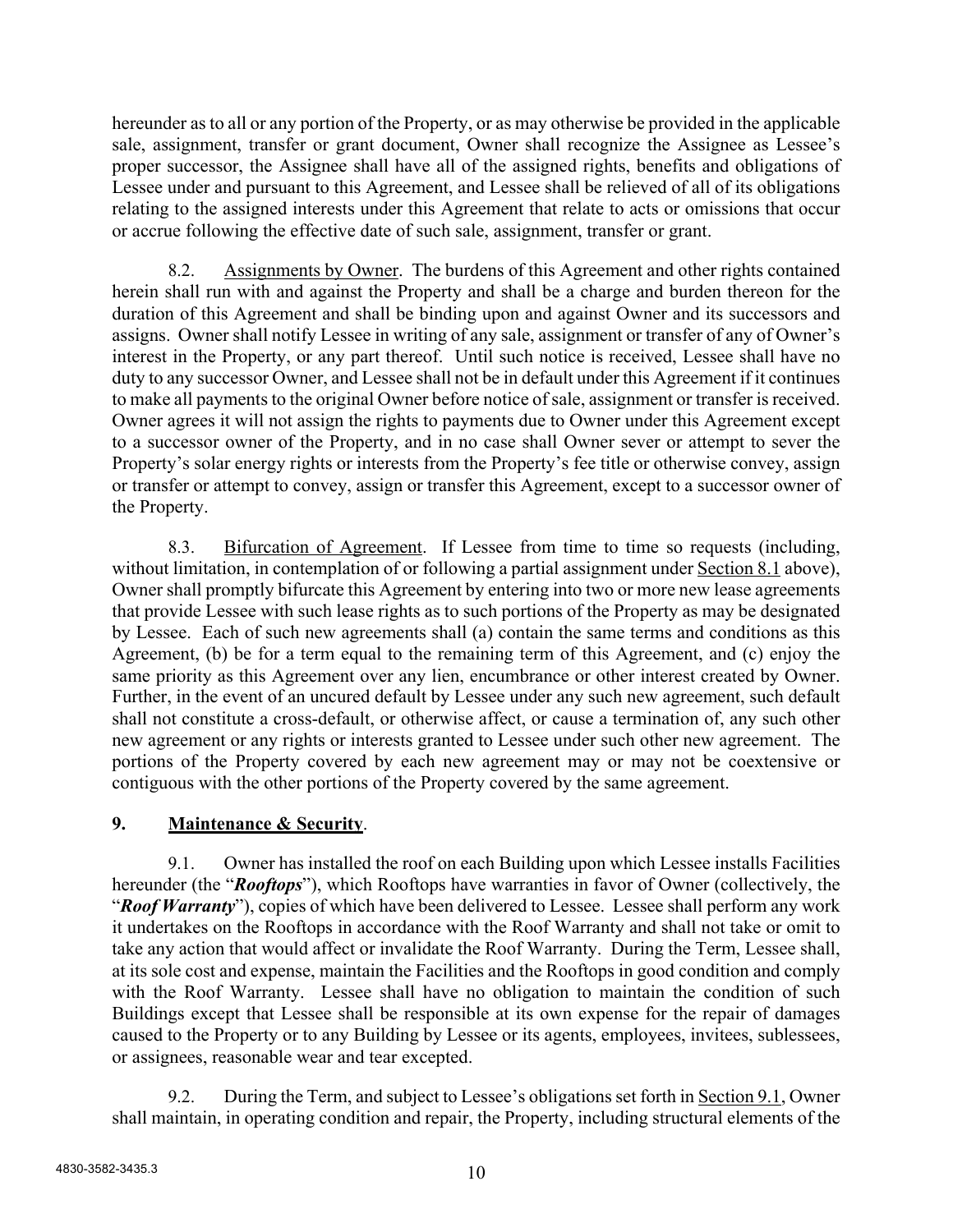Property. Owner shall use its commercially reasonable efforts to make repairs during the period from October through April in order to limit material interference with the Development Activities.

9.3. If Owner damages the Facilities, Owner shall promptly notify Lessee of same. Lessee shall have the right to make all reasonable repairs to Facilities or related facilities at the sole cost and expense of Owner. Such costs will be paid directly by Owner to Lessee within fifteen (15) days of Owner's receipt of an invoice from Lessee therefor.

9.4. Owner shall take reasonable precautions to prevent unauthorized access to the Rooftops and Parking Areas by third parties.

9.5. In the event that Owner decides, in its commercially reasonable discretion, to repair a portion of a Rooftop or a Parking Area (a "*Repair*"), and if such Repair requires the partial or complete disassembly or movement of the Facilities (a "*Removal and Reinstallation*"), Lessee shall diligently and promptly cooperate with Owner in connection with such Removal and Replacement. Owner must provide Lessee sixty (60) days' prior written notice of any Removal and Reinstallation. In no event shall Lessee be required to remove more than five percent (5%) of the Facilities at a single time, and Repairs that affect more than 5% of the Facilities shall be completed in a phased manner so that at no one time more than 5% of the Facilities be removed; and provided further, that Owner shall use commercially reasonable efforts to not require removal during High Insolation Periods (as defined below), and shall work in good faith with Lessee to minimize the disruption to the Facilities attributable to Repairs (the conditions set forth in the foregoing provisos, collectively, the "*Re and Re Conditions*"). Except as otherwise provided herein, Owner shall be responsible for the full cost to Lessee of each Removal and Reinstallation, and Owner shall reimburse Lessee for any Lost Energy Revenue (as defined below) during the time all or a portion of the Facilities are out of operation as a result of a Repair ("*Repair Time*"). This Section shall not apply if the Removal and Repair is required as a result of Lessee's use, operation of, or maintenance of the Property.

9.6. "*High Insolation Periods*" means the hours from 5AM local time to 7PM local time on all days within the period commencing May 1<sup>st</sup> of each calendar year and ending September  $30<sup>th</sup>$  of any such calendar year; provided that Owner may, by written notice to Lessee, designate one weekend (a continuous 24-hour period) each calendar month to be considered a non-High Insolation Period.

9.7. "*Lost Energy Revenue*" means the sum of the (i) revenue Lessee would have received from the sale of the Facilities' electrical generation during the Repair Time under the PPA but for the disruption in the Facilities' operation solely caused by the Removal and Reinstallation for the Repair, (ii) revenue Lessee would have received from rebate, assistance or other incentive programs related to operating the Facilities during the Repair Time but for the disruption in the Facilities' operation solely caused by the Removal and Reinstallation for the Repair, and (iii) tax credits that otherwise would have been receivable by Lessee or its direct or indirect owners but for the disruption in the Facilities' operation and/or any tax credits already claimed but are subject to recapture (including any fees and penalties associated with such recapture), either or both solely caused by the Removal and Reinstallation for the Repair.

9.8. Lessee shall be entitled to Lost Energy Revenue only upon providing to Owner reasonably detailed written documentation evidencing actual Lost Energy Revenue, including a full explanation of the metrics and calculations supporting any claimed Lost Energy Revenue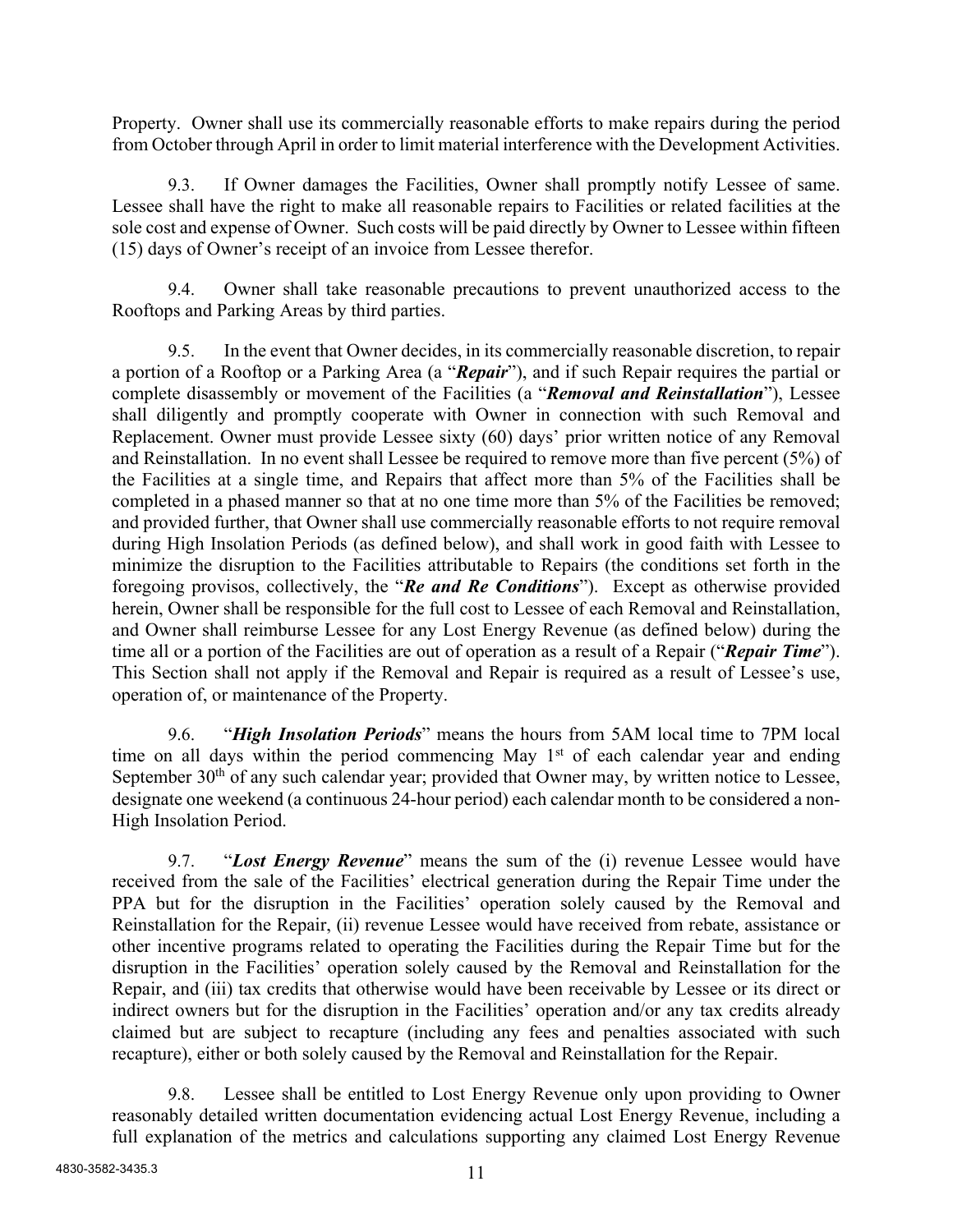sums, has occurred consistent with the conditions provided herein. Lessee must claim and provide requisite documentation to Owner no later than ninety (90) days after an occurrence of Lost Energy Revenue except in the case of lost incentives, rebates or tax credits, where Lessee must claim and provide requisite documentation to Owner no later than ninety (90) days after the receipt by Lessee of written notice from any Governmental Authority or independent auditor indicating that Lessee or its owners are ineligible for such incentive, rebate or tax credit or such items are or will be subject to recapture.

9.9. For the purpose of calculating the payments for Lost Energy Revenue during any Repair Time, Lost Energy Revenue shall be deemed to have been produced at the same applicable pro rata rate based on the monthly estimate of energy production with respect to the Facilities (as reasonably determined by Lessee and as shall be provided to Owner upon Owner's request) as follows: (i) in the case of Repair Time occurring within the first twelve (12) months of the Facilities' operation, such estimate shall be based on the total energy production of the prior month of operation; and (ii) in the case of Repair Time occurring after the first twelve (12) months of the Facilities' operation, such estimate shall be based on the total energy production during the same month in the prior calendar year, in each case, as if there had been no interruption in the Facilities' operation.

**10. Mortgagee Protection**. In the event that any mortgage, deed of trust or other security interest in this Agreement or any Facilities is entered into by Lessee or an Assignee, including a sale-leaseback (i.e., a transaction in which Lessee sells its interest in this Agreement and/or the Facilities and then leases those interests back from the purchaser) (a "Leasehold Mortgage"), then any person who is the mortgagee or beneficiary of a Leasehold Mortgage, including the purchaser in a sale-leaseback transaction (a "Leasehold Mortgagee") shall, for so long as its Leasehold Mortgage is in existence and until the lien thereof has been extinguished, be entitled to the protections set forth in this Section 10. Lessee or any Leasehold Mortgagee shall send written notice to Owner of the name and address of any such Leasehold Mortgagee, as well as any change of the name or address of any Leasehold Mortgagee.

10.1. Leasehold Mortgagee's Right to Possession, Right to Acquire and Right to Assign. A Leasehold Mortgagee shall have the absolute right: (a) to assign its security interest; (b) to enforce its lien and acquire title to the Leasehold Estate by any lawful means; (c) to take possession of and operate the Facilities, the Leasehold Estate or any portion thereof and to perform all obligations to be performed by Lessee hereunder, or to cause a receiver to be appointed to do so; and (d) to acquire the Leasehold Estate by foreclosure or by an assignment in lieu of foreclosure and thereafter to assign or transfer the Leasehold Estate to a third party. Owner's consent shall not be required for the acquisition of the encumbered leasehold or subleasehold estate by a third party who acquires the same by or subsequent to foreclosure or assignment in lieu of foreclosure.

10.2. Notice of Default; Opportunity to Cure. As a precondition to exercising any rights or remedies as a result of any alleged default by Lessee, Owner shall give written notice of the default to each Leasehold Mortgagee concurrently with delivery of such notice to Lessee, specifying in detail the alleged event of default and the required remedy. In the event Owner gives such a written notice of default, the following provisions shall apply: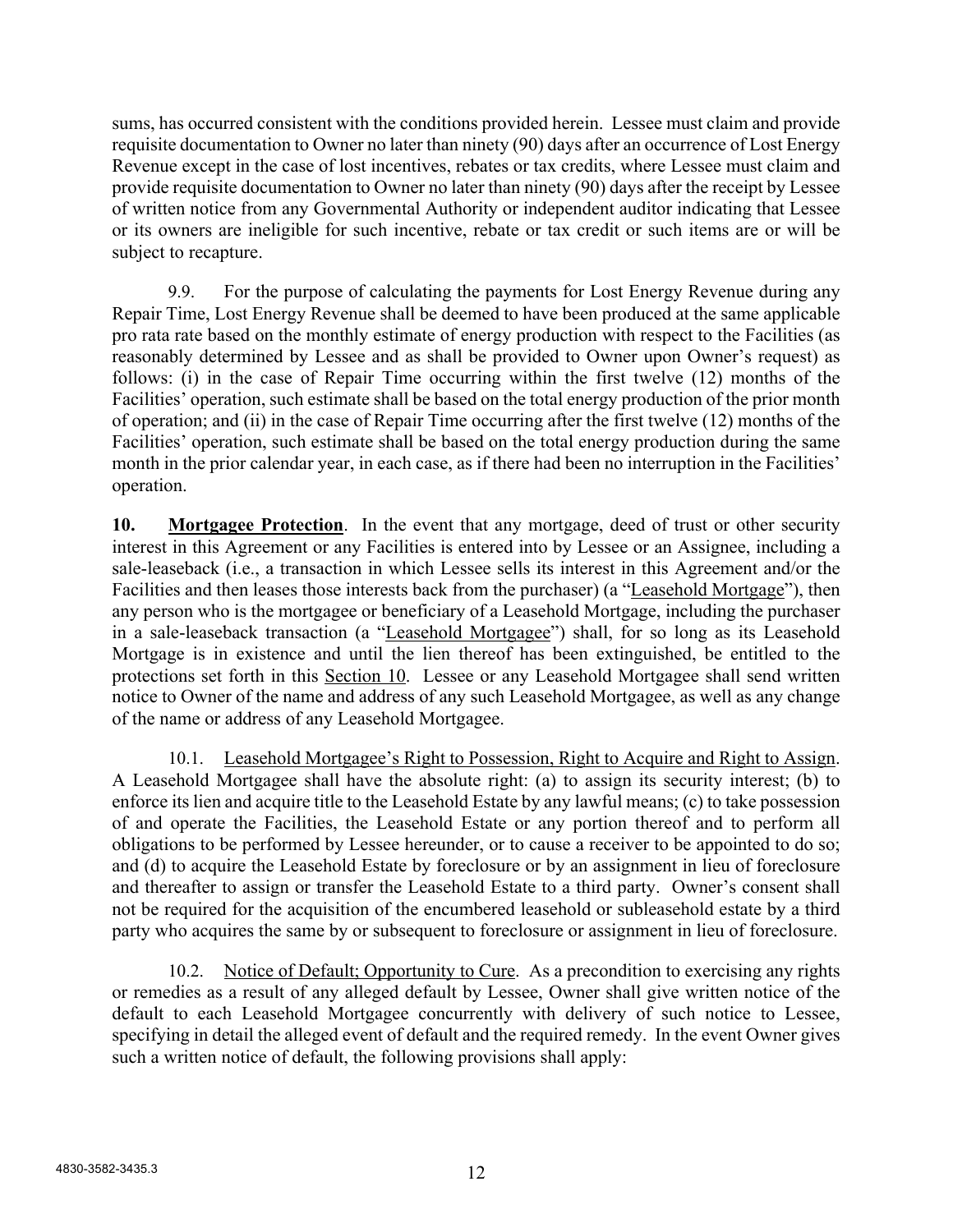(a) A "monetary default" means failure to pay when due any fee, payment, real property taxes, insurance premiums or other monetary obligation of Lessee under this Agreement; any other event of default is a "non-monetary default."

(b) The Leasehold Mortgagee shall have the same period after receipt of notice of default to remedy the default, or cause the same to be remedied, as is given to Lessee after Lessee's receipt of notice of default, plus, in each instance, the following additional time periods: (i) sixty (60) days, for a total of one hundred twenty (120) days after receipt of the notice of default in the event of any monetary default; and (ii) sixty (60) days, for a total of one hundred twenty (120) days after receipt of the notice of default in the event of any non-monetary default, provided that such one hundred twenty (120) day period shall be extended for the time reasonably required to complete such cure, including the time required for the Leasehold Mortgagee to perfect its right to cure such non-monetary default by obtaining possession of the Property (including possession by a receiver) or by instituting foreclosure proceedings, provided the Leasehold Mortgagee acts with reasonable and continuous diligence. The Leasehold Mortgagee shall have the absolute right to substitute itself for Lessee and perform the duties of Lessee hereunder for purposes of curing such defaults. Owner expressly consents to such substitution, agrees to accept such performance, and authorizes the Leasehold Mortgagee (or its employees, agents, representatives or contractors) to enter upon the Property to complete such performance with all the rights, privileges and obligations of the original Lessee hereunder. Owner shall not, and shall have no right to, terminate this Agreement prior to expiration of the cure periods available to a Leasehold Mortgagee as set forth above.

(c) During any period of possession of the Property by a Leasehold Mortgagee (or a receiver requested by such Leasehold Mortgagee) and/or during the pendency of any foreclosure proceedings instituted by a Leasehold Mortgagee, the Leasehold Mortgagee shall pay or cause to be paid all other monetary charges payable by Lessee hereunder which have accrued and are unpaid at the commencement of said period and those which accrue thereafter during said period. Following acquisition of Lessee's Leasehold Estate by the Leasehold Mortgagee or its assignee or designee as a result of either foreclosure or acceptance of an assignment in lieu of foreclosure, or by a purchaser at a foreclosure sale, this Agreement shall continue in full force and effect and the Leasehold Mortgagee or party acquiring title to Lessee's Leasehold Estate shall, as promptly as reasonably possible, commence the cure of all defaults hereunder and thereafter diligently process such cure to completion, whereupon Owner's right to terminate this Agreement based upon such defaults shall be deemed waived; provided, however, the Leasehold Mortgagee or party acquiring title to Lessee's Leasehold Estate shall not be required to cure those nonmonetary defaults, if any, which are not reasonably susceptible of being cured or performed by such party ("Non-Curable Defaults"). Non-Curable Defaults shall be deemed waived by Owner upon completion of foreclosure proceedings or acquisition of Lessee's interest in this Agreement by such party.

(d) Any Leasehold Mortgagee or other party who acquires Lessee's Leasehold Estate pursuant to foreclosure or assignment in lieu of foreclosure shall not be liable to perform the obligations imposed on Lessee by this Agreement incurred or accruing after such party no longer has ownership of the Leasehold Estate or possession of the Property.

(e) Neither the bankruptcy nor the insolvency of Lessee shall be grounds for terminating this Agreement as long as the rent and all other obligations of Lessee hereunder are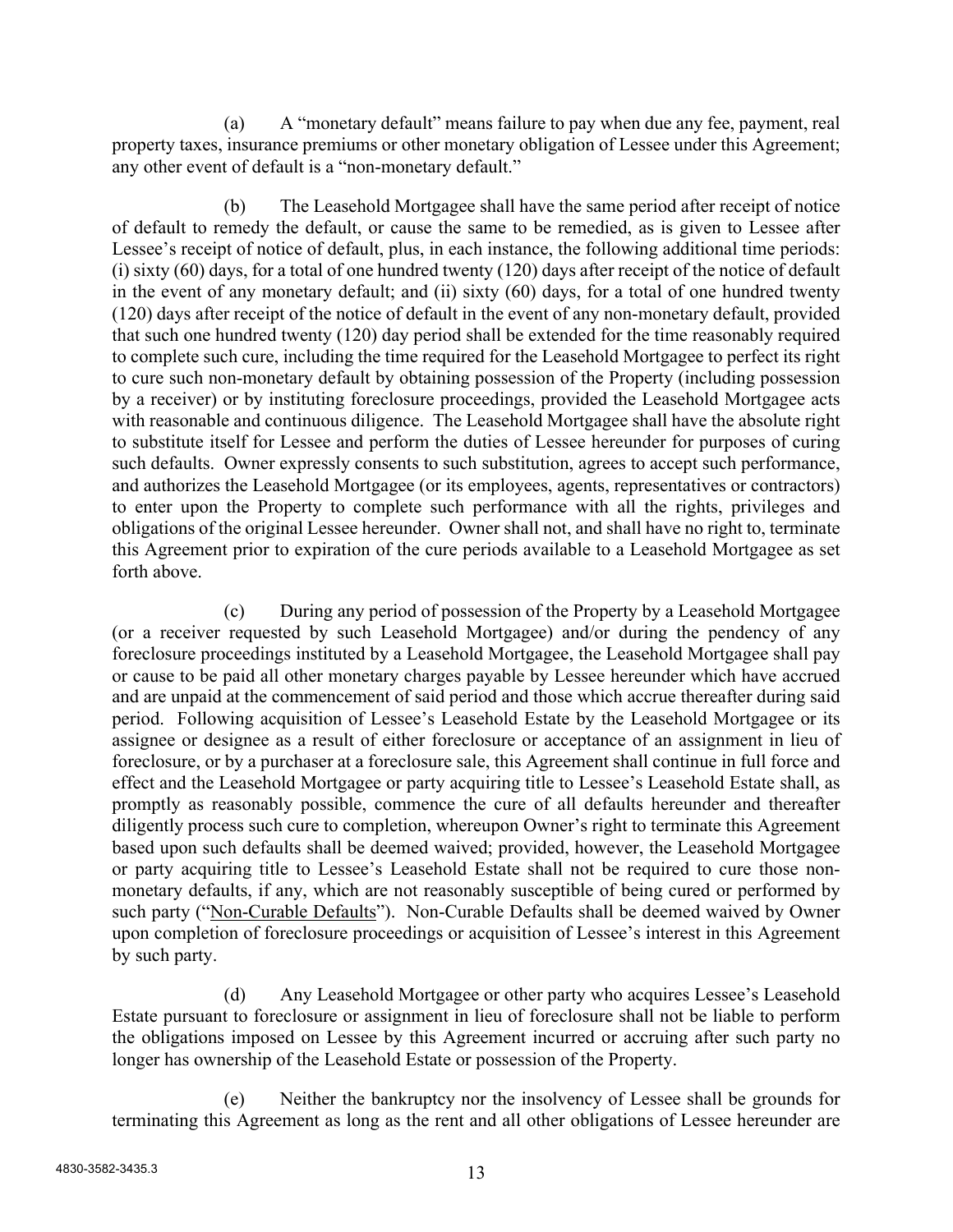paid or performed by or on behalf of Lessee or the Leasehold Mortgagee in accordance with the terms of this Agreement.

(f) Nothing herein shall be construed to extend this Agreement beyond the Term or to require a Leasehold Mortgagee to continue foreclosure proceedings after the default has been cured. If the default is cured and the Leasehold Mortgagee discontinues foreclosure proceedings, this Agreement shall continue in full force and effect.

10.3. New Lease Agreement. If this Agreement terminates because of Lessee's default or if the Leasehold Estate is foreclosed, or if this Agreement is rejected or disaffirmed pursuant to bankruptcy law or other law affecting creditors' rights, Owner shall, upon written request from any Leasehold Mortgagee within ninety (90) days after such event, enter into a new lease agreement for the Property, on the following terms and conditions:

(a) The term of the new lease agreement shall commence on the date of termination, foreclosure, rejection or disaffirmance and shall continue for the remainder of the Term of this Agreement, at the same fees and payments and subject to the same terms and conditions as set forth in this Agreement.

(b) The new lease agreement shall be executed within thirty (30) days after receipt by Owner of written notice of the Leasehold Mortgagee's election to enter into a new lease agreement, provided said Leasehold Mortgagee: (i) pays to Owner all fees and payments and other monetary charges payable by Lessee under the terms of this Agreement up to the date of execution of the new lease agreement, as if this Agreement had not been terminated, foreclosed, rejected or disaffirmed; and (ii) performs all other obligations of Lessee under the terms of this Agreement, to the extent performance is then due and susceptible of being cured and performed by the Leasehold Mortgagee; and (iii) agrees in writing to perform, or cause to be performed, all nonmonetary obligations which have not been performed by Lessee that are reasonably susceptible of being performed by the Leasehold Mortgagee and would have accrued under this Agreement up to the date of commencement of the new lease agreement. Any new lease agreement granted to the Leasehold Mortgagee shall enjoy the same priority as this Agreement over any lien, encumbrances or other interest created by Owner.

(c) At the option of the Leasehold Mortgagee, the new lease agreement may be executed by a designee of such Leasehold Mortgagee without the Leasehold Mortgagee assuming the burdens and obligations of Lessee thereunder.

(d) If more than one Leasehold Mortgagee makes a written request for a new lease agreement pursuant hereto, the new lease agreement shall be delivered to the Leasehold Mortgagee requesting such new lease agreement whose Leasehold Mortgage is prior in lien, and the written request of any other Leasehold Mortgagee whose lien is subordinate shall be void and of no further force or effect.

(e) The provisions of this Section 10 shall survive the termination, rejection or disaffirmance of this Agreement and shall continue in full force and effect thereafter to the same extent as if this Section were a separate and independent contract made by Owner, Lessee and such Leasehold Mortgagee, and, from the effective date of such termination, rejection or disaffirmation of this Agreement to the date of execution and delivery of such new lease agreement, such Leasehold Mortgagee may use and enjoy said Property without hindrance by Owner or any person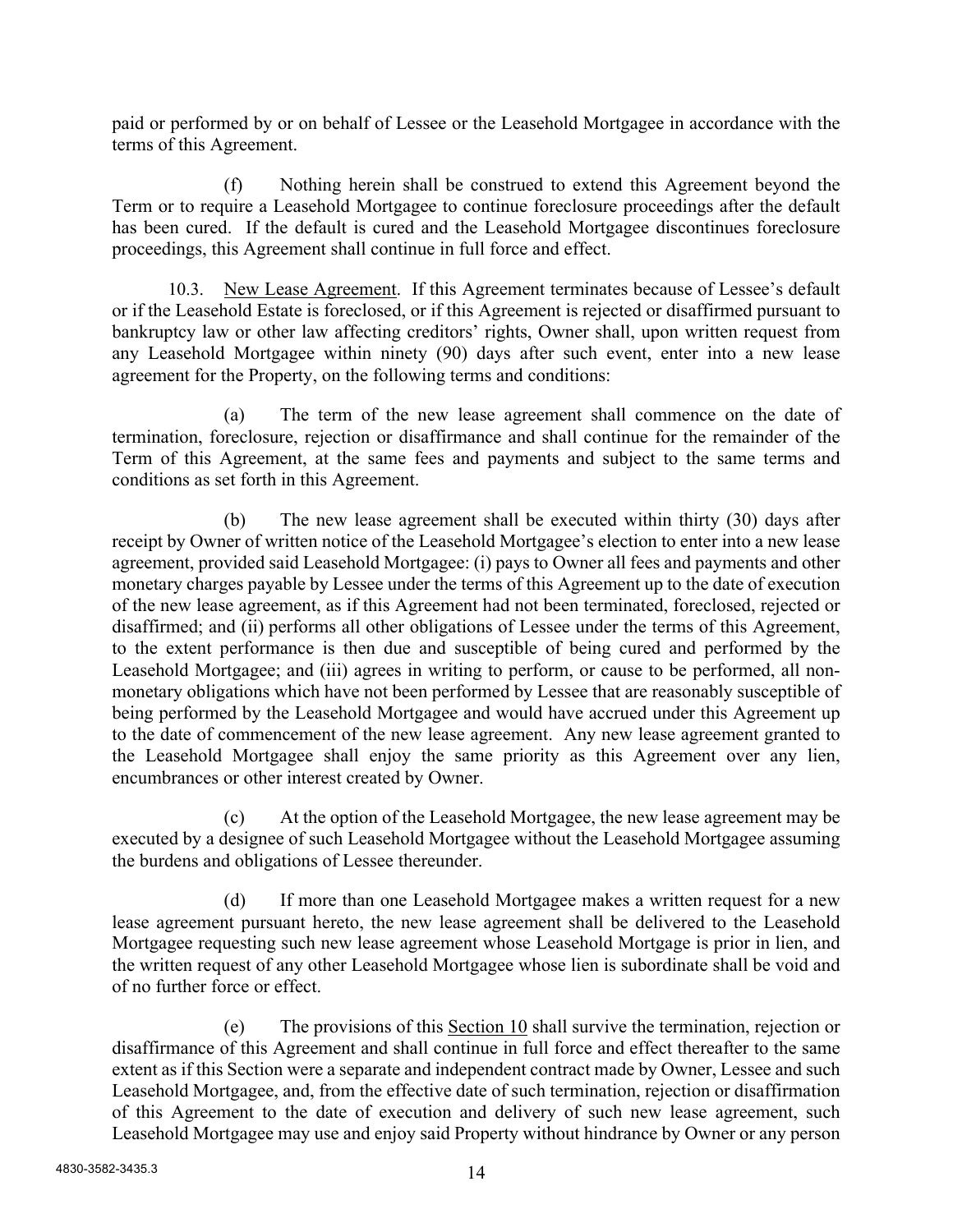claiming by, through or under Owner, provided that all of the conditions for a new lease agreement as set forth herein are complied with.

10.4. Leasehold Mortgagee's Consent to Amendment, Termination or Surrender. Notwithstanding any provision of this Agreement to the contrary, the parties agree that so long as there exists an unpaid Leasehold Mortgage, this Agreement shall not be modified or amended and Owner shall not accept a surrender of the Property or any part thereof or a cancellation or release of this Agreement from Lessee prior to expiration of the Term without the prior written consent of the Leasehold Mortgagee. This provision is for the express benefit of and shall be enforceable by such Leasehold Mortgagee.

10.5. No Waiver. No payment made to Owner by a Leasehold Mortgagee shall constitute an agreement that such payment was, in fact, due under the terms of this Agreement; and a Leasehold Mortgagee having made any payment to Owner pursuant to Owner's wrongful, improper or mistaken notice or demand shall be entitled to the return of any such payment.

10.6. Further Amendments. At Lessee's request, Owner shall amend this Agreement to include any provision which may reasonably be requested by a proposed Leasehold Mortgagee; provided, however, that such amendment does not impair any of Owner's rights under this Agreement or materially increase the burdens or obligations of Owner hereunder. Upon request of any Leasehold Mortgagee, Owner shall execute any additional instruments reasonably required to evidence such Leasehold Mortgagee's rights under this Agreement.

# **11. Default and Termination.**

11.1. Lessee's Right to Terminate. Notwithstanding anything to the contrary set forth in this Agreement, Lessee shall have the right to terminate this Agreement as to all or any part of the Property at any time, and without cause, effective upon thirty (30) days' prior written notice to Owner from Lessee. If such termination is as to only part of the Property, this Agreement shall remain in effect as to the remainder of the Property, and the payments due to Owner pursuant to Section 3 hereof shall be reduced in a pro rata fashion based upon the number of acres within the portion of the Property as to which this Agreement is terminated. In the event this Agreement is terminated by Lessee in accordance with this paragraph, Owner authorizes Lessee to execute and record a notice of termination evidencing such termination.

11.2. Owner's Right to Terminate. Except as qualified by any subsequent actions and approvals of Owner pursuant to Section 10, Owner shall have the right to terminate this Agreement if (a) a material default in the performance of Lessee's obligations under this Agreement shall have occurred and remains uncured, (b) Owner notifies Lessee in writing of the default, which notice sets forth in reasonable detail the facts pertaining to the default and specifies the method of cure, and (c) the default shall not have been remedied within sixty (60) days after Lessee receives such written notice, or, if cure will take longer than sixty (60) days, Lessee has not begun diligently to undertake the cure within the relevant time period and thereafter prosecute the cure to completion. In the event this Agreement is terminated by Owner in accordance with this paragraph, Owner and Lessee shall thereafter execute and record a notice of termination evidencing such termination. No termination of this Agreement pursuant to this paragraph shall be effective unless a notice of termination has been executed and recorded in accordance with this paragraph.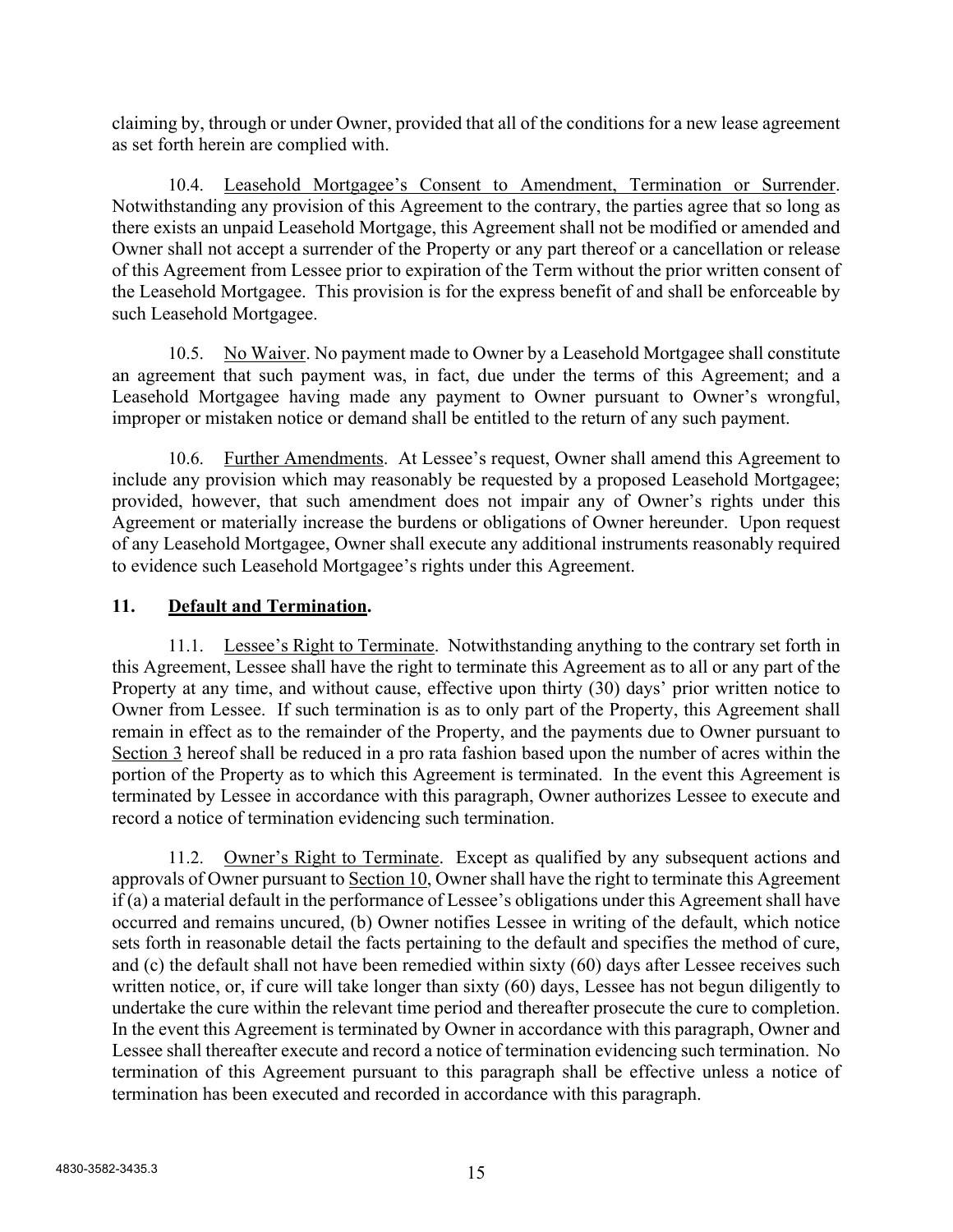11.3. Termination of PPA. This Lease shall terminate and be of no further force or effect in the event that (a) the PPA terminates pursuant to its terms, effective upon receipt by the nondefaulting party of the "Termination Payment" due thereunder, or (b) Owner exercises its purchase option under the PPA, effective upon Owner acquiring title to the Power Facilities.

11.4. Effect of Termination or Expiration. Upon the termination or expiration of this Agreement, whether as to the entire Property or only as to part, Lessee shall, as soon as practicable thereafter, unless otherwise mutually agreed upon, (a) remove from the Property (or applicable portion thereof) all above surface grade Power Facilities and other personal property owned, located, installed or constructed by or on behalf of Lessee thereon, (b) remove (from the Property or applicable portion thereof) concrete footings, foundations and other fixtures of Lessee to a depth of two (2) feet below the surface grade, (c) cover up all pit holes, trenches and other borings and excavations made by or on behalf of Lessee on the Property (or applicable portion thereof) , (d) leave the surface of the Property (or applicable portion thereof) free from debris arising from the foregoing or from the operations or activities of Lessee and (e) otherwise restore any portion of the Property (or applicable portion thereof) disturbed by Lessee to a condition reasonably similar to its original condition, consistent with the uses permitted by this Agreement. Reclamation shall include, as reasonably required, repair or replacement of damaged drainage tile, leveling, terracing, mulching and other reasonably necessary measures to prevent soil erosion. Owner shall provide Lessee with reasonable access to the Property during the performance of such removal and other work by Lessee for a period of twelve (12) months following the termination or expiration of this Agreement. During such period, Lessee shall not be required to pay the amounts set forth in Section 3 or other rent. If Lessee fails to remove any Power Facilities within twelve (12) months following the termination or expiration of this Agreement, or such longer period as Owner may provide by extension, Owner may do so, in which case Lessee shall reimburse Owner for reasonable and documented costs of removal and restoration incurred by Owner, net of any amounts reasonably recoverable by Owner with respect to the salvage value of any such Power Facilities.

11.5. Owner's Duty. Notwithstanding anything contained in this Agreement to the contrary, Owner shall use commercially reasonable efforts to mitigate its damages in the event that Lessee defaults hereunder.

11.6. Default by Owner. In the event that Owner fails to comply with or perform any or all of the obligations, covenants, warranties or agreements to be performed, honored or observed by Owner hereunder, or interferes with Lessee's use of the Property in accordance with the terms of this Agreement, which default continues for more than thirty (30) days after Lessee's delivery of written notice to Owner specifying such default, or if such default is of a nature to require more than thirty (30) days for remedy and continues beyond the time reasonably necessary to cure (and Owner has not undertaken procedures to cure such default within such thirty (30) day period and diligently pursued such efforts to complete such cure), Lessee may exercise any right or remedy available to Lessee at law or in equity, including but not limited to obtaining an injunction.

# **12. Miscellaneous.**

a. Relocation. If there is any existing equipment or fixtures of Owner on the Property, Lessee shall have the right to request the relocation of the same, at Lessee's sole cost and expense, to another location on the Property reasonably acceptable to Owner and applicable third parties, if any, thereof. In the event that Owner has to install new or replacement equipment on the Rooftops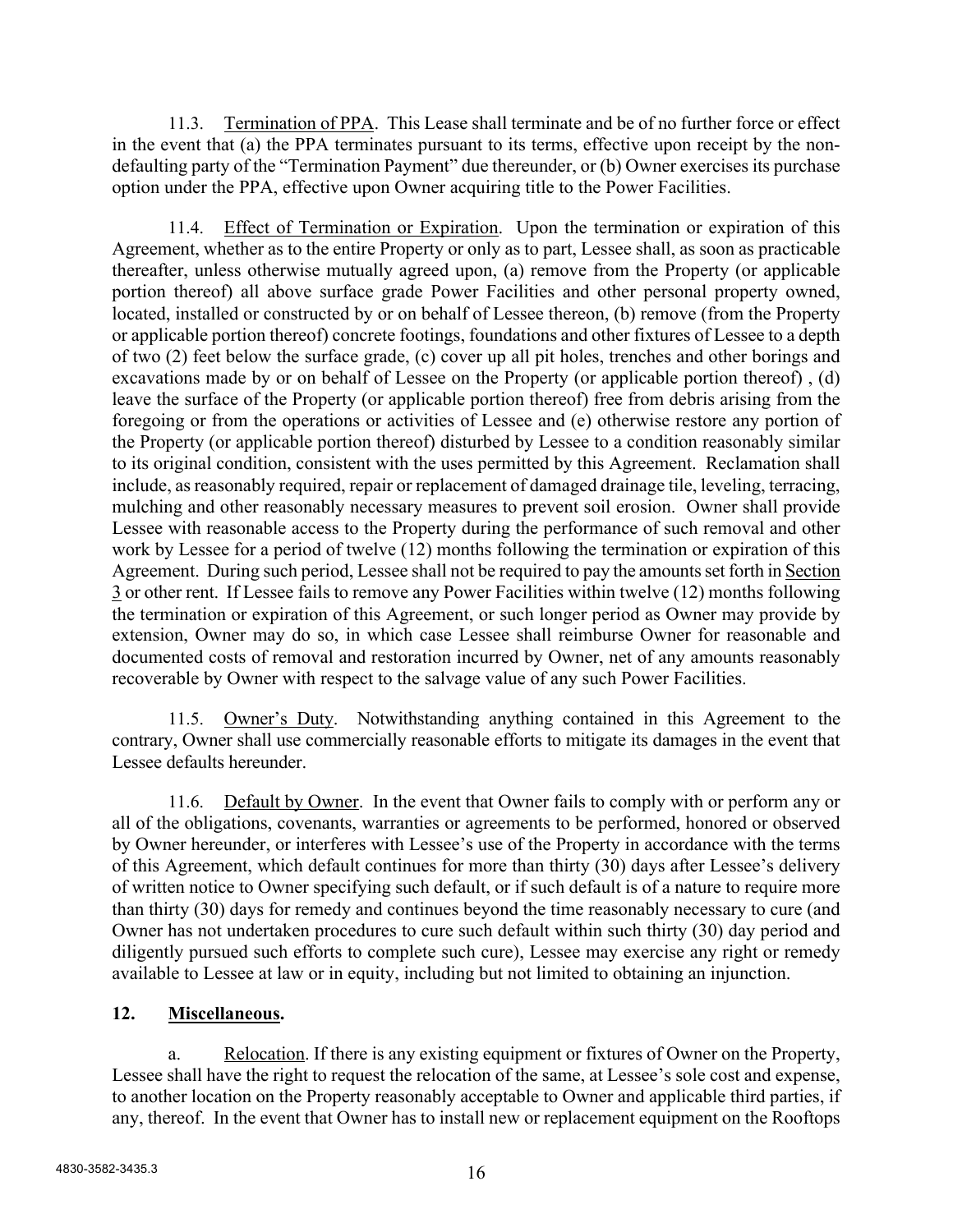to maintain and operate the Buildings, such equipment shall not unreasonably interfere or affect Lessee's use and operation of the Rooftops. In the event that any Facilities have to be removed or reconnected as a result of Owner's installation of new or replacement equipment that unreasonably interferes or affects Lessee's use of the Property, Owner shall pay all costs for such relocation and reconnection and be liable to Lessee pursuant to Section 10.

b. Force Majeure. If, after a good faith effort, Lessee is prevented from (i) complying with any express or implied covenant of this Agreement; (ii) constructing, or causing construction of, Facilities on the Property; (iii) producing or transmitting, or causing to be produced or transmitted, electricity from the Power Facilities; or (iv) performing any other activity reasonably related to and/or required by this Agreement by reason of war; weather; fire; casualty; terrorism; rebellion; riots; strikes; acts of God; inability to secure materials, any valid order, rule, or regulation of governmental authority (e.g., a third-party contest to any governmental approval or any legal action intended to prevent issuance of a permit or approval); or similar events that are beyond the control of Lessee (collectively referred to as a "Force Majeure Condition"), then, while so prevented, restricted or delayed, Lessee's obligation to perform hereunder shall be suspended and excused to the extent of prevention, restriction or delay, and Lessee shall not be liable for damages for failure to comply with such obligation. The term Force Majeure Condition shall also include repowering of the Power Facilities, even though such action may be deemed to be within the control of Lessee. For clarity, Lessee shall not be required to pay the amounts set forth in Section 3 or other rent to the extent a Force Majeure Condition prevents, restricts or delays Lessee's ability to sell and be paid for electricity from the Property.

c. Condemnation; Casualty. All payments made on account of any taking or threatened taking of the Property or any part thereof in condemnation proceedings or by inverse condemnation by a government agency, governmental body or private party under the exercise of the right of eminent domain may be made to Owner, except that Lessee shall be entitled to, and Owner shall request that such condemning authority make payment directly to Lessee of: (i) any removal and relocation costs of the Facilities, (ii) any loss of or damage to any Facilities, (iii) the loss of use of any portion of the Property by Lessee (including impediments to or interference with the receipt of sunlight) and (iv) Lessee's lost profits, measured in each case with regard to the effect on Lessee's use of the Property and any effect on Lessee's use of other property. If such condemning authority makes all payments to Owner, then Owner shall forthwith make payment to Lessee of the award to which Lessee is entitled. Lessee shall have the right to participate in any condemnation settlement proceedings and Owner shall not enter into any binding settlement agreement without the prior written consent of Lessee, which consent shall not be unreasonably withheld. Should title to or possession of all of the Property be permanently taken, or should a partial taking render the remaining portion of the Property unsuitable for Lessee's use (as determined by Lessee), then Lessee may terminate this Agreement upon such vesting of title or taking of possession. In the event of a casualty that damages or destroys more than ten percent (5%) of the Facilities, Lessee shall have the right to terminate this Lease upon written notice to Owner.

d. Confidentiality. To the fullest extent allowed by law, Owner shall maintain in the strictest confidence (i) the terms of (including the amounts payable under) this Agreement, (ii) any information regarding Lessee's Development Activities and (iii) any other information that is proprietary or that Lessee requests be held confidential, in each such case whether disclosed by Lessee or discovered by Owner ("Confidential Information"). Excluded from the foregoing is any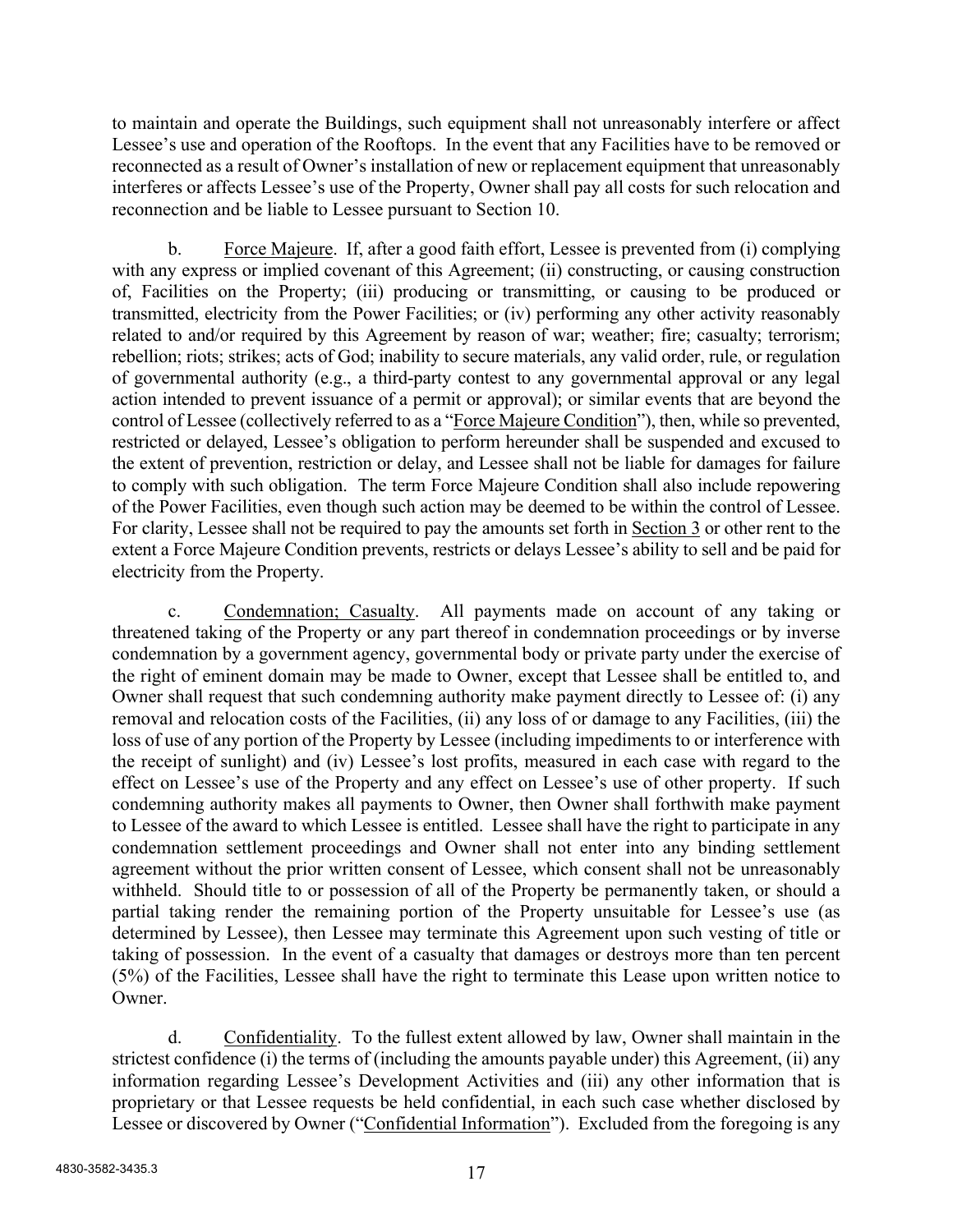such information that is in the public domain by reason of prior publication through no act or omission of Owner. Owner shall not use Confidential Information for its own benefit or publish or otherwise disclose it to others; provided, however, that Owner may disclose Confidential Information to (a) Owner's personal advisors, (b) any prospective purchaser of the Property or (c) pursuant to lawful process, subpoena or court order; so long as in making such disclosure Owner advises the person receiving the Confidential Information of the confidentiality thereof and obtains the agreement of said person not to disclose such Confidential Information.

e. Successors and Assigns. This Agreement shall inure to the benefit of and be binding upon Owner and Lessee and, to the extent provided in any assignment or other transfer under Section 8.1 hereof, any Assignee, and their respective heirs, transferees, successors and assigns, and all persons claiming under them, and shall be deemed covenants running with the land and be binding upon the Property. References to Lessee in this Agreement shall be deemed to include Assignees that hold a direct ownership interest in this Agreement.

f. Memorandum of Lease Agreement. Owner and Lessee shall execute in recordable form, and Lessee shall then record, a memorandum of this Agreement satisfactory in form and substance to Owner and Lessee. The parties shall split and pay equally all costs of recording such memorandum. Owner hereby consents to the recordation of the interest of an Assignee in the Property.

g. Notices. All notices or other communications required or permitted hereunder, including payments to Owner, shall, unless otherwise provided herein, be in writing, and shall be personally delivered, delivered by reputable overnight courier, or sent by registered or certified mail, return receipt requested and postage prepaid, addressed as follows:

If to Owner: If to Lessee:

Notices personally delivered shall be deemed given the day so delivered. Notices given by overnight courier shall be deemed given on the first business day following the mailing date. Notices mailed as provided herein shall be deemed given on the third business day following the mailing date. Any Party may change its address for purposes of this subsection by giving written notice of such change to the other Party in the manner provided in this subsection.

h. Further Assurances; Cooperation. Owner shall fully support and cooperate with Lessee in the conduct of its Development Activities and the exercise of its rights hereunder (including with Lessee's efforts to obtain from any governmental authority or any other person or entity any environmental impact review, use permit, building permit, any other permit of any nature, entitlement, approval, authorization or other rights to sell, assign, transfer or finance any Facilities or interest in the Leasehold Estate or under this Agreement or obtain any financing), and Owner shall perform all such acts (including executing and delivering maps, instruments and documents within ten (10) days after receipt of a written request made from time to time by Lessee) as Lessee may reasonably specify to fully effectuate each and all of the purposes and intent of this Agreement. Without limiting the generality of the foregoing, within ten (10) days after receipt of a written request made from time to time by Lessee, Owner shall: (a) enter into any reasonable amendment hereto (i) to correct an error in this Agreement, (ii) to amend the legal description attached hereto (including by replacing said legal description with a revised description prepared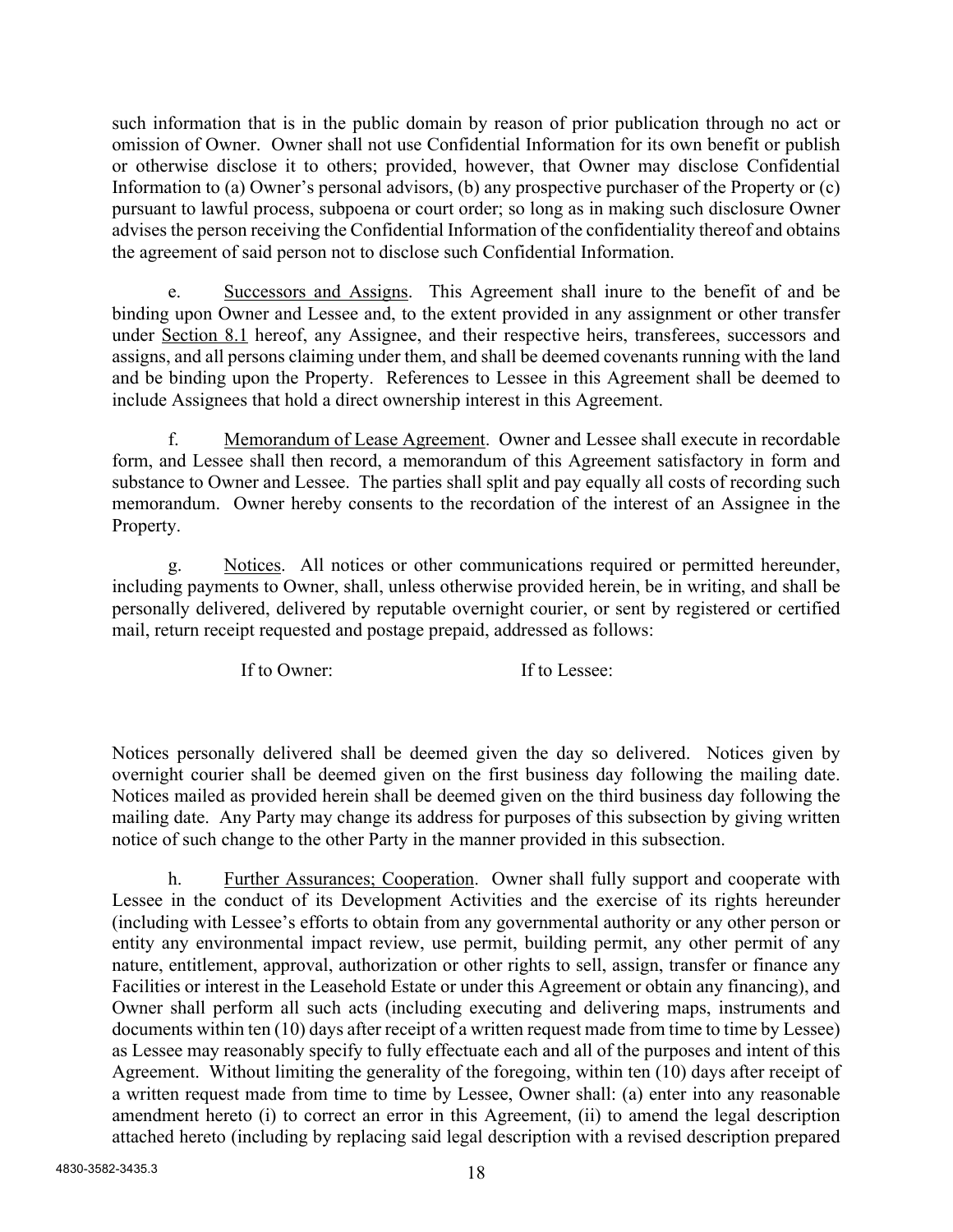or provided by Lessee's surveyor or title company), (iii) that may be required by any Leasehold Mortgagee or in connection with the transfer by Lessee of any Facilities or interest in the Leasehold Estate or under this Agreement or (iv) to cause this Agreement to comply with applicable law; (b) execute and deliver to Lessee any owner's affidavit reasonably requested by any title company or attorney reviewing title to the Property; (c) enter into any reasonable consent and nondisturbance agreement with any Leasehold Mortgagee, stating that Owner shall recognize the rights of the Leasehold Mortgagee and not disturb its possession of the Property so long as it is not in default under this Agreement, and stating such other things as such Leasehold Mortgagee may reasonably request; (d) join in any grants for rights-of-way, easements and leases for electric and other public utilities and facilities and any other electric power purpose (including any power transmission line) as Lessee may deem necessary or desirable for its development and use of the Property; (e) join with Lessee in the signing of any protest, petition, appeal or pleading that Lessee may deem advisable to file or in requesting any and all zoning changes or any waivers, variances, land use permits and/or approvals, in each case as Lessee may deem necessary or desirable for Lessee's development and use of the Property as contemplated by this Agreement; and (f) if because of the nature of this Agreement Lessee is unable to qualify for any tax credit, renewable energy credit, environmental credit or any other benefit or incentive for renewable energy established by any local, state or federal government associated with the Facilities or the Development Activities, amend this Agreement or convert Lessee's interest in the Property to a substantially similar interest that makes Lessee eligible for such credit, benefit or incentive (but only if such amendment does not materially adversely affect Owner's rights or obligations hereunder); and Lessee agrees to pay Owner's reasonable out-of-pocket expenses incurred by Owner in connection with Owner's cooperation pursuant to the foregoing provisions of this Section  $12(g)$ . Without limiting the generality of the foregoing, Owner shall not oppose, in any way, whether directly or indirectly, any application by Lessee for any permit, approval or entitlement at any administrative, judicial, legislative or other level.

i. Estoppel Certificates. Owner shall, within ten (10) days after a written request by Lessee, any Assignee or any Leasehold Mortgagee, execute, acknowledge and deliver to the requesting party such estoppel certificates (certifying as to such matters as may reasonably be requested, including, without limitation, that this Agreement is unmodified and in full force and effect (or modified and stating the modifications), the dates to which the payments and any other charges have been paid, and that there are no defaults existing (or that defaults exist and stating the nature of such defaults)) and/or consents to assignment (whether or not such consent is actually required) and/or non-disturbance agreements as Lessee, any Assignee or any Leasehold Mortgagee may reasonably request from time to time during the term of this Agreement. At Lessee's option, such certificates, consents and agreements may be recorded and Owner consents to such recording.

j. No Waiver; No Abandonment. No waiver of any right under this Agreement shall be effective for any purpose unless it is in writing and is signed by the Party hereto possessing the right, nor shall any such waiver be construed to be a waiver of any subsequent right, term or provision of this Agreement. Further, (i) no act or failure to act on the part of Lessee shall be deemed to constitute an abandonment, surrender or termination of any interest under this Agreement, except upon recordation by Lessee of a quitclaim deed or release specifically conveying such Leasehold Estate or interest back to Owner, (ii) nonuse of the Agreement or any lease or interest hereunder shall not prevent the future use of the entire scope thereof; and (iii) no use of or improvement to the Property, and no assignment, transfer or grant under Section 8 or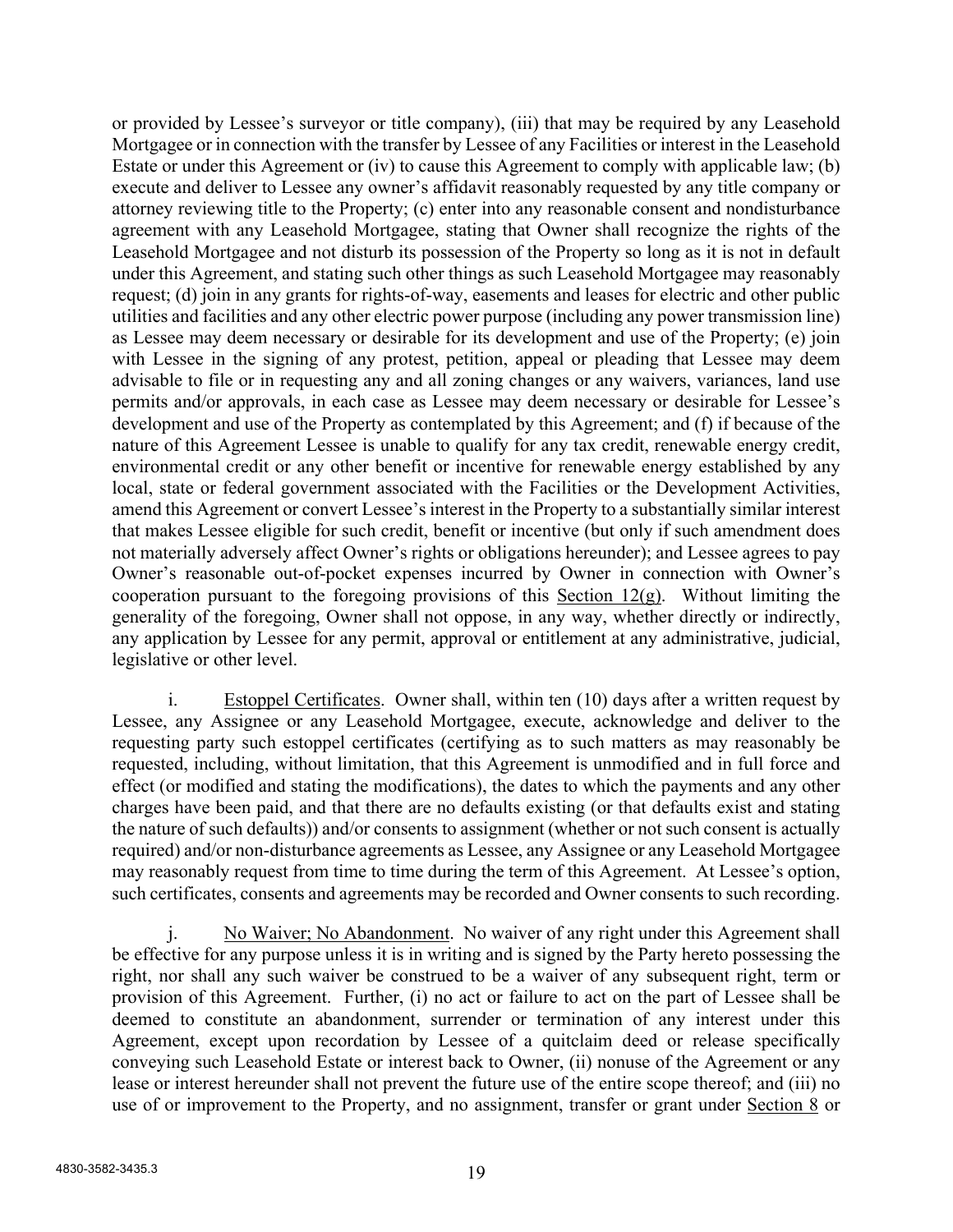otherwise, or use resulting from any such transfer or grant, shall, separately or in the aggregate, constitute an overburdening of this Agreement or any lease or interest hereunder.

k. No Merger. There shall be no merger of this Agreement, or of the Leasehold Estate created by this Agreement, with the fee estate in the Property by reason of the fact that this Agreement or the Leasehold Estate or any interest therein may be held, directly or indirectly, by or for the account of any person or persons who shall own the fee estate or any interest therein, and no such merger shall occur unless and until all persons at the time having an interest in the fee estate in the Property and all persons (including, without limitation, each Leasehold Mortgagee) having an interest in this Agreement or in the estate of Owner and Lessee shall join in a written instrument effecting such merger and shall duly record the same.

l. Entire Agreement. This Agreement, together with its attached exhibits, contains the entire agreement between the Parties with respect to the subject matter hereof, and any prior or contemporaneous agreements, discussions or understandings, written or oral (including any options or agreements for leases, confidentiality agreements, and/or access agreements previously entered into by the Parties with respect to the Property), are superseded by this Agreement and shall be of no force or effect. No addition or modification of any term or provision of this Agreement shall be effective unless set forth in writing and signed by each of the Parties.

m. Governing Law. The terms and provisions of this Agreement shall be interpreted in accordance with the laws of the state in which the Property is located applicable to contracts made and to be performed within such state and without reference to the choice of law principles of such state or any other state.

n. Mandatory and Binding Arbitration. Any dispute arising between the Parties, which cannot be settled amicably by the Parties, concerning the Property, the Leasehold Estate, any provision of this Agreement or the rights and duties of the Parties in regard thereto, including any alleged breach of this Agreement, shall be resolved by arbitration as provided in this paragraph. All such disputes shall be settled exclusively and finally through arbitration conducted by the American Arbitration Association (the "AAA") before a single arbitrator in San Diego County, California, in accordance with the Commercial Arbitration Rules of the AAA (the "Rules"), as such Rules are in effect on the date of delivery of a Demand for Arbitration, provided, however, that notwithstanding anything contained in the Rules, the arbitrator shall not have the power to authorize more than ten (10) document requests. Further, no interrogatories shall be allowed during the course of the arbitration proceeding, and each Party shall be allowed only one deposition absent a showing of good cause. "Good cause" in this context shall mean that despite the fact that the Parties are agreeing to arbitration as an alternative to judicial proceedings because arbitration is intended to be a quicker, less expensive, more efficient dispute resolution mechanism, the Party cannot establish its *prima facie* case without taking more than one deposition. In no case does the arbitrator have the power to authorize more than three (3) depositions per Party. The arbitration proceedings provided hereunder are hereby declared to be self-executing, and it shall not be necessary to petition a court to compel arbitration. The expedited arbitration will be concluded within one hundred twenty (120) days of the date of the Demand for Arbitration. The arbitrator shall determine all questions of fact and law relating to any controversy, claim or dispute hereunder, including but not limited to whether or not such controversy, claim or dispute is subject to the arbitration provisions contained herein. The arbitrator shall have the power to issue an injunction or require specific performance as the arbitrator finds necessary. Should arbitration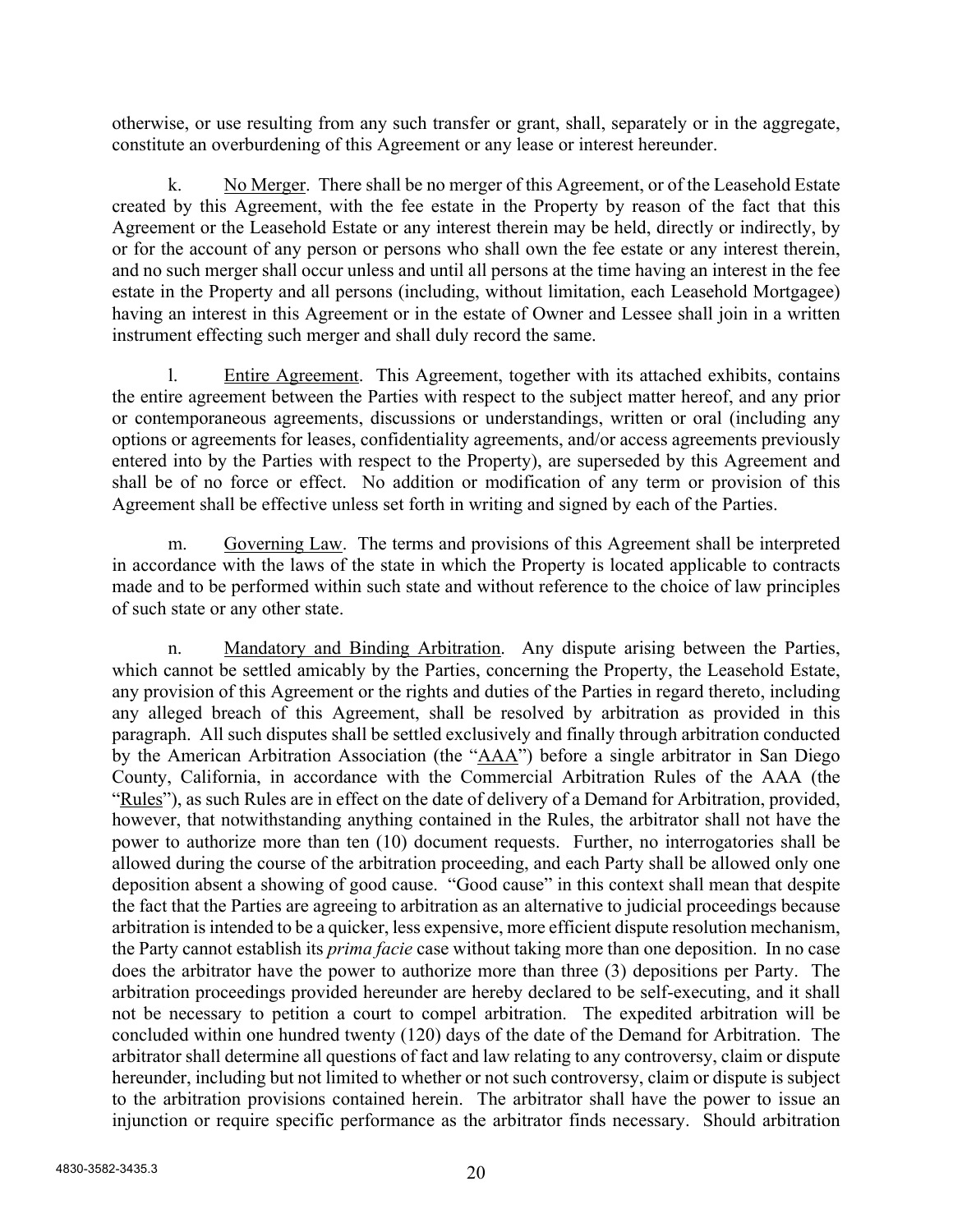result in a monetary award to either Party, the Party owing the award shall have thirty (30) days to pay such award. The arbitrator may apportion the costs and expenses of the arbitration proceeding, including attorneys' fees and arbitrators' fees, between the Parties in any manner deemed reasonable by the arbitrator. The arbitrator is required, under this Agreement between the Parties, to strictly construe this Agreement and may not grant an award or any relief to a Party that is inconsistent with the express terms of this Agreement. The determinations of the arbitrator shall be subject to judicial review to the maximum extent allowed by federal law or the law of the state in which the arbitration occurs. Any award or determination rendered by the arbitrator may be entered and enforced in any court of competent jurisdiction. Any Party shall have the right to apply to a court of competent jurisdiction for an injunction to protect its interests under this Agreement only if: (a) one of the Parties has already filed a demand for arbitration under this paragraph; and (b) no arbitrator has yet been appointed by the AAA.

**o.** Waiver of Jury Trial. **EACH PARTY HERETO, TO THE FULLEST EXTENT PERMITTED BY APPLICABLE LAW, HEREBY WAIVES ANY AND ALL RIGHTS IT MAY HAVE TO DEMAND THAT ANY ACTION, PROCEEDING, CLAIM, COUNTERCLAIM OR CAUSE OF ACTION ARISING OUT OF OR IN ANY WAY RELATED TO THIS AGREEMENT OR THE RELATIONSHIP OF THE PARTIES HEREUNDER BE TRIED BY JURY. THE SCOPE OF THIS WAIVER IS INTENDED TO BE ALL ENCOMPASSING OF ANY AND ALL DISPUTES THAT MAY BE FILED IN ANY COURT. EACH PARTY HEREBY ACKNOWLEDGES THAT IT IS KNOWINGLY AND VOLUNTARILY WAIVING THE RIGHT TO DEMAND TRIAL BY JURY.**

p. Interpretation. The Parties agree that the terms and provisions of this Agreement embody their mutual intent and that such terms and conditions are not to be construed more liberally in favor of, or more strictly against, either Party.

q. Partial Invalidity. Should any term or provision of this Agreement, or the application thereof to any person or circumstance, to any extent, be invalid or unenforceable, the remainder of this Agreement or the application of such term or provision to persons or circumstances other than those to which it is held invalid or unenforceable, shall not be affected thereby, and each remaining term and provision of this Agreement shall be valid and enforceable to the fullest extent permitted by law. Notwithstanding any other provision of this Agreement, the parties agree that in no event shall the term of the Leasehold Estate or this Agreement be longer than the longest period permitted by applicable law; provided, however, that Lessee shall be entitled to record an instrument preserving the effectiveness or record notice of this Agreement.

r. Other General Provisions. Except with respect to the rights conferred hereunder upon Leasehold Mortgagees (which Leasehold Mortgagees and their respective successors and assigns are hereby expressly made third party beneficiaries hereof to the extent of their respective rights hereunder), the covenants contained herein are made solely for the benefit of the Parties and their respective successors and assigns, and shall not be construed as benefiting any person or entity who is not a Party to this Agreement. Neither this Agreement nor any agreements or transactions contemplated hereby shall be interpreted as creating any partnership, joint venture, association or other relationship between the Parties, other than that of landowner and lessee. Lessee's shareholders, directors, officers, partners and members shall not have any personal liability for any damages arising out of or in connection with this Agreement. The use of the neuter gender includes the masculine and feminine, and the singular number includes the plural, and vice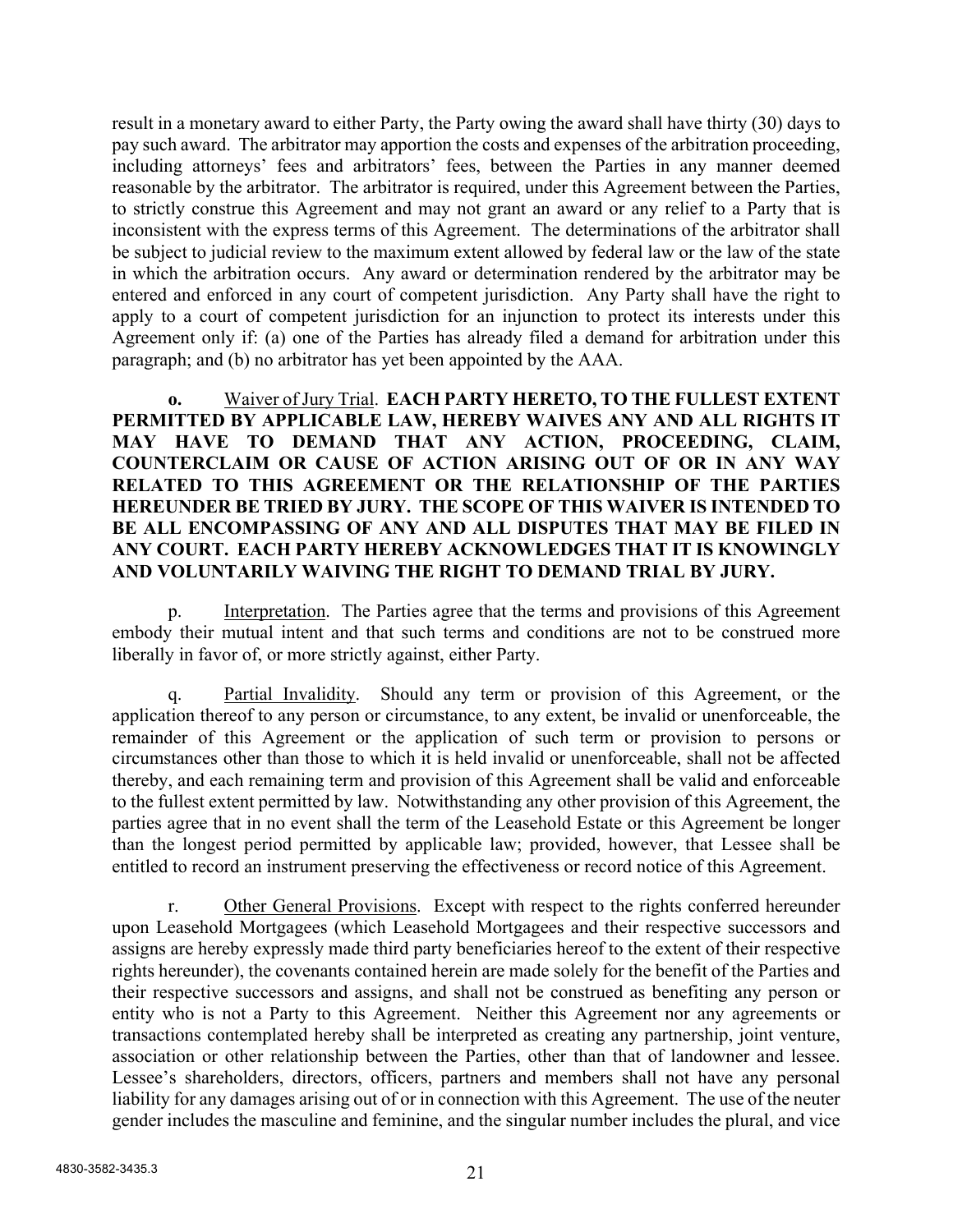versa, whenever the context so requires. The terms "include", "includes" and "including", as used herein, are without limitation. Captions and headings used herein are for convenience of reference only and do not define, limit or otherwise affect the scope, meaning or intent hereof.

s. Counterparts; Facsimiles or PDF. This Agreement may be executed and recorded in two or more counterparts, each of which shall be deemed an original and all of which, when taken together, shall constitute one and the same instrument. Each Party shall be entitled to rely upon executed copies of this Agreement transmitted by facsimile or electronic "PDF" to the same and full extent as the originals.

[ *The remainder of this page is intentionally left blank.* ]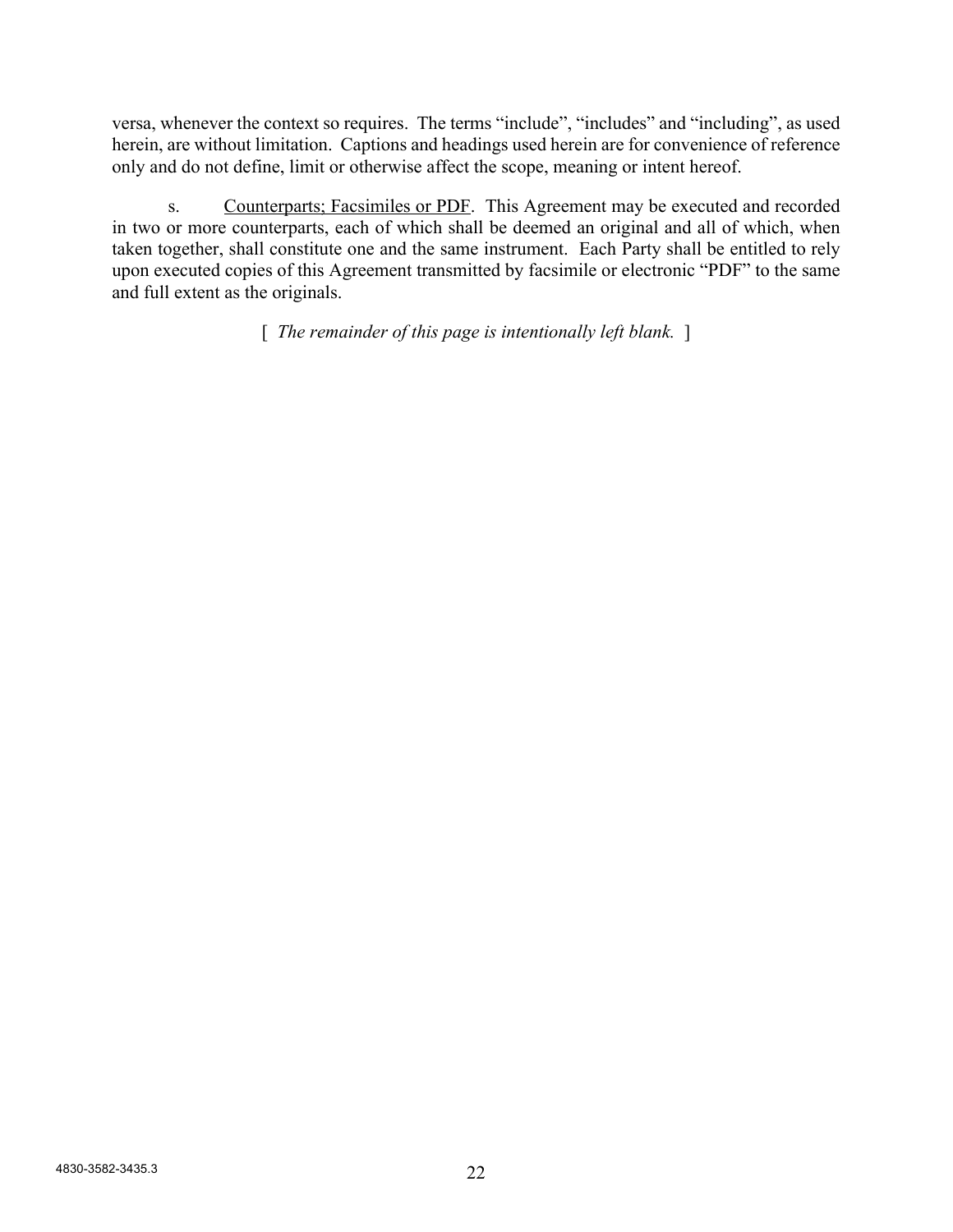IN WITNESS WHEREOF, Owner and Lessee, acting through their duly authorized representatives, have executed this Agreement with the intent that it be effective as of the Effective Date, and certify that they have read, understand and agree to the terms and conditions of this Agreement.

## **OWNER:**

# **Entity Owner Name**,

a  $\frac{1}{\sqrt{1-\frac{1}{2}}\cdot\frac{1}{2}}$ 

| By:    |  |  |
|--------|--|--|
| Name:  |  |  |
| Title: |  |  |

# **LESSEE:**

# **Lessee Name**,

 $a \overline{\qquad \qquad }$ 

| By:    |  |  |
|--------|--|--|
| Name:  |  |  |
| Title: |  |  |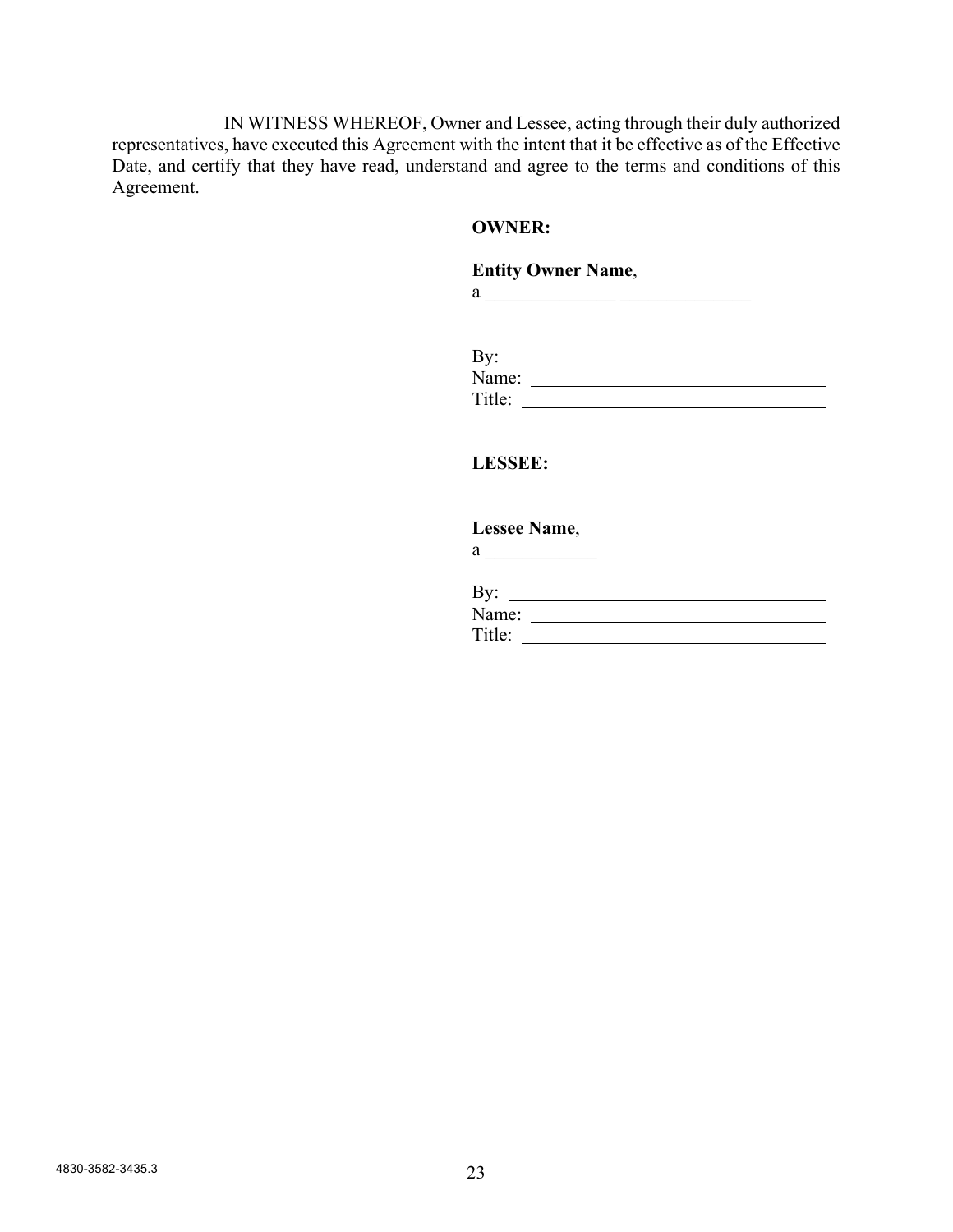# **EXHIBIT A**

# **The Property**

.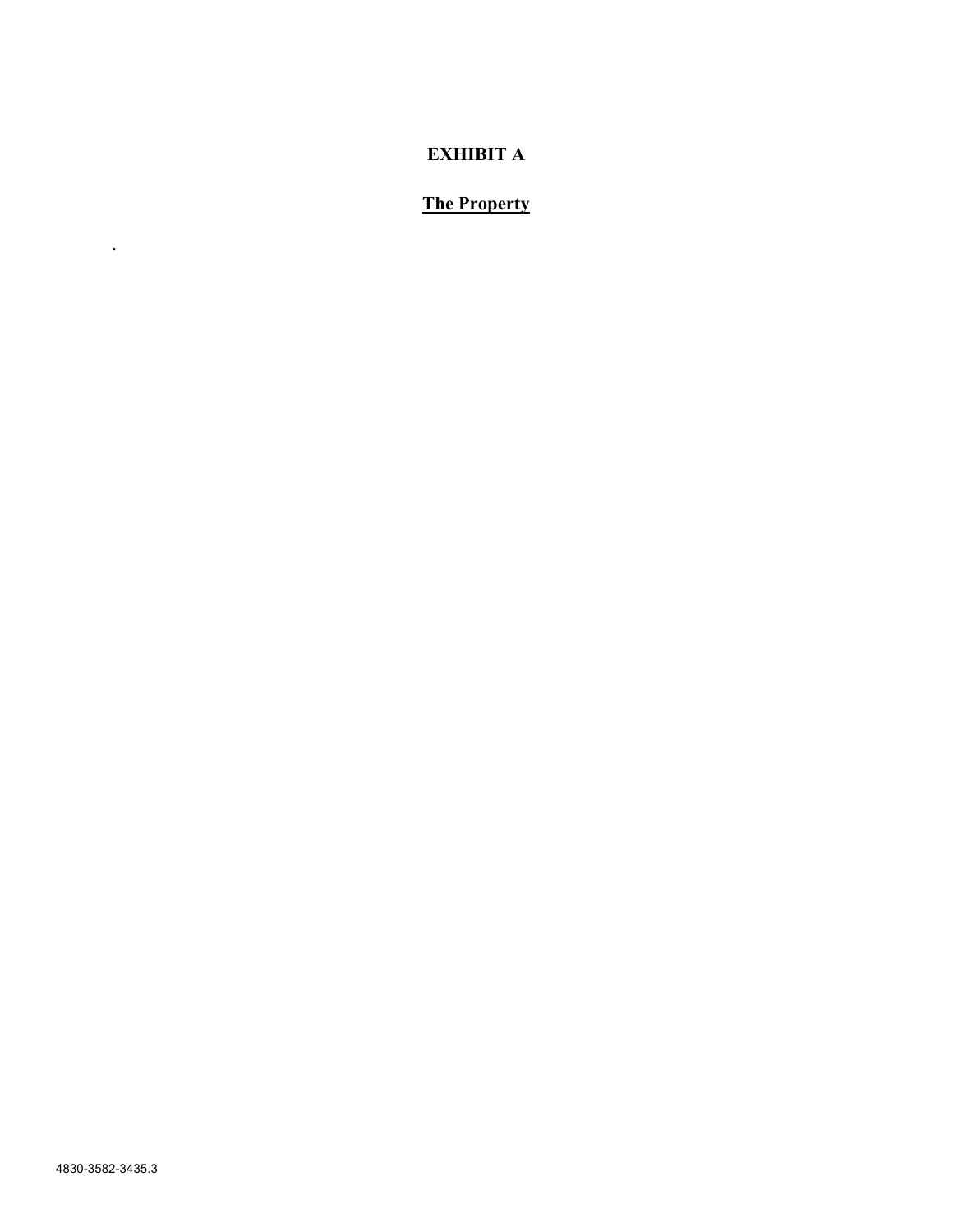# **EXHIBIT B**

# **Title Matters**